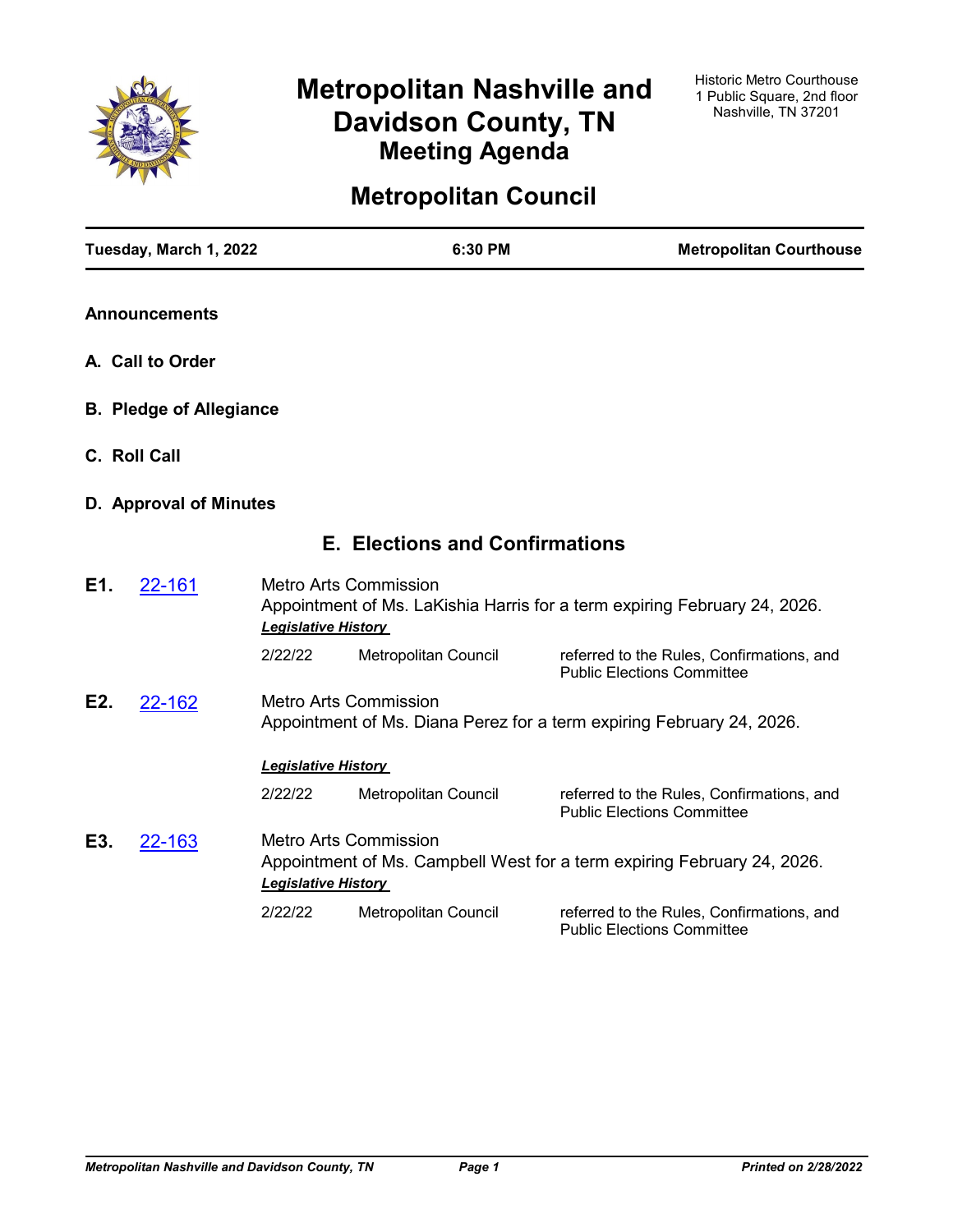# **F. Bills on Public Hearing**

**1.** [BL2021-832](http://nashville.legistar.com/gateway.aspx?m=l&id=/matter.aspx?key=13386) An ordinance to amend various sections of Title 17 of the Metropolitan Zoning Code to incentivize Inclusionary Housing with any residential development that seeks additional development entitlements beyond that permitted by the current base zoning district (Proposal No. 2021Z-013TX-001).

*Sponsors:* Allen, OConnell, Suara, Welsch, Porterfield, Toombs and Hausser

[BL2021-832](http://nashville.legistar.com/gateway.aspx?M=F&ID=9c4674f5-ba2c-4b2a-b381-fef0c1db22d2.pdf) *Attachments:*

[Substitute BL2021-832](http://nashville.legistar.com/gateway.aspx?M=F&ID=d59666d9-2f55-4124-9e1e-61a1436ff485.docx)

[Amendment No. 1 to Substitute BL2021-832](http://nashville.legistar.com/gateway.aspx?M=F&ID=c1f1860e-0292-4958-9046-7f16241ab823.docx)

[Amendment No. 2 to BL2021-832](http://nashville.legistar.com/gateway.aspx?M=F&ID=c4b96a7d-7873-43e8-b738-bbbc711e265f.docx)

| 7/13/21 | <b>Metropolitan Council</b>                                                                                                 | filed                                                                                                                                                                                                                     |
|---------|-----------------------------------------------------------------------------------------------------------------------------|---------------------------------------------------------------------------------------------------------------------------------------------------------------------------------------------------------------------------|
| 7/20/21 | <b>Metropolitan Council</b><br>deferred to 10/5/21                                                                          | passed on first reading                                                                                                                                                                                                   |
| 9/10/21 | <b>Metropolitan Council</b><br>10/8/21 advertised<br>11/12/21 advertised<br>1/7/22 advertised<br>2/4/22 advertised          | advertised                                                                                                                                                                                                                |
| 10/5/21 | <b>Metropolitan Council</b><br>12/7/21 public hearing deferred to 2/1/2022<br>public hearing deferred to 3/1/2022<br>2/1/22 | public hearing<br>7/20/21 passed on first reading; public hearing deferred to 10/5/21<br>10/5/21 substitute approved; public hearing deferred to 11/2/21<br>11/2/21 amendment adopted; public hearing deferred to 12/7/21 |
| 10/5/21 | <b>Metropolitan Council</b>                                                                                                 | substituted                                                                                                                                                                                                               |
| 10/5/21 | Metropolitan Council<br>deferred to 11/2/21 public hearing                                                                  | deferred                                                                                                                                                                                                                  |
| 11/2/21 | Metropolitan Council                                                                                                        | amended                                                                                                                                                                                                                   |
| 11/2/21 | <b>Metropolitan Council</b>                                                                                                 | deferred                                                                                                                                                                                                                  |
| 12/7/21 | Metropolitan Council                                                                                                        | deferred                                                                                                                                                                                                                  |
| 2/1/22  | <b>Metropolitan Council</b>                                                                                                 | amended                                                                                                                                                                                                                   |
| 2/1/22  | <b>Metropolitan Council</b><br>deferred to 3/1/22 meeting                                                                   | deferred                                                                                                                                                                                                                  |
| 2/24/22 | <b>Planning Commission</b><br>$(8-0)$                                                                                       | approved                                                                                                                                                                                                                  |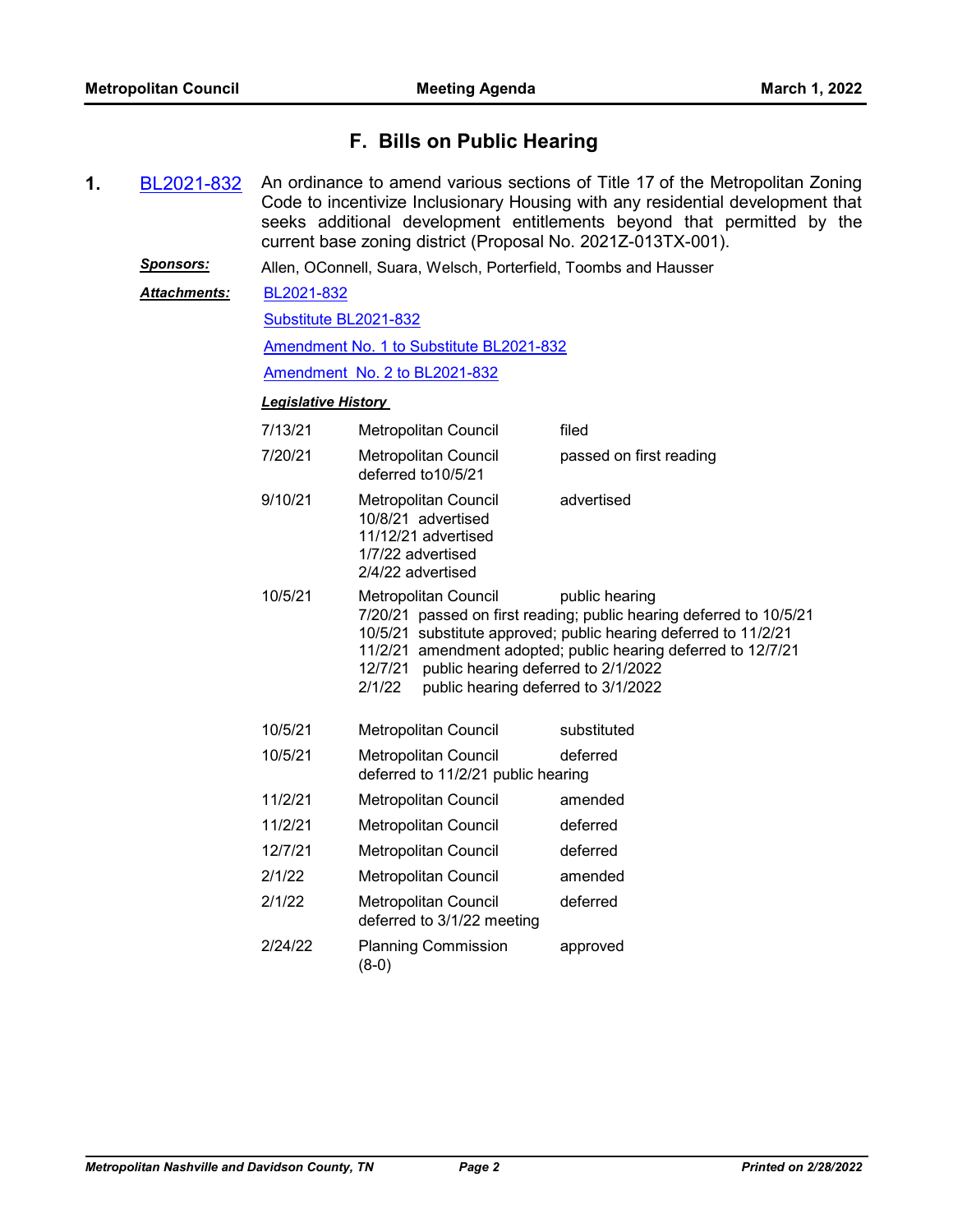| 2. |                     |                            | BL2021-1001 An ordinance to amend Title 17 of the Metropolitan Code of Laws,<br>the Zoning Ordinance of The Metropolitan Government of Nashville<br>and Davidson County, by changing from R8 and AR2a to SP zoning<br>for property located at 6103 Mt. View Road, at the northeast corner<br>of Mt. View Road and Hamilton Church Road (22.18 acres), to permit<br>94 single family lots, all of which is described herein (Proposal No.<br>2021SP-006-001). |                                                                                           |
|----|---------------------|----------------------------|--------------------------------------------------------------------------------------------------------------------------------------------------------------------------------------------------------------------------------------------------------------------------------------------------------------------------------------------------------------------------------------------------------------------------------------------------------------|-------------------------------------------------------------------------------------------|
|    | <u>Sponsors:</u>    | Allen and Lee              |                                                                                                                                                                                                                                                                                                                                                                                                                                                              |                                                                                           |
|    | <b>Attachments:</b> | BL2021-1001 sketch         |                                                                                                                                                                                                                                                                                                                                                                                                                                                              |                                                                                           |
|    |                     | BL2021-1001 plan           |                                                                                                                                                                                                                                                                                                                                                                                                                                                              |                                                                                           |
|    |                     | <b>Legislative History</b> |                                                                                                                                                                                                                                                                                                                                                                                                                                                              |                                                                                           |
|    |                     | 10/14/21                   | <b>Planning Commission</b>                                                                                                                                                                                                                                                                                                                                                                                                                                   | approved with conditions, disapproved<br>without                                          |
|    |                     |                            | $(6-0)$                                                                                                                                                                                                                                                                                                                                                                                                                                                      |                                                                                           |
|    |                     | 10/26/21                   | <b>Metropolitan Council</b>                                                                                                                                                                                                                                                                                                                                                                                                                                  | filed                                                                                     |
|    |                     | 11/2/21                    | Metropolitan Council                                                                                                                                                                                                                                                                                                                                                                                                                                         | passed on first reading                                                                   |
|    |                     | 11/12/21                   | Metropolitan Council<br>12/10/21 advertised<br>02/04/22 advertised                                                                                                                                                                                                                                                                                                                                                                                           | advertised                                                                                |
|    |                     | 12/7/21                    | <b>Metropolitan Council</b><br>12/7/21 public hearing deferred to 1/4/2022<br>1/4/22 public hearing deferred to 3/1/22                                                                                                                                                                                                                                                                                                                                       | public hearing                                                                            |
|    |                     | 12/7/21                    | Metropolitan Council                                                                                                                                                                                                                                                                                                                                                                                                                                         | deferred                                                                                  |
|    |                     | 1/4/22                     | <b>Metropolitan Council</b><br>deferred to 3/1/22 meeting                                                                                                                                                                                                                                                                                                                                                                                                    | deferred                                                                                  |
| 3. |                     |                            |                                                                                                                                                                                                                                                                                                                                                                                                                                                              | BL2021-1002 An ordinance to authorize building material restrictions and requirements for |

BL2021-1001, a proposed Specific Plan Zoning District located at located at 6103 Mt. View Road, at the northeast corner of Mt. View Road and Hamilton Church Road (22.18 acres) (Proposal No. 2021SP-006-001). **THE PROPOSED ORDINANCE REQUIRES CERTAIN MATERIALS TO BE RESTRICTED IN THE CONSTRUCTION OF BUILDINGS.**

#### *Sponsors:* Allen and Lee

| <b>Legislative History</b> |  |
|----------------------------|--|
|                            |  |

| 10/14/21 | <b>Planning Commission</b>                                                                                       | approved with conditions, disapproved<br>without |
|----------|------------------------------------------------------------------------------------------------------------------|--------------------------------------------------|
|          | $(6-0)$                                                                                                          |                                                  |
| 10/26/21 | <b>Metropolitan Council</b>                                                                                      | filed                                            |
| 11/2/21  | <b>Metropolitan Council</b>                                                                                      | passed on first reading                          |
| 11/12/21 | Metropolitan Council<br>12/10/21 advertised<br>02/04/22 advertised                                               | advertised                                       |
| 12/7/21  | Metropolitan Council<br>12/7/21 public hearing deferred to 1/4/22<br>public hearing deferred to 3/1/22<br>1/4/22 | public hearing                                   |
| 12/7/21  | <b>Metropolitan Council</b>                                                                                      | deferred                                         |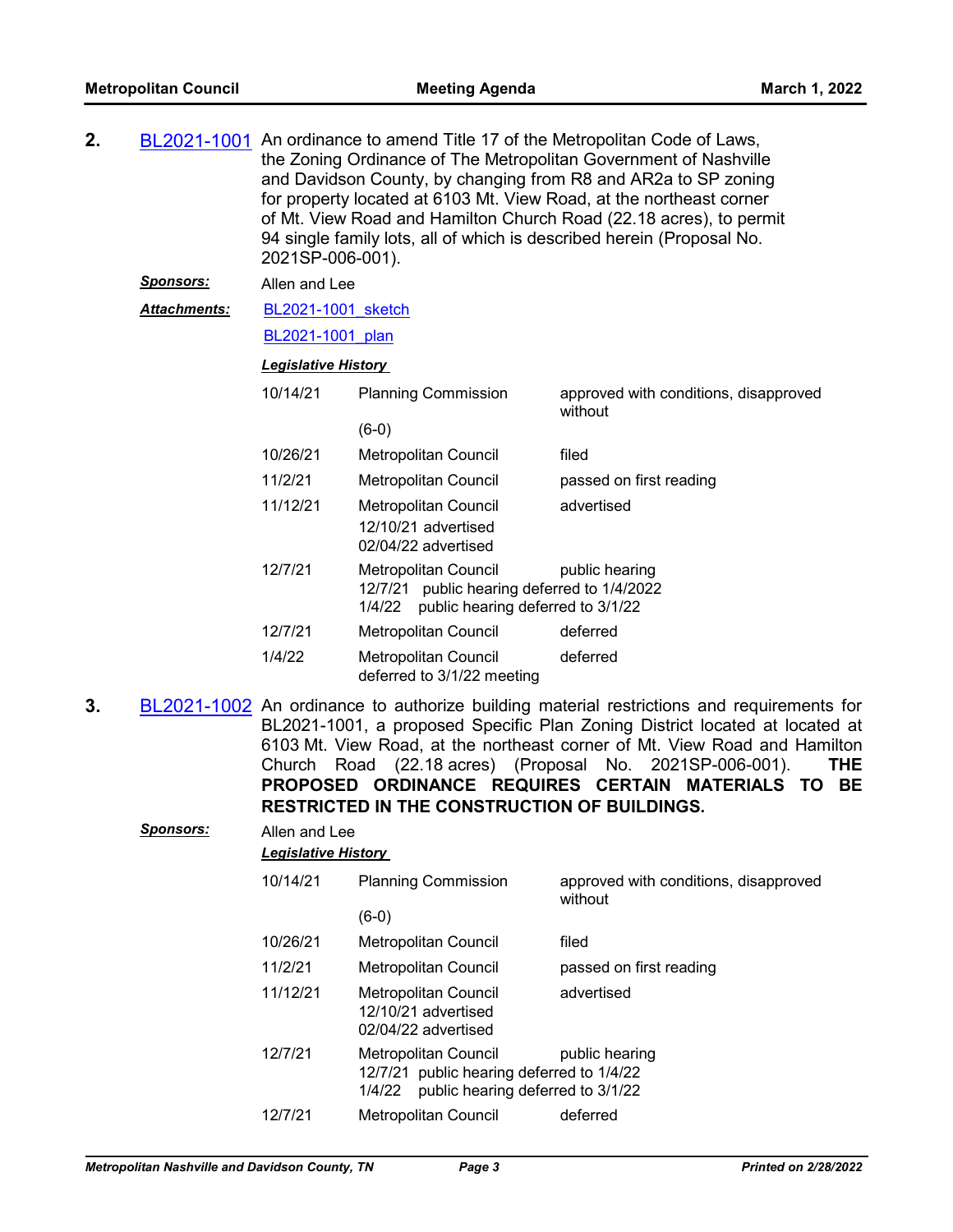1/4/22 Metropolitan Council deferred Deferred to the 3/1/22 meeting.

**4.** [BL2021-1043](http://nashville.legistar.com/gateway.aspx?m=l&id=/matter.aspx?key=13914) An ordinance to amend Title 17 of the Metropolitan Code of Laws, the Zoning Ordinance of The Metropolitan Government of Nashville and Davidson County, by changing from IR to OL zoning for property located at Jennie Brown Ln (unnumbered), south of Ashland City Highway and west of Briley Parkway (17.25 acres), all of which is described herein (Proposal No. 2022Z-003PR-001).

#### *Sponsors:* Hall

*Attachments:* [BL2021-1043 Sketch](http://nashville.legistar.com/gateway.aspx?M=F&ID=fbcede7e-c6a7-499c-8e98-d385b93a443a.docx)

#### *Legislative History*

| 11/30/21 | Metropolitan Council                                                 | filed                               |
|----------|----------------------------------------------------------------------|-------------------------------------|
| 11/30/21 | Metropolitan Council<br>2/24/22 Planning Commission reset to 4/28/22 | referred to the Planning Commission |
| 12/7/21  | Metropolitan Council<br>deferred to 2/1/22 meeting                   | deferred                            |
| 12/7/21  | Metropolitan Council                                                 | passed on first reading             |
| 1/7/22   | <b>Metropolitan Council</b><br>2/4/22 advertised                     | advertised                          |
| 2/1/22   | Metropolitan Council<br>2/1/22 public hearing deferred to 3/1/22     | public hearing                      |
| 2/1/22   | <b>Metropolitan Council</b><br>deferred to 3/1/22 meeting            | deferred                            |

**5.** [BL2022-1061](http://nashville.legistar.com/gateway.aspx?m=l&id=/matter.aspx?key=13968) An ordinance to amend Title 17 of the Metropolitan Code of Laws, the Zoning Ordinance of The Metropolitan Government of Nashville and Davidson County, by changing from AR2a to SP zoning for property located at 1465 Old Hickory Boulevard, at the southern terminus of Harris Hills Lane (81.38 acres), to permit 291 single family residential units, all of which is described herein (Proposal No. 2021SP-080-001).

*Sponsors:* Rutherford

[BL2022-1061 sketch](http://nashville.legistar.com/gateway.aspx?M=F&ID=9b22bbd8-39d6-4c04-832b-4756fba5dec8.docx) *Attachments:*

[BL2022-1061 plans](http://nashville.legistar.com/gateway.aspx?M=F&ID=4d4691f7-af26-4ad3-9d1b-25e9f89f9101.pdf)

[Proposed Substitute - BL2022-1061 - Rutherford](http://nashville.legistar.com/gateway.aspx?M=F&ID=734a4c7d-23e8-47f3-a041-9b7b938c207c.docx)

| 12/9/21  | <b>Planning Commission</b><br>(9-0)                                     | approved with conditions, disapproved<br>without |
|----------|-------------------------------------------------------------------------|--------------------------------------------------|
|          |                                                                         |                                                  |
| 12/22/21 | <b>Metropolitan Council</b>                                             | filed                                            |
| 1/4/22   | <b>Metropolitan Council</b>                                             | passed on first reading                          |
| 1/7/22   | <b>Metropolitan Council</b><br>2/4/22 advertised                        | advertised                                       |
| 2/1/22   | <b>Metropolitan Council</b><br>2/1/22 public hearing deferred to 3/1/22 | public hearing                                   |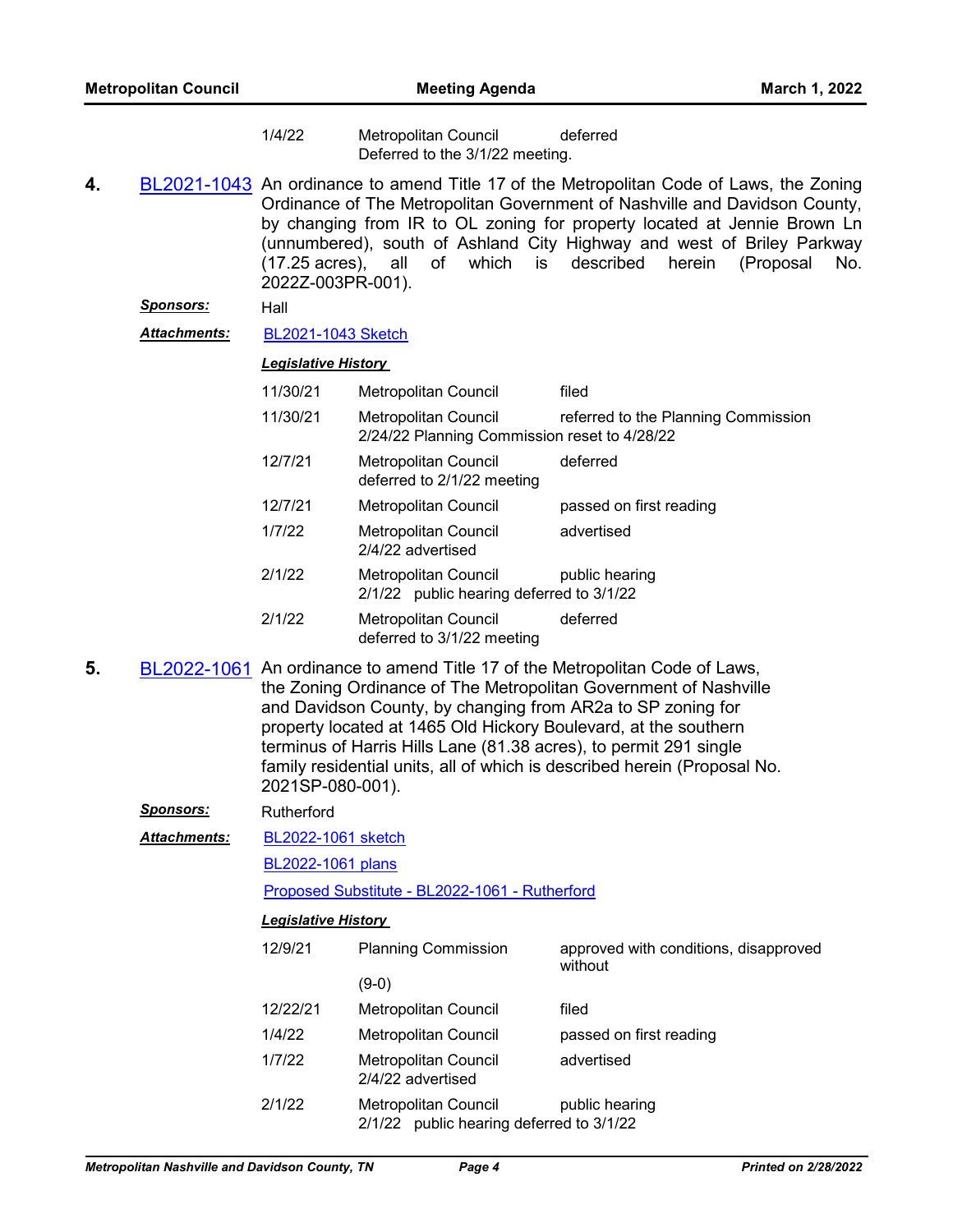| 2/1/22 | Metropolitan Council       | deferred |  |
|--------|----------------------------|----------|--|
|        | deferred to 3/1/22 meeting |          |  |

**6.** [BL2022-1062](http://nashville.legistar.com/gateway.aspx?m=l&id=/matter.aspx?key=13969) An ordinance to authorize building material restrictions and requirements for BL2022-1061, a proposed Specific Plan Zoning District located at located 1465 Old Hickory Boulevard, at the southern terminus of Harris Hills Lane (81.38 acres), (Proposal No. 2021SP-080-001). **THE PROPOSED ORDINANCE REQUIRES CERTAIN MATERIALS TO BE RESTRICTED IN THE CONSTRUCTION OF BUILDINGS.**

**Sponsors:** Rutherford

*Attachments:* [Proposed Substitute - BL2022-1062 - Rutherford](http://nashville.legistar.com/gateway.aspx?M=F&ID=8023b7f1-1b0a-4c29-8730-f743e6bd6913.docx)

#### *Legislative History*

| 12/9/21  | <b>Planning Commission</b>                                       | approved with conditions, disapproved<br>without |
|----------|------------------------------------------------------------------|--------------------------------------------------|
|          | (9-0)                                                            |                                                  |
| 12/22/21 | Metropolitan Council                                             | filed                                            |
| 1/4/22   | <b>Metropolitan Council</b>                                      | passed on first reading                          |
| 1/7/22   | <b>Metropolitan Council</b><br>2/4/22 advertised                 | advertised                                       |
| 2/1/22   | Metropolitan Council<br>2/1/22 public hearing deferred to 3/1/22 | public hearing                                   |
| 2/1/22   | <b>Metropolitan Council</b><br>deferred to 3/1/22 public hearing | deferred                                         |

**7.** [BL2022-1067](http://nashville.legistar.com/gateway.aspx?m=l&id=/matter.aspx?key=13999) An ordinance to amend Title 17 of the Metropolitan Code of Laws, the Zoning Ordinance of The Metropolitan Government of Nashville and Davidson County, by changing from AR2a and SP to RM4 zoning for properties located at 4539 and 4608 Cato Road and Cato Road (unnumbered), and Ashland City Highway (unnumbered), approximately 1,000 feet west of Amy Lynn Drive (290.14 acres), all of which is described herein (Proposal No. 2021Z-079PR-001).

*Sponsors:* Hall

*Attachments:* [BL2022-1067 sketch](http://nashville.legistar.com/gateway.aspx?M=F&ID=f044035b-4a53-4679-ba09-471e73d3f31a.docx)

| 12/22/21 | <b>Metropolitan Council</b>                                             | filed                   |
|----------|-------------------------------------------------------------------------|-------------------------|
| 1/4/22   | <b>Metropolitan Council</b>                                             | passed on first reading |
| 1/7/22   | <b>Metropolitan Council</b><br>2/4/22 advertised                        | advertised              |
| 2/1/22   | <b>Metropolitan Council</b><br>2/1/22 public hearing deferred to 3/1/22 | public hearing          |
| 2/1/22   | <b>Metropolitan Council</b><br>deferred to 3/1/22 meeting               | deferred                |
| 2/10/22  | <b>Planning Commission</b><br>(6-0                                      | disapproved             |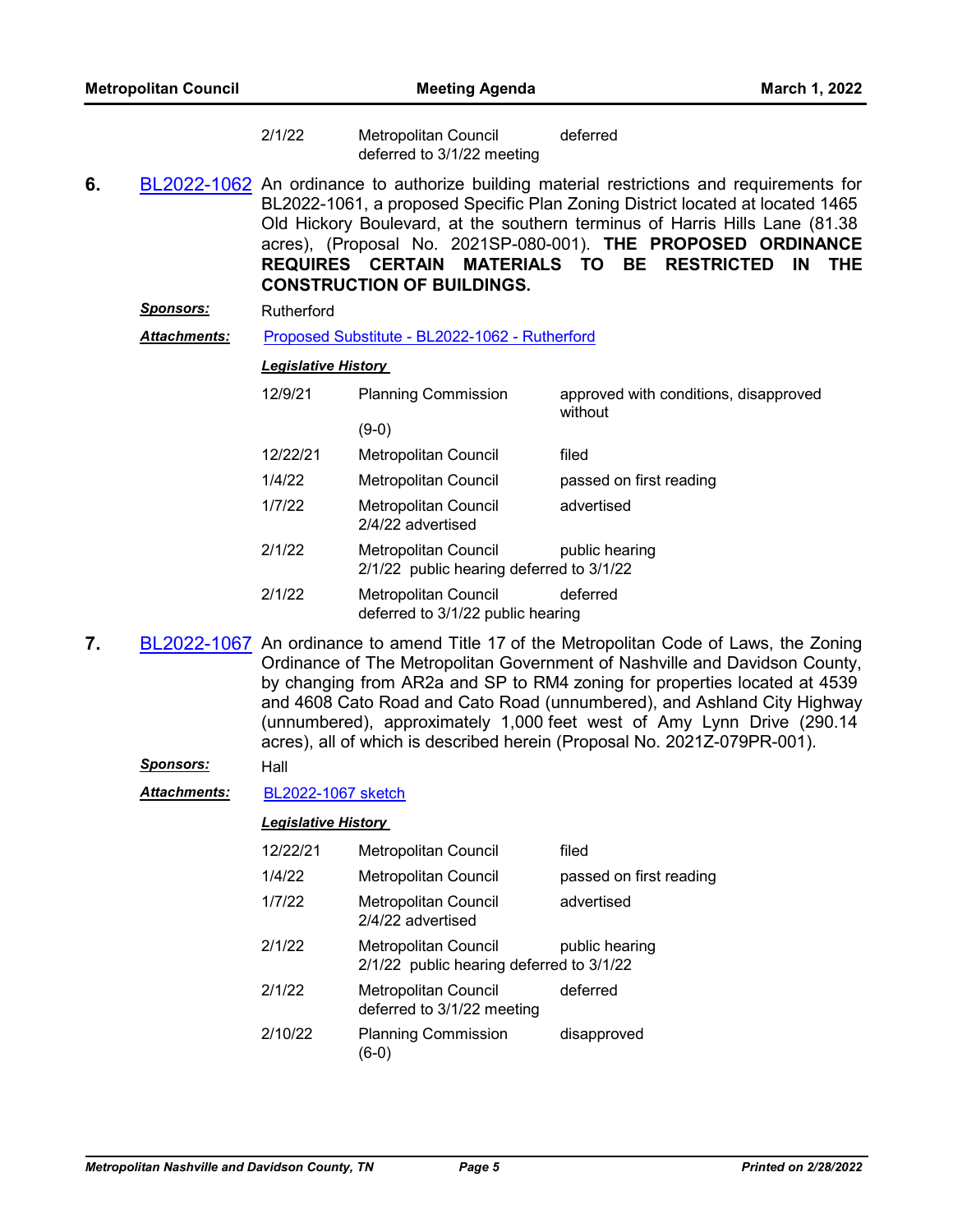- **8.** [BL2022-1083](http://nashville.legistar.com/gateway.aspx?m=l&id=/matter.aspx?key=14045) An ordinance to amend Title 17 of the Metropolitan Code of Laws, the Zoning Ordinance of The Metropolitan Government of Nashville and Davidson County, by applying a Historic Landmark Overlay District to a portion of the property located at 915 Kirkwood Ave., at the southwest corner of Kirkwood Ave. and Craig Ave., zoned R8 (0.55 acres), all of which is described herein (Proposal No. 2022HL-002-001).
	- *Sponsors:* Sledge and OConnell

*Attachments:* [BL2022-1083 Sketch-915 Kirkwood HLO](http://nashville.legistar.com/gateway.aspx?M=F&ID=0e14e9a5-9932-41dc-a075-f3889f45fb2d.docx)

#### *Legislative History*

| 1/11/22 | Metropolitan Council                | filed                   |
|---------|-------------------------------------|-------------------------|
| 1/18/22 | Metropolitan Council                | passed on first reading |
| 2/4/22  | Metropolitan Council                | advertised              |
| 2/24/22 | <b>Planning Commission</b><br>(8-0) | approved                |

- **9.** [BL2022-1084](http://nashville.legistar.com/gateway.aspx?m=l&id=/matter.aspx?key=14046) An ordinance to authorize building material restrictions and requirements for BL2022-1083, a proposed Historic Landmark Overlay District to include a portion of the property located at 915 Kirkwood Ave., at the southwest corner of Kirkwood Ave. and Craig Ave. (0.55 acres) (Proposal No. 2022HL-002-001) **THE PROPOSED ORDINANCE REQUIRES CERTAIN MATERIALS TO BE RESTRICTED IN THE CONSTRUCTION OF BUILDINGS.**
	- *Sponsors:* Sledge and OConnell

*Attachments:* [BL2022-1084 915 Kirkwood HLO - Material restrictions - Exhibit A](http://nashville.legistar.com/gateway.aspx?M=F&ID=c3e70751-5d78-4eb7-a54e-4a40c07b2e73.pdf)

#### *Legislative History*

| 1/11/22 | Metropolitan Council                | filed                   |
|---------|-------------------------------------|-------------------------|
| 1/18/22 | Metropolitan Council                | passed on first reading |
| 2/4/22  | Metropolitan Council                | advertised              |
| 2/24/22 | <b>Planning Commission</b><br>(8-0) | approved                |

**10.** [BL2022-1085](http://nashville.legistar.com/gateway.aspx?m=l&id=/matter.aspx?key=13973) An ordinance to amend Title 17 of the Metropolitan Code of Laws, the Zoning Ordinance of The Metropolitan Government of Nashville and Davidson County, by changing from CS to SP zoning for property located at 5772 Old Hickory Boulevard, approximately 300 feet south of Central Pike (2.58 acres), and located within a Commercial Planned Unit Development Overlay District, to permit a 152 unit multi-family development, all of which is described herein (Proposal No. 2021SP-085-001).

#### *Sponsors:* Evans

[BL2022-1085\\_sketch](http://nashville.legistar.com/gateway.aspx?M=F&ID=68f2494a-e8e8-4770-bc22-7b8efbfaacf4.docx) *Attachments:*

#### [BL2022-1085\\_plans](http://nashville.legistar.com/gateway.aspx?M=F&ID=73de16cb-c0da-492f-ab95-bf7e6932fd3b.pdf)

- 12/9/21 Planning Commission approved with conditions, disapproved without
	- (9-0)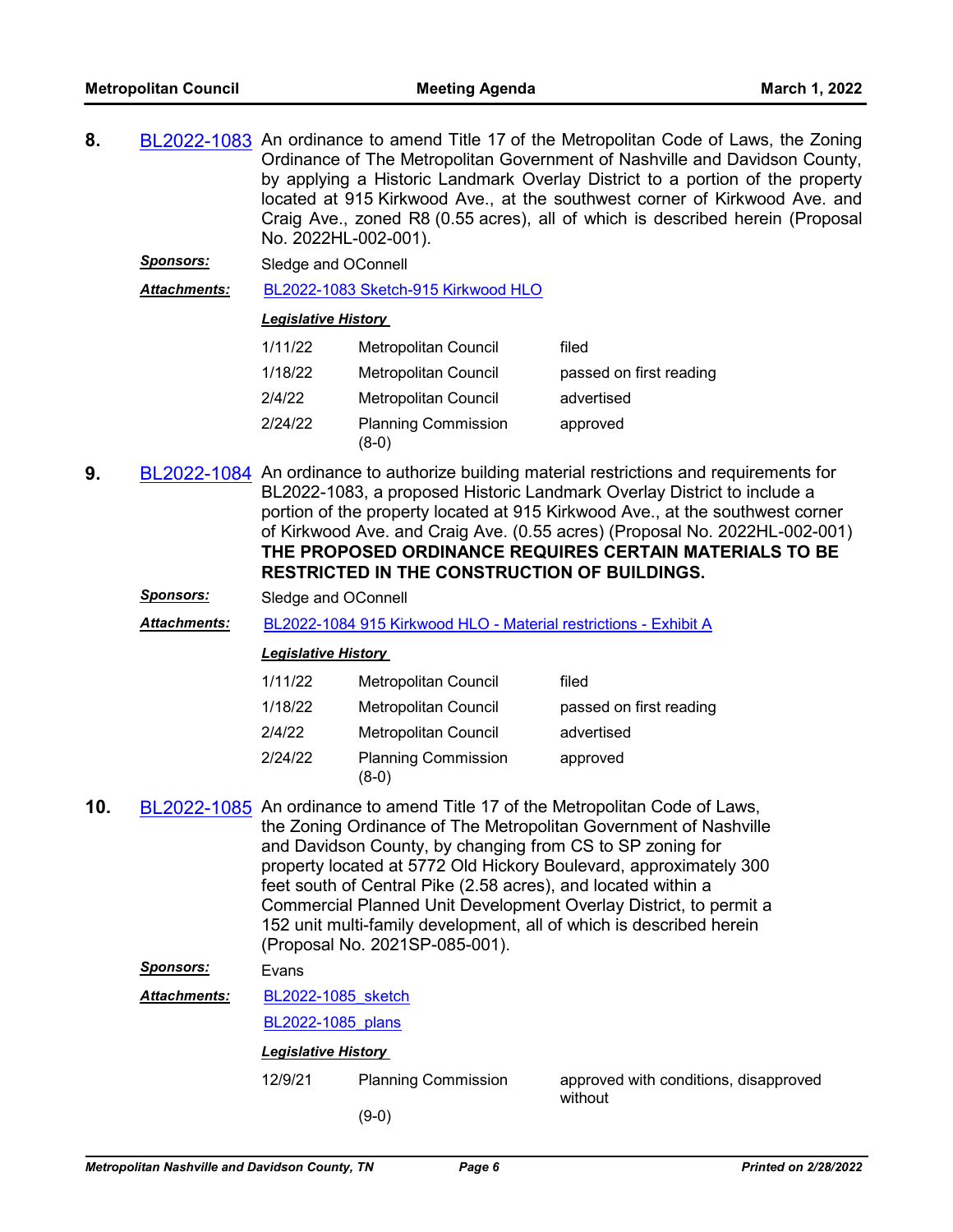| <b>Metropolitan Council</b> |                     | <b>Meeting Agenda</b>      |                                                                    | March 1, 2022                                                                                                                                                                                                                                                                                                                                                                                           |
|-----------------------------|---------------------|----------------------------|--------------------------------------------------------------------|---------------------------------------------------------------------------------------------------------------------------------------------------------------------------------------------------------------------------------------------------------------------------------------------------------------------------------------------------------------------------------------------------------|
|                             |                     | 1/11/22                    | Metropolitan Council                                               | filed                                                                                                                                                                                                                                                                                                                                                                                                   |
|                             |                     | 1/18/22                    | <b>Metropolitan Council</b>                                        | passed on first reading                                                                                                                                                                                                                                                                                                                                                                                 |
|                             |                     | 2/4/22                     | <b>Metropolitan Council</b>                                        | advertised                                                                                                                                                                                                                                                                                                                                                                                              |
| 11.                         |                     |                            | REQUIRES CERTAIN MATERIALS TO<br><b>CONSTRUCTION OF BUILDINGS.</b> | BL2022-1086 An ordinance to authorize building material restrictions and requirements for<br>BL2022-1085, a proposed Specific Plan Zoning District located at located at<br>5772 Old Hickory Boulevard, approximately 300 feet south of Central Pike<br>(2.58 acres), (Proposal No. 2021SP-085-001). THE PROPOSED ORDINANCE<br><b>BE</b><br><b>RESTRICTED IN</b><br><b>THE</b>                          |
|                             | <u>Sponsors:</u>    | Evans                      |                                                                    |                                                                                                                                                                                                                                                                                                                                                                                                         |
|                             |                     | <b>Legislative History</b> |                                                                    |                                                                                                                                                                                                                                                                                                                                                                                                         |
|                             |                     | 12/9/21                    | <b>Planning Commission</b>                                         | approved with conditions, disapproved<br>without                                                                                                                                                                                                                                                                                                                                                        |
|                             |                     |                            | $(9-0)$                                                            |                                                                                                                                                                                                                                                                                                                                                                                                         |
|                             |                     | 1/11/22                    | Metropolitan Council                                               | filed                                                                                                                                                                                                                                                                                                                                                                                                   |
|                             |                     | 1/18/22                    | <b>Metropolitan Council</b>                                        | passed on first reading                                                                                                                                                                                                                                                                                                                                                                                 |
|                             |                     | 2/4/22                     | <b>Metropolitan Council</b>                                        | advertised                                                                                                                                                                                                                                                                                                                                                                                              |
| 12.                         |                     | 6-74P-002).                | Development Overlay District on property located at 5772 Old       | BL2022-1087 An ordinance to amend Title 17 of the Metropolitan Code of Laws,<br>the Zoning Ordinance of The Metropolitan Government of Nashville<br>and Davidson County, by cancelling a portion of a Planned Unit<br>Hickory Boulevard, approximately 250 feet south of Central Pike,<br>zoned CS (2.58 acres), all of which is described herein (Proposal No.                                         |
|                             | <u>Sponsors:</u>    | Evans                      |                                                                    |                                                                                                                                                                                                                                                                                                                                                                                                         |
|                             | <b>Attachments:</b> | BL2022-1087 sketch         |                                                                    |                                                                                                                                                                                                                                                                                                                                                                                                         |
|                             |                     | <b>Legislative History</b> |                                                                    |                                                                                                                                                                                                                                                                                                                                                                                                         |
|                             |                     | 12/9/21                    | <b>Planning Commission</b><br>$(9-0)$                              | approved                                                                                                                                                                                                                                                                                                                                                                                                |
|                             |                     | 1/11/22                    | Metropolitan Council                                               | filed                                                                                                                                                                                                                                                                                                                                                                                                   |
|                             |                     | 1/18/22                    | Metropolitan Council                                               | passed on first reading                                                                                                                                                                                                                                                                                                                                                                                 |
|                             |                     | 2/4/22                     | Metropolitan Council                                               | advertised                                                                                                                                                                                                                                                                                                                                                                                              |
| 13.                         | BL2022-1088         |                            |                                                                    | An Ordinance to amend Sections 2.80.080, 17.28.100, and 17.40.010 of the<br>Metropolitan Code of Laws regarding the design and operation of outdoor<br>electrical lighting to reduce light pollution consistent with International Dark Sky<br>Association guidelines and to authorize the board of fire and building codes to<br>grant variances from these provisions (Proposal No. 2020Z-014TX-003). |
|                             | <u>Sponsors:</u>    | Allen                      |                                                                    |                                                                                                                                                                                                                                                                                                                                                                                                         |
|                             |                     | <b>Legislative History</b> |                                                                    |                                                                                                                                                                                                                                                                                                                                                                                                         |
|                             |                     | 1/25/22                    | Metropolitan Council                                               | filed                                                                                                                                                                                                                                                                                                                                                                                                   |
|                             |                     | 2/1/22                     | Metropolitan Council                                               | passed on first reading                                                                                                                                                                                                                                                                                                                                                                                 |
|                             |                     | 2/4/22                     | Metropolitan Council                                               | advertised                                                                                                                                                                                                                                                                                                                                                                                              |
|                             |                     | 2/24/22                    | <b>Planning Commission</b>                                         | approved                                                                                                                                                                                                                                                                                                                                                                                                |

(8-0)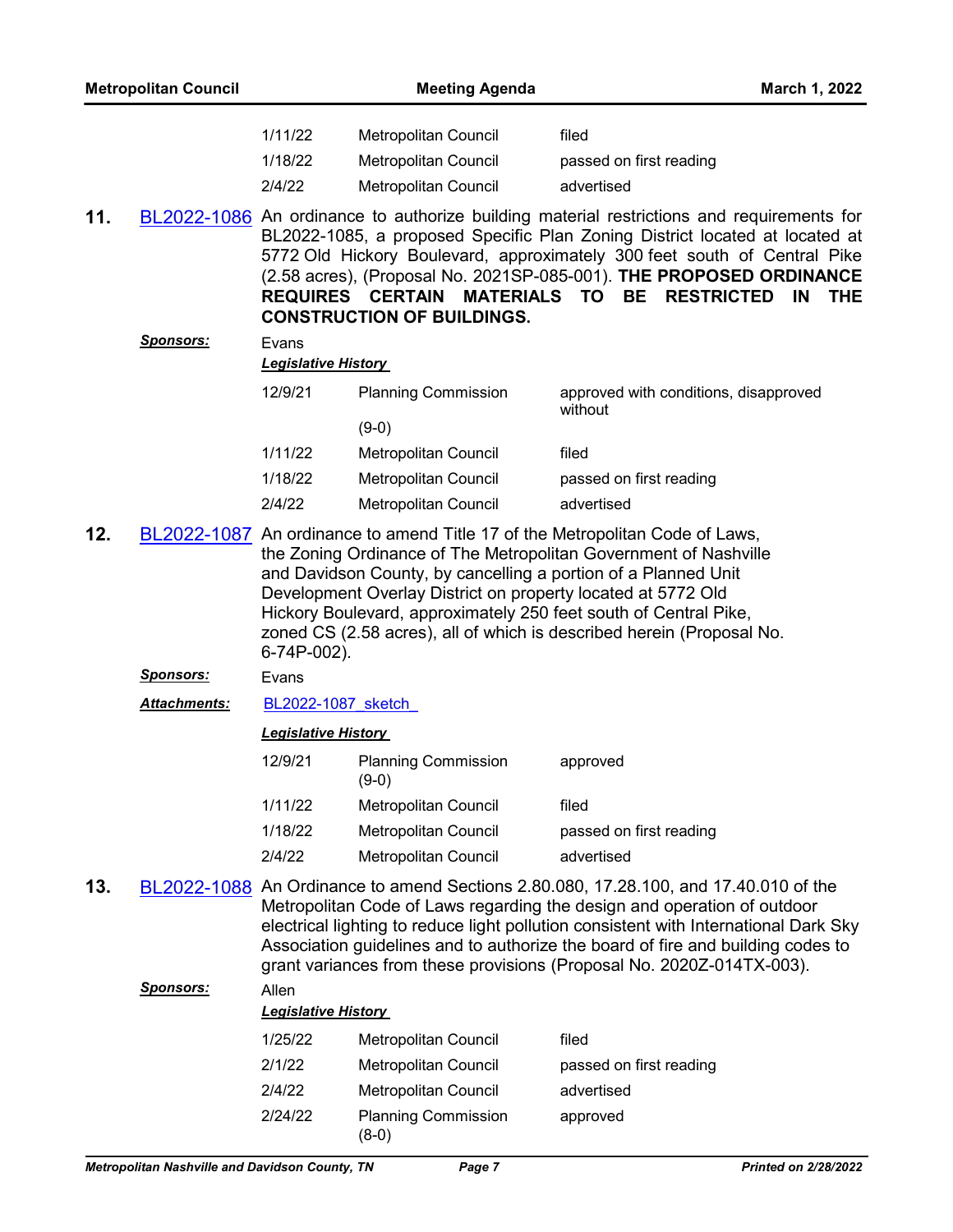**14.** [BL2022-1090](http://nashville.legistar.com/gateway.aspx?m=l&id=/matter.aspx?key=14106) An Ordinance to amend Sections 17.40.720 and 17.40.740 of the Metropolitan Code of Laws to increase the number of fee waivers for certain rezoning requests initiated by a member of Council (Proposal No. 2022Z-003TX-001). Sponsors: Sledge

| - - - - - -<br><b>Legislative History</b> |                             |                                     |  |
|-------------------------------------------|-----------------------------|-------------------------------------|--|
| 1/25/22                                   | Metropolitan Council        | filed                               |  |
| 1/25/22                                   | Metropolitan Council        | referred to the Planning Commission |  |
| 2/1/22                                    | Metropolitan Council        | passed on first reading             |  |
| 2/4/22                                    | <b>Metropolitan Council</b> | advertised                          |  |
|                                           |                             |                                     |  |

**15.** [BL2022-1098](http://nashville.legistar.com/gateway.aspx?m=l&id=/matter.aspx?key=14087) An ordinance to amend Title 17 of the Metropolitan Code of Laws, the Zoning Ordinance of The Metropolitan Government of Nashville and Davidson County, by changing from CL to SP zoning for property located at 2306 Brick Church Pike, at the southeast corner of Hampton Street and Avondale Circle (1.36 acres), to permit 95 multi-family units, all of which is described herein (Proposal No. 2021SP-087-001).

#### *Sponsors:* Toombs

[2021SP-087-001\\_sketch](http://nashville.legistar.com/gateway.aspx?M=F&ID=99dbc9c9-9380-4b74-97a6-a8f6c9118bb2.docx) *Attachments:*

[2021SP-087-001\\_plans](http://nashville.legistar.com/gateway.aspx?M=F&ID=9b58f1b3-6494-44f0-8032-32d1216d6f4d.pdf)

#### *Legislative History*

| 1/13/22 | <b>Planning Commission</b> | approved with conditions, disapproved<br>without |
|---------|----------------------------|--------------------------------------------------|
|         | (7-0)                      |                                                  |
| 1/25/22 | Metropolitan Council       | filed                                            |
| 2/1/22  | Metropolitan Council       | passed on first reading                          |
| 2/4/22  | Metropolitan Council       | advertised                                       |

**16.** [BL2022-1099](http://nashville.legistar.com/gateway.aspx?m=l&id=/matter.aspx?key=14092) An ordinance to amend Title 17 of the Metropolitan Code of Laws, the Zoning Ordinance of The Metropolitan Government of Nashville and Davidson County, by changing from CS, IR, and OR20 to SP zoning for properties located at 1114, 1116, 1118 and 1120 5th Ave. N., 407, 409, and 411 Madison Street, 1117, 1119, 1121, and 1123 4th Ave. N., and 416 Jefferson Street, at the northwest corner of 4th Ave. N. and Jefferson Street, (approximately 3 acres), and within the Germantown Historic Preservation District and the Phillips-Jackson Street Redevelopment District, to permit a mixed use development, all of which is described herein (Proposal No. 2022SP-006-001).

| <b>Sponsors:</b>                             | <b>OConnell</b>          |                            |                                       |
|----------------------------------------------|--------------------------|----------------------------|---------------------------------------|
| <b>Attachments:</b><br>2022SP-006-001 sketch |                          |                            |                                       |
|                                              | 2022SP-006-001 plan      |                            |                                       |
|                                              | 2022SP-006-001 ownerlist |                            |                                       |
| <b>Legislative History</b>                   |                          |                            |                                       |
|                                              | 1/13/22                  | <b>Planning Commission</b> | approved with conditions, disapproved |
|                                              |                          | $(6-0-1)$                  | without                               |
|                                              | 1/25/22                  | Metropolitan Council       | filed                                 |
|                                              |                          |                            |                                       |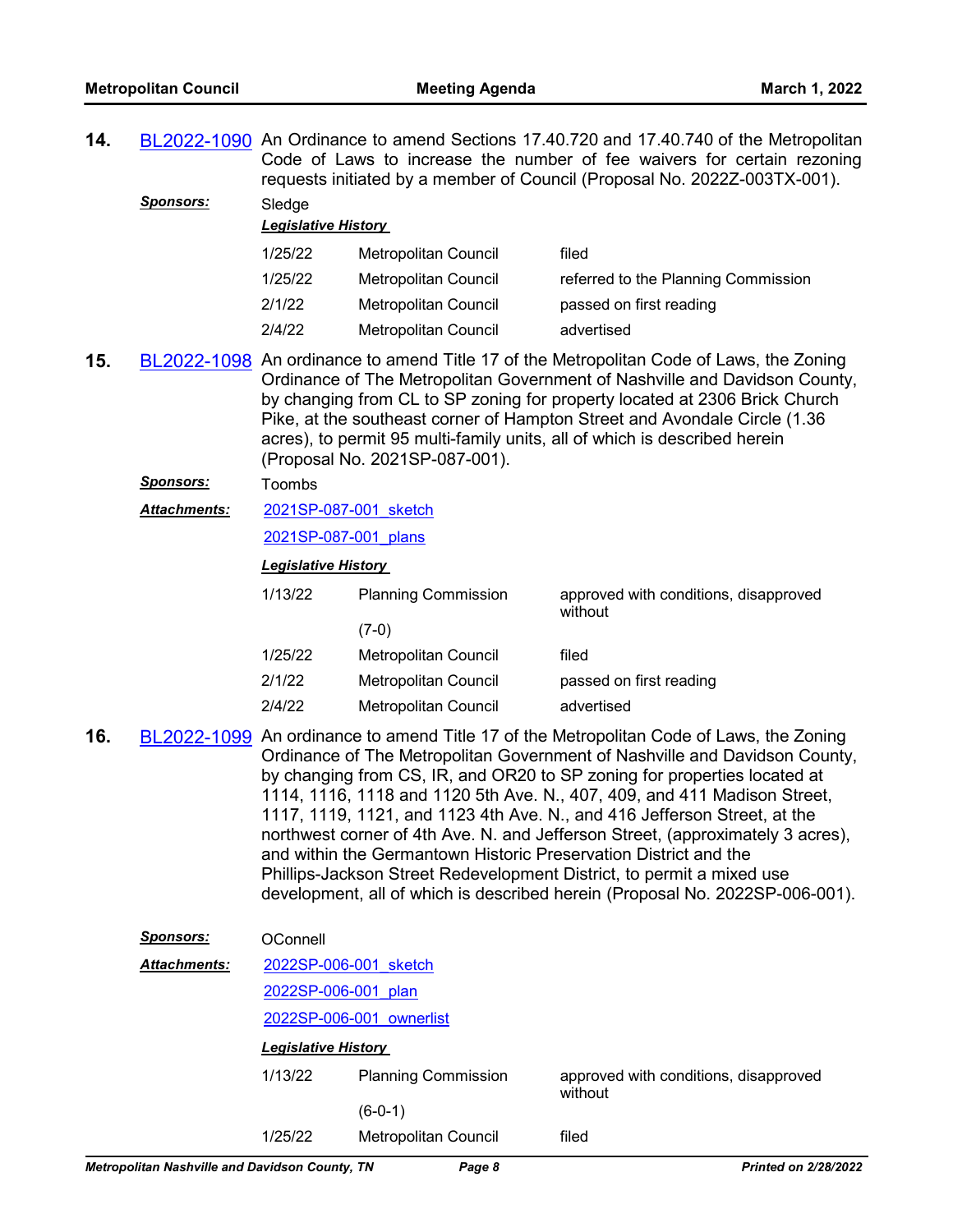| <b>Metropolitan Council</b> |                  | <b>Meeting Agenda</b>      |                                                                                                                                                                                                                                                                                                                                                                                                                                                                                                   | March 1, 2022                                    |  |
|-----------------------------|------------------|----------------------------|---------------------------------------------------------------------------------------------------------------------------------------------------------------------------------------------------------------------------------------------------------------------------------------------------------------------------------------------------------------------------------------------------------------------------------------------------------------------------------------------------|--------------------------------------------------|--|
|                             |                  | 2/1/22                     | <b>Metropolitan Council</b>                                                                                                                                                                                                                                                                                                                                                                                                                                                                       | passed on first reading                          |  |
|                             |                  | 2/4/22                     | Metropolitan Council                                                                                                                                                                                                                                                                                                                                                                                                                                                                              | advertised                                       |  |
| 17.                         |                  | 2018SP-009-003).           | BL2022-1100 An ordinance to amend Title 17 of the Metropolitan Code of Laws, the Zoning<br>Ordinance of The Metropolitan Government of Nashville and Davidson County,<br>by amending a Specific Plan for properties located at 5754 River Road and<br>River Road (unnumbered), approximately 750 feet west of Charlotte Pike,<br>zoned SP, R40 and R80 (16.47 acres), to add 5.9 acres to the SP and permit<br>160 multi-family residential units, all of which is described herein (Proposal No. |                                                  |  |
|                             | <u>Sponsors:</u> | Rosenberg                  |                                                                                                                                                                                                                                                                                                                                                                                                                                                                                                   |                                                  |  |
|                             | Attachments:     | 2018SP-009-003 sketch      |                                                                                                                                                                                                                                                                                                                                                                                                                                                                                                   |                                                  |  |
|                             |                  | 2018SP-009-003 plans       |                                                                                                                                                                                                                                                                                                                                                                                                                                                                                                   |                                                  |  |
|                             |                  | <b>Legislative History</b> |                                                                                                                                                                                                                                                                                                                                                                                                                                                                                                   |                                                  |  |
|                             |                  | 1/13/22                    | <b>Planning Commission</b>                                                                                                                                                                                                                                                                                                                                                                                                                                                                        | approved with conditions, disapproved<br>without |  |
|                             |                  |                            | $(7-0)$                                                                                                                                                                                                                                                                                                                                                                                                                                                                                           |                                                  |  |
|                             |                  | 1/25/22                    | Metropolitan Council                                                                                                                                                                                                                                                                                                                                                                                                                                                                              | filed                                            |  |
|                             |                  | 2/1/22                     | Metropolitan Council                                                                                                                                                                                                                                                                                                                                                                                                                                                                              | passed on first reading                          |  |
|                             |                  | 2/4/22                     | Metropolitan Council                                                                                                                                                                                                                                                                                                                                                                                                                                                                              | advertised                                       |  |
| 18.                         |                  | <b>BUILDINGS.</b>          | BL2022-1101 An ordinance to authorize building material restrictions and requirements for<br>BL2022-1100, a proposed Specific Plan Zoning District located at located at<br>5754 River Road and River Road (unnumbered), approximately 750 feet west<br>of Charlotte Pike, zoned SP, R40 and R80 (16.47 acres) (Proposal No.<br>2018SP-009-003). THE PROPOSED ORDINANCE REQUIRES CERTAIN<br><b>MATERIALS TO BE RESTRICTED IN THE CONSTRUCTION OF</b>                                              |                                                  |  |
|                             | <b>Sponsors:</b> | Rosenberg                  |                                                                                                                                                                                                                                                                                                                                                                                                                                                                                                   |                                                  |  |
|                             |                  | <b>Legislative History</b> |                                                                                                                                                                                                                                                                                                                                                                                                                                                                                                   |                                                  |  |
|                             |                  | 1/13/22                    | <b>Planning Commission</b><br>$(7-0)$                                                                                                                                                                                                                                                                                                                                                                                                                                                             | approved with conditions, disapproved<br>without |  |
|                             |                  | 1/25/22                    | Metropolitan Council                                                                                                                                                                                                                                                                                                                                                                                                                                                                              | filed                                            |  |
|                             |                  | 2/1/22                     | Metropolitan Council                                                                                                                                                                                                                                                                                                                                                                                                                                                                              | passed on first reading                          |  |
|                             |                  | 2/4/22                     | Metropolitan Council                                                                                                                                                                                                                                                                                                                                                                                                                                                                              | advertised                                       |  |
| 19.                         |                  |                            | BL2022-1102 An ordinance to amend Title 17 of the Metropolitan Code of Laws, the Zoning<br>Ordinance of The Metropolitan Government of Nashville and Davidson County,<br>by cancelling a portion of a Planned Unit Development Overlay District for<br>properties located at 713 Ermac Drive, zoned ORI (4.94 acres), all of which is<br>described herein (Proposal No. 177-74P-007).                                                                                                             |                                                  |  |
|                             | <b>Sponsors:</b> | Syracuse                   |                                                                                                                                                                                                                                                                                                                                                                                                                                                                                                   |                                                  |  |
|                             | Attachments:     | Sketch - 177-74P-007       |                                                                                                                                                                                                                                                                                                                                                                                                                                                                                                   |                                                  |  |
|                             |                  | <b>Legislative History</b> |                                                                                                                                                                                                                                                                                                                                                                                                                                                                                                   |                                                  |  |
|                             |                  | 1/25/22                    | Metropolitan Council                                                                                                                                                                                                                                                                                                                                                                                                                                                                              | filed                                            |  |
|                             |                  | 2/1/22                     | Metropolitan Council                                                                                                                                                                                                                                                                                                                                                                                                                                                                              | passed on first reading                          |  |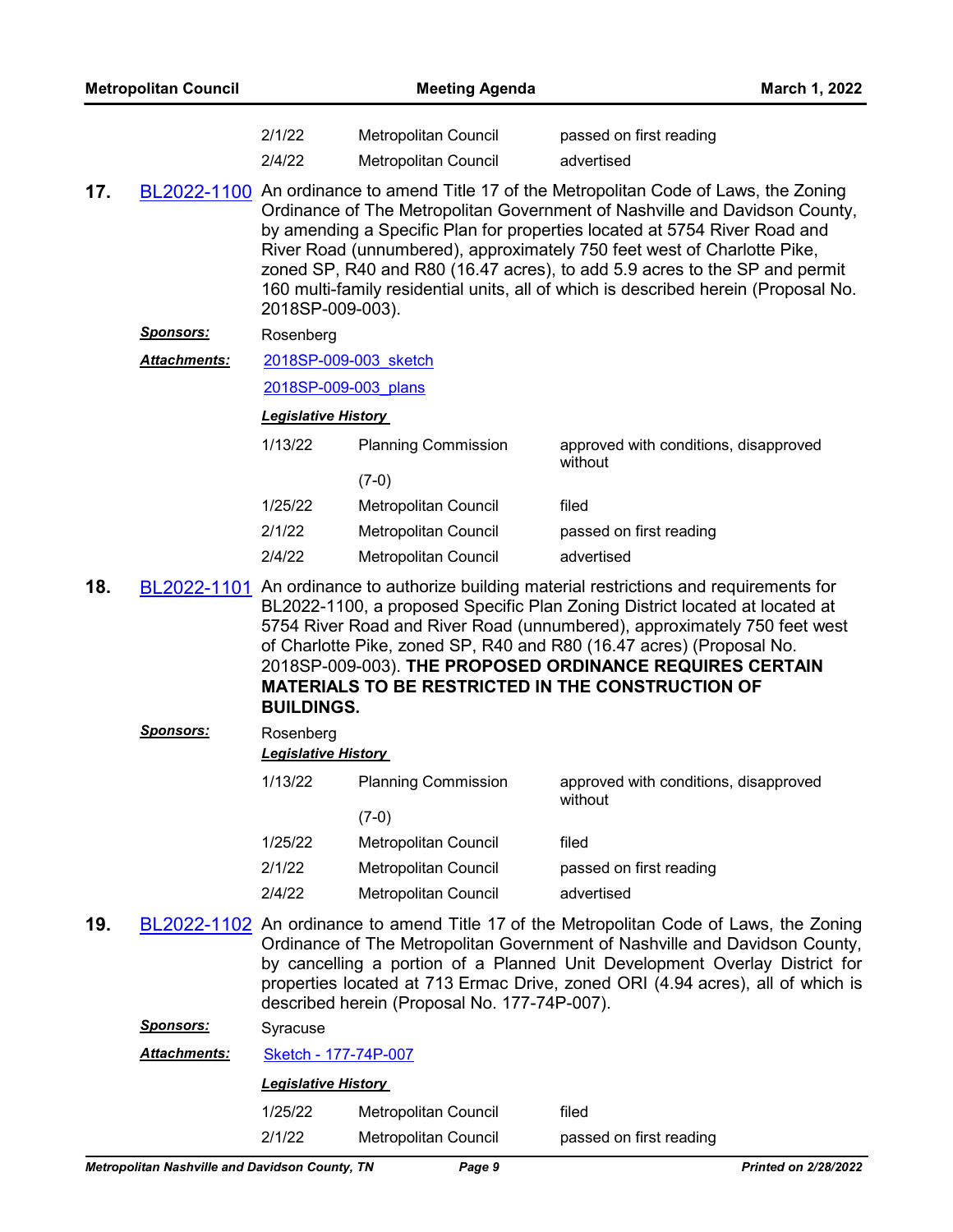| <b>Metropolitan Council</b>                                                                                                                                                                                                                                                                                                                                                                                               |                     | <b>Meeting Agenda</b>      |                                                                                                                                                                                                                                                                                                                                                                                                                      |                         | March 1, 2022 |
|---------------------------------------------------------------------------------------------------------------------------------------------------------------------------------------------------------------------------------------------------------------------------------------------------------------------------------------------------------------------------------------------------------------------------|---------------------|----------------------------|----------------------------------------------------------------------------------------------------------------------------------------------------------------------------------------------------------------------------------------------------------------------------------------------------------------------------------------------------------------------------------------------------------------------|-------------------------|---------------|
|                                                                                                                                                                                                                                                                                                                                                                                                                           |                     | 2/4/22                     | Metropolitan Council                                                                                                                                                                                                                                                                                                                                                                                                 | advertised              |               |
|                                                                                                                                                                                                                                                                                                                                                                                                                           |                     | 2/10/22                    | <b>Planning Commission</b><br>$(6-0)$                                                                                                                                                                                                                                                                                                                                                                                | approved                |               |
| 20.<br>BL2022-1103 An ordinance to amend Title 17 of the Metropolitan Code of Laws,<br>the Zoning Ordinance of The Metropolitan Government of Nashville<br>and Davidson County, by changing from R8 to RM40-A-NS zoning<br>for property located at 2122 Buena Vista Pike, approximately 350<br>feet northeast of Resha Lane (1.68 acres), all of which is described<br>herein (Proposal No. 2021Z-118PR-001).             |                     |                            |                                                                                                                                                                                                                                                                                                                                                                                                                      |                         |               |
|                                                                                                                                                                                                                                                                                                                                                                                                                           | <u>Sponsors:</u>    | Toombs                     |                                                                                                                                                                                                                                                                                                                                                                                                                      |                         |               |
|                                                                                                                                                                                                                                                                                                                                                                                                                           | <u>Attachments:</u> |                            | 2021Z-118PR-001 sketch                                                                                                                                                                                                                                                                                                                                                                                               |                         |               |
|                                                                                                                                                                                                                                                                                                                                                                                                                           |                     | <b>Legislative History</b> |                                                                                                                                                                                                                                                                                                                                                                                                                      |                         |               |
|                                                                                                                                                                                                                                                                                                                                                                                                                           |                     | 1/13/22                    | <b>Planning Commission</b><br>$(7-0)$                                                                                                                                                                                                                                                                                                                                                                                | approved                |               |
|                                                                                                                                                                                                                                                                                                                                                                                                                           |                     | 1/25/22                    | Metropolitan Council                                                                                                                                                                                                                                                                                                                                                                                                 | filed                   |               |
|                                                                                                                                                                                                                                                                                                                                                                                                                           |                     | 2/1/22                     | Metropolitan Council                                                                                                                                                                                                                                                                                                                                                                                                 | passed on first reading |               |
|                                                                                                                                                                                                                                                                                                                                                                                                                           |                     | 2/4/22                     | <b>Metropolitan Council</b>                                                                                                                                                                                                                                                                                                                                                                                          | advertised              |               |
| BL2022-1104 An ordinance to amend Title 17 of the Metropolitan Code of Laws, the Zoning<br>21.<br>Ordinance of The Metropolitan Government of Nashville and Davidson County,<br>by changing from R6-A to RM-15-A-NS zoning for properties located at 1401<br>and 1403 Hawkins Street, at the corner of Hawkins Street and 14th Ave S<br>(0.44 acres), all of which is described herein (Proposal No.<br>2022Z-002PR-001). |                     |                            |                                                                                                                                                                                                                                                                                                                                                                                                                      |                         |               |
|                                                                                                                                                                                                                                                                                                                                                                                                                           | <u>Sponsors:</u>    | OConnell                   |                                                                                                                                                                                                                                                                                                                                                                                                                      |                         |               |
|                                                                                                                                                                                                                                                                                                                                                                                                                           | <b>Attachments:</b> |                            | 2022Z-002PR-001 sketch                                                                                                                                                                                                                                                                                                                                                                                               |                         |               |
|                                                                                                                                                                                                                                                                                                                                                                                                                           |                     | <b>Legislative History</b> |                                                                                                                                                                                                                                                                                                                                                                                                                      |                         |               |
|                                                                                                                                                                                                                                                                                                                                                                                                                           |                     | 1/13/22                    | <b>Planning Commission</b><br>$(7-0)$                                                                                                                                                                                                                                                                                                                                                                                | approved                |               |
|                                                                                                                                                                                                                                                                                                                                                                                                                           |                     | 1/25/22                    | Metropolitan Council                                                                                                                                                                                                                                                                                                                                                                                                 | filed                   |               |
|                                                                                                                                                                                                                                                                                                                                                                                                                           |                     | 2/1/22                     | Metropolitan Council                                                                                                                                                                                                                                                                                                                                                                                                 | passed on first reading |               |
|                                                                                                                                                                                                                                                                                                                                                                                                                           |                     | 2/4/22                     | Metropolitan Council                                                                                                                                                                                                                                                                                                                                                                                                 | advertised              |               |
| 22.                                                                                                                                                                                                                                                                                                                                                                                                                       |                     | No. 2021SP-088-001).       | BL2022-1105 An ordinance to amend Title 17 of the Metropolitan Code of Laws, the Zoning<br>Ordinance of The Metropolitan Government of Nashville and Davidson County,<br>by changing from RS7.5 to SP zoning for property located at Tuggle Avenue<br>(unnumbered), at the eastern terminus of Morton Avenue (1.64 acres), to<br>permit 8 multi-family residential units, all of which is described herein (Proposal |                         |               |
| <u>Sponsors:</u><br>Welsch                                                                                                                                                                                                                                                                                                                                                                                                |                     |                            |                                                                                                                                                                                                                                                                                                                                                                                                                      |                         |               |

[2021SP-088-001\\_sketch](http://nashville.legistar.com/gateway.aspx?M=F&ID=e507d7de-8015-446e-803c-6b2c4308db6a.docx) [2021SP-088-001\\_plans](http://nashville.legistar.com/gateway.aspx?M=F&ID=e1f5d123-91af-4bdc-8dc0-9ac87b9ee103.pdf) *Attachments:*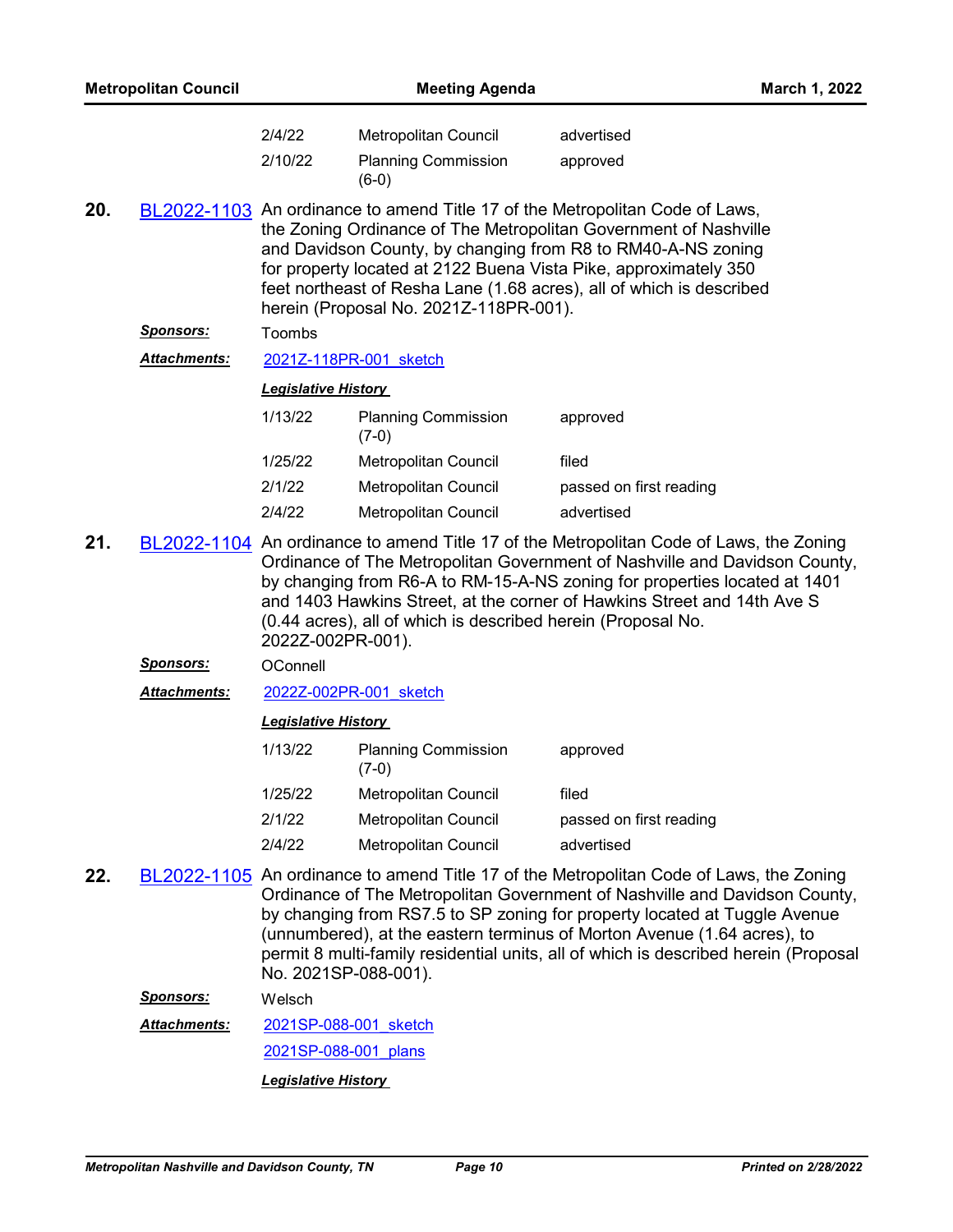| 1/13/22 | <b>Planning Commission</b> | approved with conditions, disapproved<br>without |
|---------|----------------------------|--------------------------------------------------|
|         | $(7-0)$                    |                                                  |
| 1/25/22 | Metropolitan Council       | filed                                            |
| 2/1/22  | Metropolitan Council       | passed on first reading                          |
| 2/4/22  | Metropolitan Council       | advertised                                       |

**23.** [BL2022-1106](http://nashville.legistar.com/gateway.aspx?m=l&id=/matter.aspx?key=14089) An ordinance to authorize building material restrictions and requirements for BL2022-1105, a proposed Specific Plan Zoning District located at located at Tuggle Avenue (unnumbered), at the eastern terminus of Morton Avenue (1.64 acres) (Propossall No. 2021SP-088-001). **THE PROPOSED ORDINANCE REQUIRES CERTAIN MATERIALS TO BE RESTRICTED IN THE CONSTRUCTION OF BUILDINGS.**

|         | <b>Legislative History</b>  |                                                  |  |  |
|---------|-----------------------------|--------------------------------------------------|--|--|
| 1/13/22 | <b>Planning Commission</b>  | approved with conditions, disapproved<br>without |  |  |
|         | $(7-0)$                     |                                                  |  |  |
| 1/25/22 | <b>Metropolitan Council</b> | filed                                            |  |  |
| 2/1/22  | Metropolitan Council        | passed on first reading                          |  |  |
| 2/4/22  | Metropolitan Council        | advertised                                       |  |  |

- **24.** [BL2022-1107](http://nashville.legistar.com/gateway.aspx?m=l&id=/matter.aspx?key=14075) An ordinance to amend Title 17 of the Metropolitan Code of Laws, the Zoning Ordinance of The Metropolitan Government of Nashville and Davidson County, by changing from R6 to RM15-A zoning for property located at 824 Watts Lane, approximately 430 feet southeast of Charlotte Pike (1.2 acres), all of which is described herein (Proposal No. 2021Z-128PR-001).
	- *Sponsors:* Roberts

*Sponsors:* Welsch

*Attachments:* [2021Z-128PR-001\\_sketch](http://nashville.legistar.com/gateway.aspx?M=F&ID=8c60a92b-bfa8-4c21-a926-e73449de3c35.docx)

#### *Legislative History*

| 1/13/22 | <b>Planning Commission</b><br>$(7-0)$ | approved                |
|---------|---------------------------------------|-------------------------|
| 1/25/22 | <b>Metropolitan Council</b>           | filed                   |
| 2/1/22  | <b>Metropolitan Council</b>           | passed on first reading |
| 2/4/22  | Metropolitan Council                  | advertised              |
|         |                                       |                         |

**25.** [BL2022-1108](http://nashville.legistar.com/gateway.aspx?m=l&id=/matter.aspx?key=14090) An ordinance to amend Title 17 of the Metropolitan Code of Laws, the Zoning Ordinance of The Metropolitan Government of Nashville and Davidson County, by changing from RS5 to SP zoning for property located at 3005 Lakeshore Drive, approximately 85 feet east of 32nd Street, (0.68 acres), to permit a detached two-family residential unit, all of which is described herein (Proposal No. 2022SP-004-001).

*Sponsors:* Hagar

[2022SP-004-001\\_sketch](http://nashville.legistar.com/gateway.aspx?M=F&ID=fc18a84f-c035-4fe7-b31e-a136687473a0.docx) *Attachments:*

2022SP-004-001 plans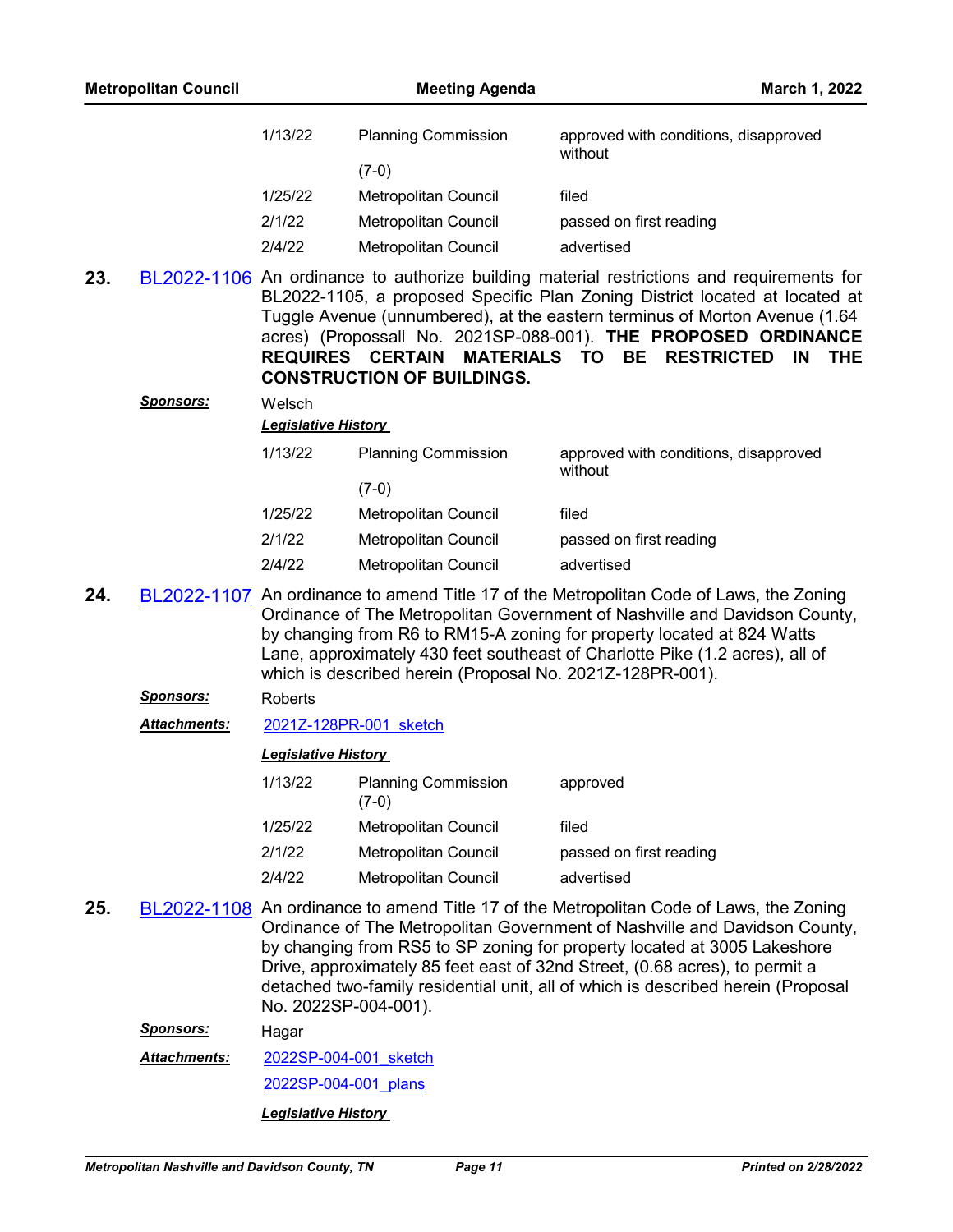| 1/13/22 | <b>Planning Commission</b> | approved with conditions, disapproved<br>without |
|---------|----------------------------|--------------------------------------------------|
|         | $(7-0)$                    |                                                  |
| 1/25/22 | Metropolitan Council       | filed                                            |
| 2/1/22  | Metropolitan Council       | passed on first reading                          |
| 2/4/22  | Metropolitan Council       | advertised                                       |

**26.** [BL2022-1109](http://nashville.legistar.com/gateway.aspx?m=l&id=/matter.aspx?key=14091) An ordinance to authorize building material restrictions and requirements for BL2022-1108, a proposed Specific Plan Zoning District located at located at 3005 Lakeshore Drive, approximately 85 feet east of 32nd Street, (0.68 acres) (Proposal No. 2022SP-004-001). **THE PROPOSED ORDINANCE REQUIRES CERTAIN MATERIALS TO BE RESTRICTED IN THE CONSTRUCTION OF BUILDINGS.**

| <b>Sponsors:</b> | Hagar<br><b>Legislative History</b> |                             |                                                  |  |  |
|------------------|-------------------------------------|-----------------------------|--------------------------------------------------|--|--|
|                  | 1/13/22                             | <b>Planning Commission</b>  | approved with conditions, disapproved<br>without |  |  |
|                  |                                     | (7-0)                       |                                                  |  |  |
|                  | 1/25/22                             | Metropolitan Council        | filed                                            |  |  |
|                  | 2/1/22                              | Metropolitan Council        | passed on first reading                          |  |  |
|                  | 2/4/22                              | <b>Metropolitan Council</b> | advertised                                       |  |  |

- **27.** [BL2022-1110](http://nashville.legistar.com/gateway.aspx?m=l&id=/matter.aspx?key=14079) An ordinance to amend Title 17 of the Metropolitan Code of Laws, the Zoning Ordinance of The Metropolitan Government of Nashville and Davidson County, y changing from R10 to RM15-A zoning for property located at 2106 Courtney Avenue, approximately 150 feet east of Clarksville Pike (0.4 acres), all of which is described herein (Proposal No. 2022Z-006PR-001).
	- *Sponsors:* Toombs
	- [2022Z-006PR-001\\_sketch](http://nashville.legistar.com/gateway.aspx?M=F&ID=102aa1c3-7baf-46b6-9a84-e55639e4d026.docx) *Attachments:*

[Proposed Substitute - BL2022-1110 - Toombs](http://nashville.legistar.com/gateway.aspx?M=F&ID=4a8e160c-fe4c-4950-80ad-4cf388f5dc02.docx)

#### *Legislative History*

| 1/13/22 | <b>Planning Commission</b><br>$(7-0)$ | approved                |
|---------|---------------------------------------|-------------------------|
| 1/25/22 | <b>Metropolitan Council</b>           | filed                   |
| 2/1/22  | <b>Metropolitan Council</b>           | passed on first reading |
| 2/4/22  | <b>Metropolitan Council</b>           | advertised              |

**28.** [BL2022-1111](http://nashville.legistar.com/gateway.aspx?m=l&id=/matter.aspx?key=14076) An ordinance to amend Title 17 of the Metropolitan Code of Laws, the Zoning Ordinance of The Metropolitan Government of Nashville and Davidson County, by changing from OL to MUL-A-NS zoning for property located at 339 Wallace Road, approximately 210 feet west of Hopedale Drive (2.17 acres), all of which is described herein (Proposal No. 2022Z-001PR-001).

*Sponsors:* Sepulveda

*Attachments:* [2022Z-001PR-001\\_sketch](http://nashville.legistar.com/gateway.aspx?M=F&ID=b72eeb8a-943a-41a4-bb85-588d58a32f68.docx)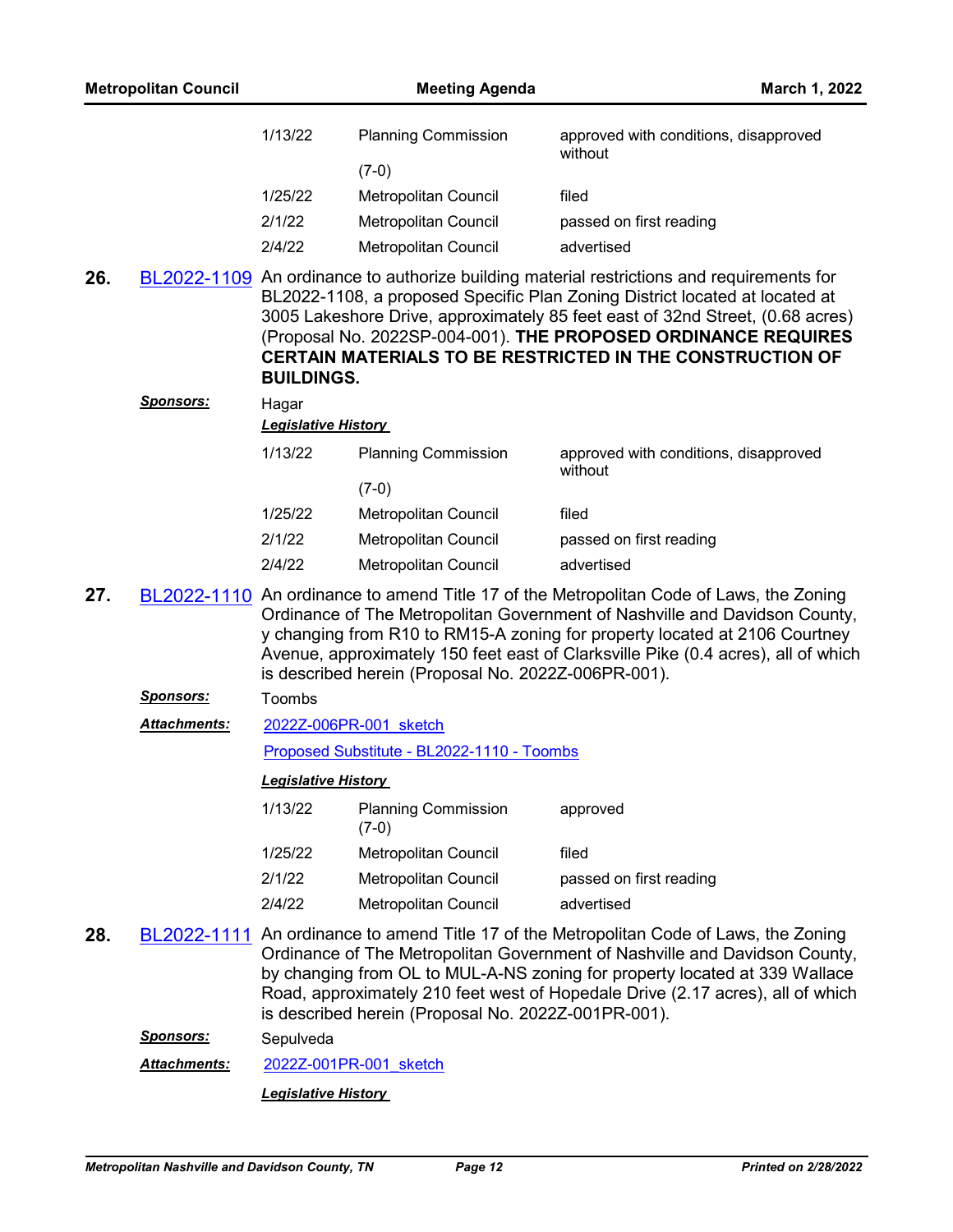| 1/13/22 | <b>Planning Commission</b><br>$(6-0-1)$ | approved                |
|---------|-----------------------------------------|-------------------------|
| 1/25/22 | Metropolitan Council                    | filed                   |
| 2/1/22  | <b>Metropolitan Council</b>             | passed on first reading |
| 2/4/22  | Metropolitan Council                    | advertised              |

# **G. Consent Resolutions and Resolutions**

**29.** [RS2022-1397](http://nashville.legistar.com/gateway.aspx?m=l&id=/matter.aspx?key=14152) A resolution accepting an Adult Drug Court and Veterans Treatment Court Discretionary Program grant from the U. S. Department of Justice to the Metropolitan Government, acting by and through the General Sessions Court, to implement a DUI Court to serve participants convicted of a misdemeanor DUI offense.

*Sponsors:* Allen and Welsch

*Attachments:* [Grant Exhibit](http://nashville.legistar.com/gateway.aspx?M=F&ID=35e9558f-8202-45d7-9299-ff77c9e515f1.pdf)

*Legislative History* 

| 2/22/22 | Metropolitan Council | referred to the Budget and Finance<br>Committee |
|---------|----------------------|-------------------------------------------------|
| 2/22/22 | Metropolitan Council | filed                                           |

- **30.** [RS2022-1398](http://nashville.legistar.com/gateway.aspx?m=l&id=/matter.aspx?key=14212) A resolution approving the election of certain Notaries Public for Davidson County.
	- *Sponsors:* Vercher and Pulley
	- *Attachments:* [Exhibit March public notaries](http://nashville.legistar.com/gateway.aspx?M=F&ID=5375c080-5e66-4aae-8724-399b0e886f6e.xlsx)

*Legislative History* 

- 2/22/22 Metropolitan Council referred to the Rules, Confirmations, and Public Elections Committee 2/22/22 Metropolitan Council filed
- **31.** [RS2022-1399](http://nashville.legistar.com/gateway.aspx?m=l&id=/matter.aspx?key=14148) A resolution declaring surplus and approving the disposition of certain parcels of real property in accordance with section 2.24.250(G) of the Metropolitan Code of Laws. (Proposal No. 2022M-001PR-001)
	- *Sponsors:* Allen, Withers, Toombs, Parker, OConnell and Taylor

*Attachments:* [Mandatory Referral Letter](http://nashville.legistar.com/gateway.aspx?M=F&ID=05b60d78-9649-425c-a30b-c73b98a418c7.pdf)

| 1/20/22 | <b>Planning Commission</b>  | approved                                         |
|---------|-----------------------------|--------------------------------------------------|
| 2/22/22 | Metropolitan Council        | referred to the Budget and Finance<br>Committee  |
| 2/22/22 | <b>Metropolitan Council</b> | referred to the Planning and Zoning<br>Committee |
| 2/22/22 | <b>Metropolitan Council</b> | filed                                            |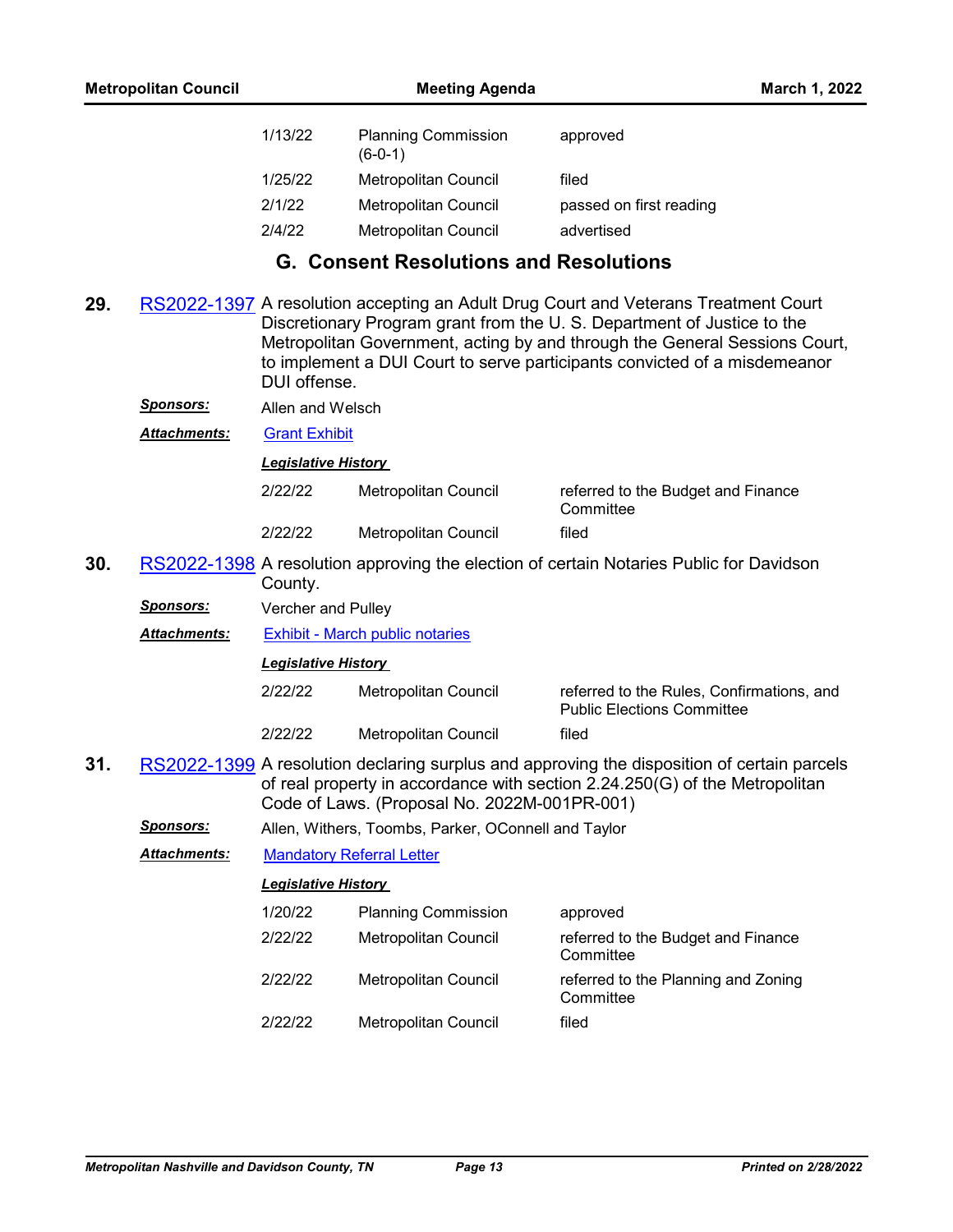- **32.** [RS2022-1400](http://nashville.legistar.com/gateway.aspx?m=l&id=/matter.aspx?key=14177) A resolution approving an option agreement between the Metropolitan Government of Nashville and Davidson County and James and Edith McClendon authorizing the purchase of certain parcels of property owned by the McClendons at 0 Tusculum Road (Map and Parcel No. 16200030400), 0 Tusculum Road (Map and Parcel No. 16200030500) and 0 Bart Drive (Map and Parcel No. 16200030600) (Proposal No. 2022M-002PR-001).
	- *Sponsors:* Sepulveda, Allen, Withers and Bradford

*Attachments:* [Agreement Exhibit](http://nashville.legistar.com/gateway.aspx?M=F&ID=669e5f4f-2f55-4220-9354-a46296294a55.pdf)

#### *Legislative History*

|         | <b>Planning Commission</b> | approved                                                                 |
|---------|----------------------------|--------------------------------------------------------------------------|
| 2/11/22 |                            |                                                                          |
| 2/22/22 | Metropolitan Council       | referred to the Budget and Finance<br>Committee                          |
| 2/22/22 | Metropolitan Council       | referred to the Planning and Zoning<br>Committee                         |
| 2/22/22 | Metropolitan Council       | referred to the Public Facilities, Arts, and<br><b>Culture Committee</b> |
| 2/22/22 | Metropolitan Council       | filed                                                                    |

**33.** [RS2022-1401](http://nashville.legistar.com/gateway.aspx?m=l&id=/matter.aspx?key=14199) A resolution accepting an in-kind grant from the Centennial Park Conservancy to the Metropolitan Government, acting by and through the Metropolitan Board of Parks and Recreation, to fund the restoration of the Parthenon marble casts in the Treasury Room.

*Sponsors:* Allen, Bradford and Taylor

*Attachments:* [Grant Exhibit](http://nashville.legistar.com/gateway.aspx?M=F&ID=ae030c6b-5f5f-486e-9ae2-a1cbb5824623.pdf)

*Legislative History* 

| 2/22/22 | Metropolitan Council | referred to the Budget and Finance<br>Committee                          |
|---------|----------------------|--------------------------------------------------------------------------|
| 2/22/22 | Metropolitan Council | referred to the Public Facilities, Arts, and<br><b>Culture Committee</b> |
| 2/22/22 | Metropolitan Council | filed                                                                    |

- **34.** [RS2022-1402](http://nashville.legistar.com/gateway.aspx?m=l&id=/matter.aspx?key=14198) A resolution approving a grant contract between the Metropolitan Government, acting by and through the Metropolitan Board of Health, and the Mental Health Cooperative to provide outreach, assessment, and linkage to care for individuals identified as part of the Opioid Overdose Response Program.
	- *Sponsors:* Allen, Welsch and Evans
	- *Attachments:* [Grant Contract](http://nashville.legistar.com/gateway.aspx?M=F&ID=e2c66919-652e-4abc-9e50-f767c59dc039.pdf)

| 2/22/22 | Metropolitan Council | referred to the Budget and Finance<br>Committee       |
|---------|----------------------|-------------------------------------------------------|
| 2/22/22 | Metropolitan Council | referred to the Public Health and Safety<br>Committee |
| 2/22/22 | Metropolitan Council | filed                                                 |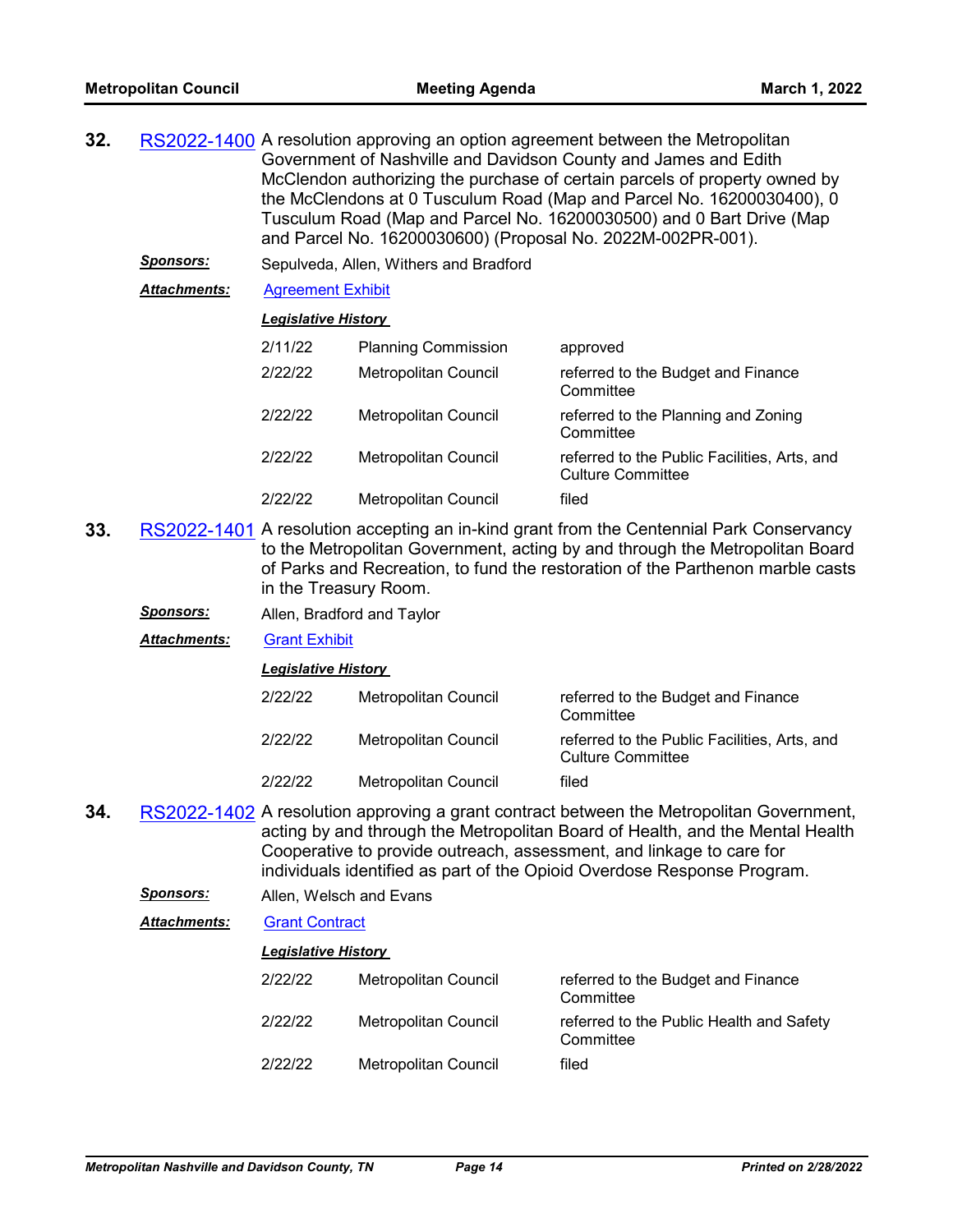- **35.** [RS2022-1403](http://nashville.legistar.com/gateway.aspx?m=l&id=/matter.aspx?key=14196) A resolution approving a contract by and between the Metropolitan Government, acting by and through the Metropolitan Board of Health, and Nurture the Next to provide funding for a program coordinator for the collective impact initiative, ACE Nashville.
	- *Sponsors:* Allen, Evans and Welsch
	- *Attachments:* [Contract Exhibit](http://nashville.legistar.com/gateway.aspx?M=F&ID=969ef08c-1c54-4a06-901f-2cf77c85ce5e.pdf)

| 2/22/22 | Metropolitan Council | referred to the Budget and Finance<br>Committee       |
|---------|----------------------|-------------------------------------------------------|
| 2/22/22 | Metropolitan Council | referred to the Public Health and Safety<br>Committee |
| 2/22/22 | Metropolitan Council | filed                                                 |

- **36.** [RS2022-1404](http://nashville.legistar.com/gateway.aspx?m=l&id=/matter.aspx?key=14150) A resolution to approve a Memorandum of Understanding ("MOU") between the Metropolitan Nashville Police Department ("MNPD") and Tennessee Bureau of Investigation ("TBI") for the MNPD to provide qualified officers and assist the TBI in drug overdose investigations.
	- *Sponsors:* Allen and Evans
	- *Attachments:* [Memorandum of Understanding](http://nashville.legistar.com/gateway.aspx?M=F&ID=6f2c7f9d-71ca-4eca-931a-f2a5f90f209c.pdf)

#### *Legislative History*

| 2/22/22 | Metropolitan Council        | referred to the Budget and Finance<br>Committee       |
|---------|-----------------------------|-------------------------------------------------------|
| 2/22/22 | Metropolitan Council        | referred to the Public Health and Safety<br>Committee |
| 2/22/22 | <b>Metropolitan Council</b> | filed                                                 |

- **37.** [RS2022-1405](http://nashville.legistar.com/gateway.aspx?m=l&id=/matter.aspx?key=14192) A resolution accepting a Paul Coverdell Forensic Science Improvement Grant from the U. S. Department of Justice to the Metropolitan Government, acting by and through the Metropolitan Nashville Police Department, to increase the Toxicology Unit's capacity to process cases more efficiently, reducing turnaround time and backlogs.
	- *Sponsors:* Allen, Evans and Hancock

*Attachments:* [Grant Exhibit](http://nashville.legistar.com/gateway.aspx?M=F&ID=db0f22c0-7cdf-4d44-8c64-7184237dddaa.pdf)

| 2/22/22 | Metropolitan Council | referred to the Budget and Finance<br>Committee       |
|---------|----------------------|-------------------------------------------------------|
| 2/22/22 | Metropolitan Council | referred to the Public Health and Safety<br>Committee |
| 2/22/22 | Metropolitan Council | filed                                                 |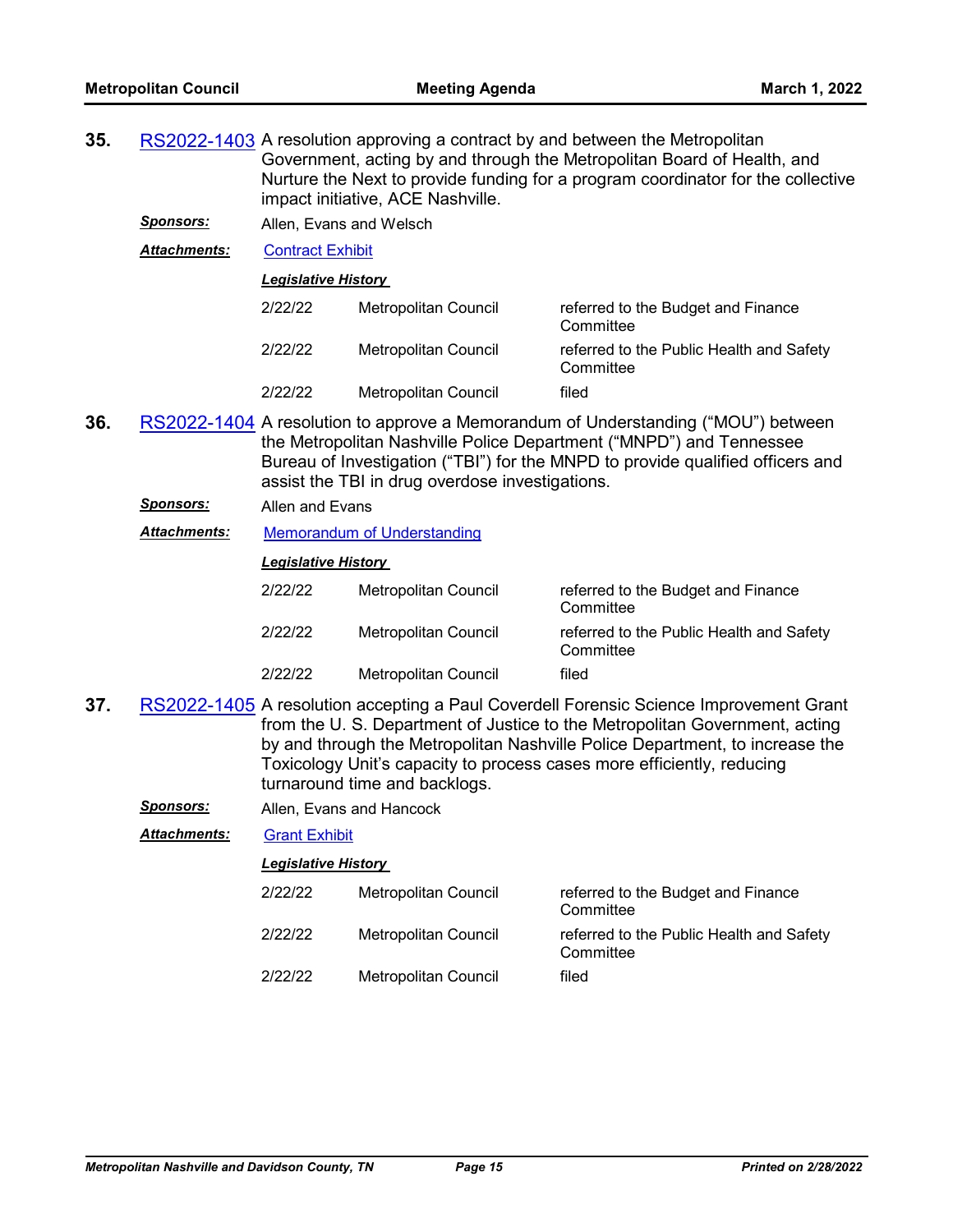- **38.** [RS2022-1406](http://nashville.legistar.com/gateway.aspx?m=l&id=/matter.aspx?key=14193) A resolution accepting a DNA Capacity Enhancement for Backlog Reduction (CEBR) Program grant from the U. S. Department of Justice to the Metropolitan Government, acting by and through the Metropolitan Nashville Police Department, to assist the Forensic Biology Unit in outsourcing case sample analysis and purchase equipment to streamline DNA interpretation. *Sponsors:* Allen, Evans and Hancock *Attachments:* [Grant Exhibit](http://nashville.legistar.com/gateway.aspx?M=F&ID=00744165-56d6-412f-83f1-7467469700a9.pdf) *Legislative History*  2/22/22 Metropolitan Council referred to the Budget and Finance **Committee** 2/22/22 Metropolitan Council referred to the Public Health and Safety **Committee** 2/22/22 Metropolitan Council filed
- **39.** [RS2022-1407](http://nashville.legistar.com/gateway.aspx?m=l&id=/matter.aspx?key=14161) A resolution accepting a donation of an untrained police dog from the Cornerstone Church for the Metropolitan Nashville Police Department ("MNPD") to utilize in patrol-tracking or the detection of explosives or narcotics.
	- *Sponsors:* Allen and Evans
	- *Attachments:* [Donation Exhibit](http://nashville.legistar.com/gateway.aspx?M=F&ID=54cf8ed9-4c38-4a6a-a654-7774c2f6acbb.pdf)

| 2/22/22 | Metropolitan Council | referred to the Budget and Finance<br>Committee       |
|---------|----------------------|-------------------------------------------------------|
| 2/22/22 | Metropolitan Council | referred to the Public Health and Safety<br>Committee |
| 2/22/22 | Metropolitan Council | filed                                                 |

**40.** [RS2022-1408](http://nashville.legistar.com/gateway.aspx?m=l&id=/matter.aspx?key=14162) A resolution accepting a donation from Adlerhorst International to the Metropolitan Nashville Police Department ("MNPD") of training courses for two MNPD Canine Unit trainers.

*Sponsors:* Allen and Evans

*Attachments:* [Donation Exhibit](http://nashville.legistar.com/gateway.aspx?M=F&ID=165fb087-bc22-497e-b8aa-562aba78e3ff.pdf)

#### *Legislative History*

- 2/22/22 Metropolitan Council referred to the Budget and Finance **Committee** 2/22/22 Metropolitan Council referred to the Public Health and Safety **Committee** 2/22/22 Metropolitan Council filed
- **41.** [RS2022-1409](http://nashville.legistar.com/gateway.aspx?m=l&id=/matter.aspx?key=14200) A resolution approving an application for a Hazardous Materials Emergency Preparedness grant from the Tennessee Emergency Management Agency to the Metropolitan Government, acting by and through the Office of Emergency Management, to provide resources to procure items, training, and/or equipment for hazardous materials (hazmat) preparedness.
	- *Sponsors:* Allen and Evans
	- *Attachments:* [Grant Application](http://nashville.legistar.com/gateway.aspx?M=F&ID=fb3b343f-065e-4211-818e-dd440b5c301e.pdf)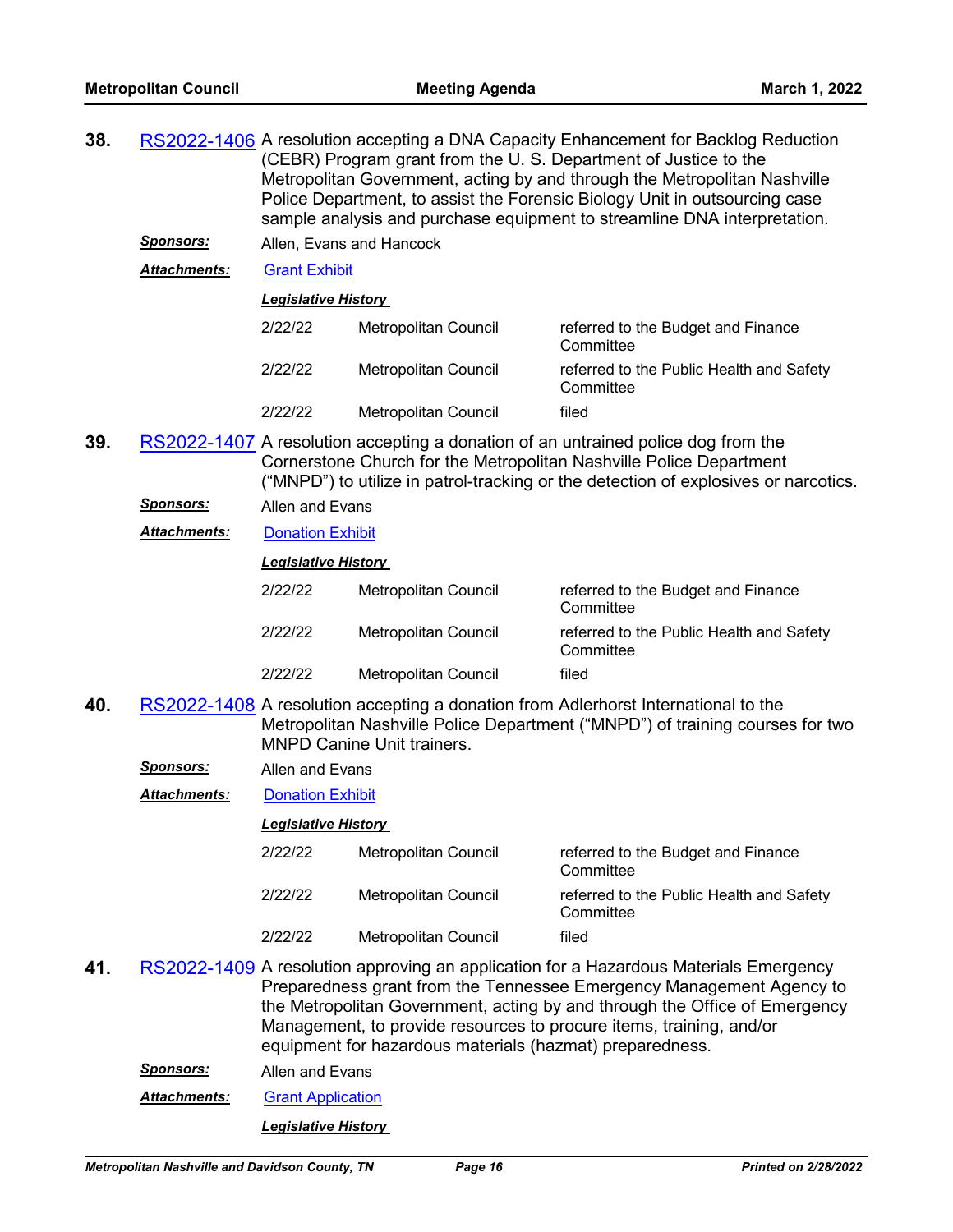- **42.** [RS2022-1410](http://nashville.legistar.com/gateway.aspx?m=l&id=/matter.aspx?key=14151) A resolution approving Amendment 1 to Agreement 210258 by and between the State of Tennessee, Department of Transportation, and the Metropolitan Government of Nashville & Davidson County, acting by and between the Nashville Department of Transportation and Multimodal Infrastructure, for the acceptance of work in connection with the early acquisition of Right-of-Way of six parcels for Phase 1-North/South Arterial Blvd between Spring Street and Woodland Street, State No. 19LPLM-S2-190, PIN 132289.00, Prop. No. 2021M-033AG-002.
	- *Sponsors:* Parker, Withers, Allen and Young
	- *Attachments:* [Agreement Amendment 1](http://nashville.legistar.com/gateway.aspx?M=F&ID=3cae4aa8-284b-4483-a769-025e7f0159cb.pdf)

| 12/21/21 | <b>Planning Commission</b>  | approved                                                       |
|----------|-----------------------------|----------------------------------------------------------------|
| 2/22/22  | <b>Metropolitan Council</b> | referred to the Budget and Finance<br>Committee                |
| 2/22/22  | <b>Metropolitan Council</b> | referred to the Planning and Zoning<br>Committee               |
| 2/22/22  | <b>Metropolitan Council</b> | referred to the Transportation and<br>Infrastructure Committee |
| 2122122  | Metropolitan Council        | filed                                                          |

**43.** [RS2022-1411](http://nashville.legistar.com/gateway.aspx?m=l&id=/matter.aspx?key=14154) A resolution authorizing the Metropolitan Department of Law to compromise and settle the personal injury claim of Dorothy Wyatt against the Metropolitan Government of Nashville and Davidson County in the amount of \$50,000.00, with said amount to be paid out of the Self-Insured Liability Fund.

## *Sponsors:* Allen

*Attachments:* [Letter to Metro Clerk](http://nashville.legistar.com/gateway.aspx?M=F&ID=4e90c239-0329-4d87-85c3-f7e138c08faf.PDF)

### *Legislative History*

| 2/22/22 | Metropolitan Council | referred to the Budget and Finance<br>Committee |
|---------|----------------------|-------------------------------------------------|
| 2/22/22 | Metropolitan Council | filed                                           |

- **44.** [RS2022-1412](http://nashville.legistar.com/gateway.aspx?m=l&id=/matter.aspx?key=14203) A resolution to approve a Memorandum of Understanding by and between the Metropolitan Planning Department and the Metropolitan Development and Housing Agency to advance the planning and reconstruction of certain areas of downtown Nashville damaged by the December 2020 bombing.
	- *Sponsors:* OConnell, Allen and Withers

### *Attachments:* [Memorandum of Understanding](http://nashville.legistar.com/gateway.aspx?M=F&ID=eb383110-4750-465d-95d0-fe82594b098d.pdf)

### *Legislative History*

2/22/22 Metropolitan Council referred to the Budget and Finance

**Committee**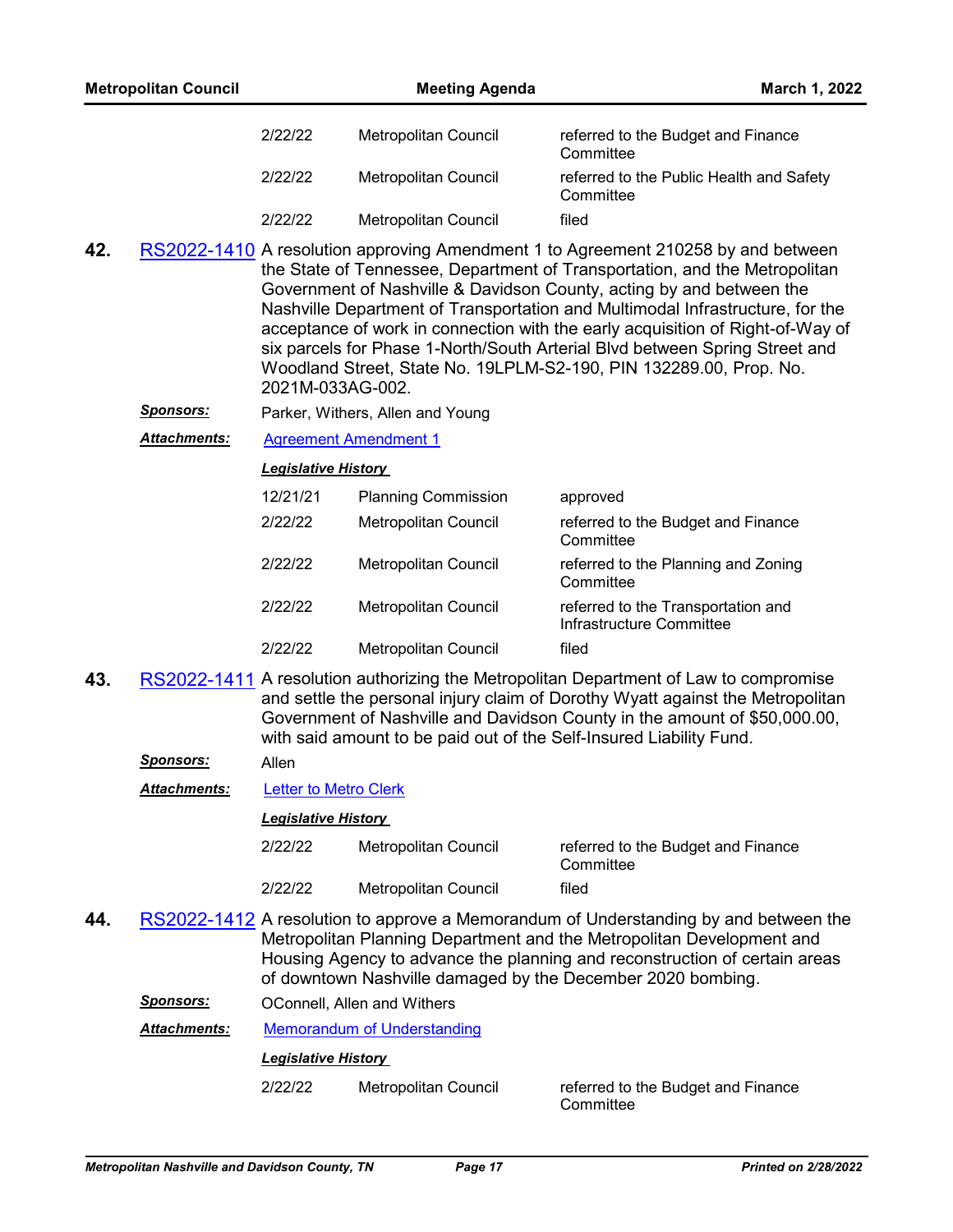|                  | <b>Metropolitan Council</b> |                                                     | <b>Meeting Agenda</b>                                                                                    | March 1, 2022                                                                                                                                                                                                                                                                                                                 |
|------------------|-----------------------------|-----------------------------------------------------|----------------------------------------------------------------------------------------------------------|-------------------------------------------------------------------------------------------------------------------------------------------------------------------------------------------------------------------------------------------------------------------------------------------------------------------------------|
|                  |                             | 2/22/22                                             | Metropolitan Council                                                                                     | referred to the Planning and Zoning<br>Committee                                                                                                                                                                                                                                                                              |
|                  |                             | 2/22/22                                             | Metropolitan Council                                                                                     | filed                                                                                                                                                                                                                                                                                                                         |
| 45.              |                             | Anniversary.                                        |                                                                                                          | RS2022-1413 A resolution recognizing Blue Moon Waterfront Grille as it celebrates its 10th                                                                                                                                                                                                                                    |
|                  | <u>Sponsors:</u>            | Roberts and Rosenberg<br><b>Legislative History</b> |                                                                                                          |                                                                                                                                                                                                                                                                                                                               |
|                  |                             | 2/22/22                                             | <b>Metropolitan Council</b>                                                                              | referred to the Rules, Confirmations, and<br><b>Public Elections Committee</b>                                                                                                                                                                                                                                                |
|                  |                             | 2/22/22                                             | Metropolitan Council                                                                                     | filed                                                                                                                                                                                                                                                                                                                         |
| 46.              |                             |                                                     | RS2022-1414 A Resolution urging the Tennessee General Assembly to enact<br>HB0204/SB0136, the CROWN Act. |                                                                                                                                                                                                                                                                                                                               |
|                  | Sponsors:                   | Hurt<br><b>Legislative History</b>                  |                                                                                                          |                                                                                                                                                                                                                                                                                                                               |
|                  |                             | 2/22/22                                             | Metropolitan Council                                                                                     | referred to the Rules, Confirmations, and<br><b>Public Elections Committee</b>                                                                                                                                                                                                                                                |
|                  |                             | 2/22/22                                             | Metropolitan Council                                                                                     | filed                                                                                                                                                                                                                                                                                                                         |
|                  |                             |                                                     | <b>H. Late Resolutions</b>                                                                               |                                                                                                                                                                                                                                                                                                                               |
| H1.              | $X$ (Allen)                 |                                                     | strategies that close racial and economic equity gaps.                                                   | RS2022-XXX A resolution approving a grant memorandum of understanding (MOU) from the<br>National League of Cities to the Metropolitan Government, acting by and<br>through the Office of the Mayor, to participate in the Southern Cities Economic<br>Inclusion (SCEI) Initiative to help cities implement economic inclusion |
|                  | Sponsors:                   | Allen and Suara                                     |                                                                                                          |                                                                                                                                                                                                                                                                                                                               |
|                  | Attachments:                |                                                     | <b>Grant Memorandum of Understanding</b>                                                                 |                                                                                                                                                                                                                                                                                                                               |
|                  |                             | <b>Legislative History</b>                          |                                                                                                          |                                                                                                                                                                                                                                                                                                                               |
|                  |                             | 2/24/22                                             | <b>Metropolitan Council</b>                                                                              | referred to the Budget and Finance<br>Committee                                                                                                                                                                                                                                                                               |
| H <sub>2</sub> . | <u> X (Allen - 2)</u>       |                                                     |                                                                                                          | RS2022-XXX A Resolution setting up procedures for a Pre-Budget Public Comment Period.                                                                                                                                                                                                                                         |
|                  | Sponsors:                   | Allen                                               |                                                                                                          |                                                                                                                                                                                                                                                                                                                               |
|                  |                             | <b>Legislative History</b>                          |                                                                                                          |                                                                                                                                                                                                                                                                                                                               |
|                  |                             | 2/28/22                                             | Metropolitan Council                                                                                     | referred to the Budget and Finance<br>Committee                                                                                                                                                                                                                                                                               |
|                  |                             | 2/28/22                                             | Metropolitan Council                                                                                     | referred to the Rules, Confirmations, and<br><b>Public Elections Committee</b>                                                                                                                                                                                                                                                |
| H3.              | <u>X (Evans)</u>            | drugs.                                              |                                                                                                          | RS2022-XXX A resolution in support of life-saving responses to the recent escalating<br>overdoses largely caused by the widespread availability of synthetic, illicit                                                                                                                                                         |
|                  | <b>Sponsors:</b>            | Evans<br><b>Legislative History</b>                 |                                                                                                          |                                                                                                                                                                                                                                                                                                                               |
|                  |                             | 2/25/22                                             | Metropolitan Council                                                                                     | referred to the Public Health and Safety<br>Committee                                                                                                                                                                                                                                                                         |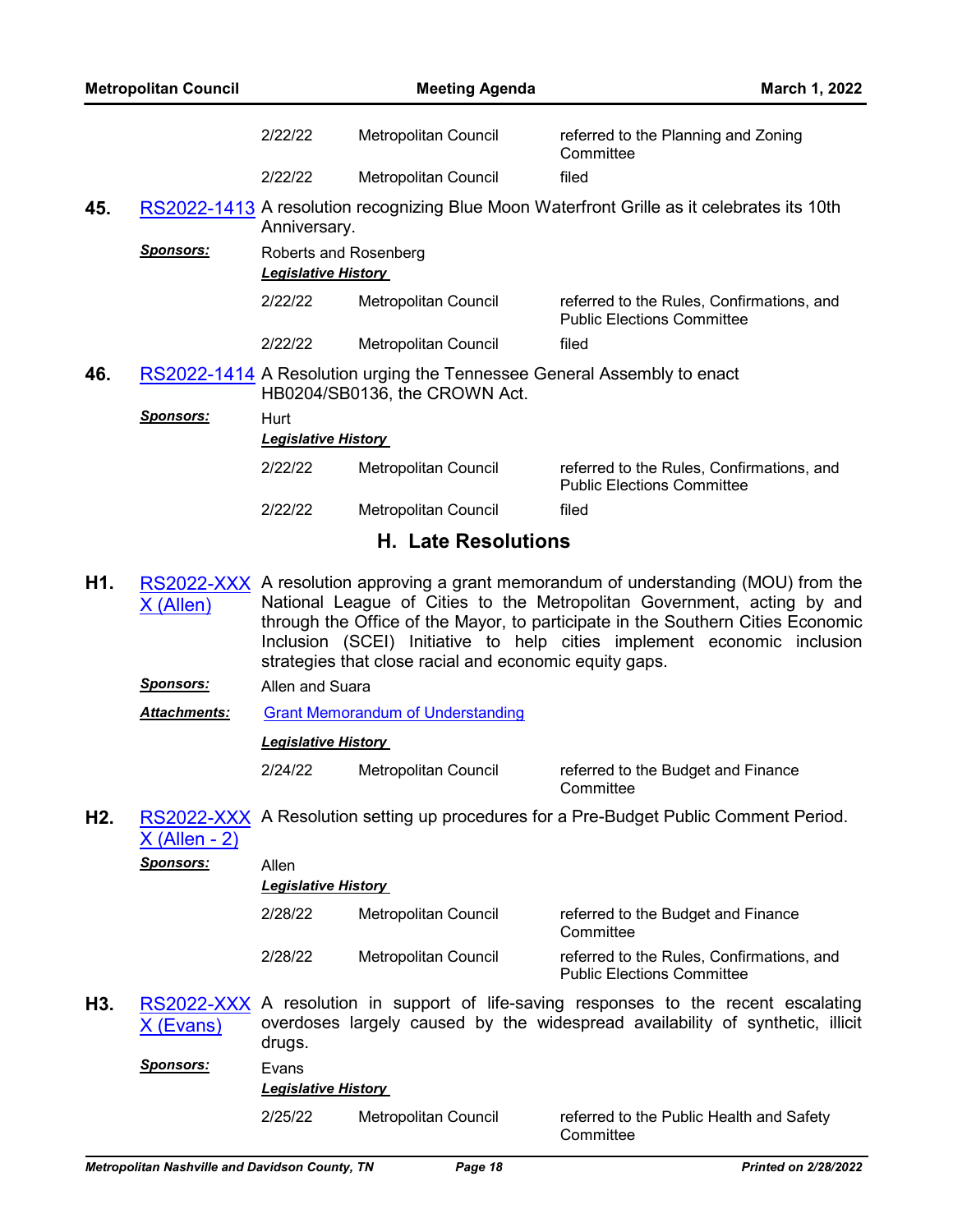**H4.** [RS2022-XXX](http://nashville.legistar.com/gateway.aspx?m=l&id=/matter.aspx?key=14217) A Resolution recognizing the Metropolitan Council's support of the people of X (Murphy) Ukraine.

*Sponsors:* Murphy, Hancock, Rutherford and Welsch *Legislative History* 

2/28/22 Metropolitan Council referred to the Rules, Confirmations, and Public Elections Committee

# **I. Bills on Introduction and First Reading**

- **47.** [BL2022-1121](http://nashville.legistar.com/gateway.aspx?m=l&id=/matter.aspx?key=14213) An ordinance to amend Title 17 of the Metropolitan Code of Laws, the Zoning Ordinance of the Metropolitan Government of Nashville and Davidson County, to amend Chapters 17.12, 17.24, 17.36, and 17.40 pertaining to the cluster lot option, all of which is described herein (Proposal No. 2022Z-004TX-001).
	- *Sponsors:* Henderson, Murphy, Withers, Allen and Druffel

*Attachments:* [Proposed Substitute - BL2022-1121 - Henderson](http://nashville.legistar.com/gateway.aspx?M=F&ID=ebf39655-0096-4d8b-9fd3-e69da73eae07.docx)

#### *Legislative History*

| 2/22/22 | Metropolitan Council | filed                               |
|---------|----------------------|-------------------------------------|
| 2/22/22 | Metropolitan Council | referred to the Planning Commission |

## **48.** [BL2022-1122](http://nashville.legistar.com/gateway.aspx?m=l&id=/matter.aspx?key=14204)

An ordinance to amend Titles 2 and 17 of the Metropolitan Code of Laws, to amend Chapters 17.24 and 17.28 pertaining to Tree Protection and Replacement, and to amend Chapters 2.226, 17.20, 17.24, 17.28, and 17.40 to make associated housekeeping amendments, all of which is described herein (Proposal No. 2022Z-005TX-001).

*Sponsors:* Henderson, Murphy, Withers, Allen and Druffel *Legislative History* 

| 2/22/22 | Metropolitan Council | filed                               |
|---------|----------------------|-------------------------------------|
| 2/22/22 | Metropolitan Council | referred to the Planning Commission |

- **49.** [BL2022-1123](http://nashville.legistar.com/gateway.aspx?m=l&id=/matter.aspx?key=14158) An ordinance authorizing the granting of an easement to the Metropolitan Government and its servants and agents to construct, operate, maintain, repair, replace and inspect sanitary sewers and/ or drainage improvements and water mains or appurtenances within the limits of the easement or right-of-way (Planning No. 2022M-013ES-001).
	- **Sponsors:** Styles, Withers and Young

*Attachments:* [Easement Exhibit](http://nashville.legistar.com/gateway.aspx?M=F&ID=1c11bee2-2e65-415f-ad30-a935d6971c4e.pdf)

### *Legislative History*

1/24/22 Planning Commission approved with conditions 2/22/22 Metropolitan Council filed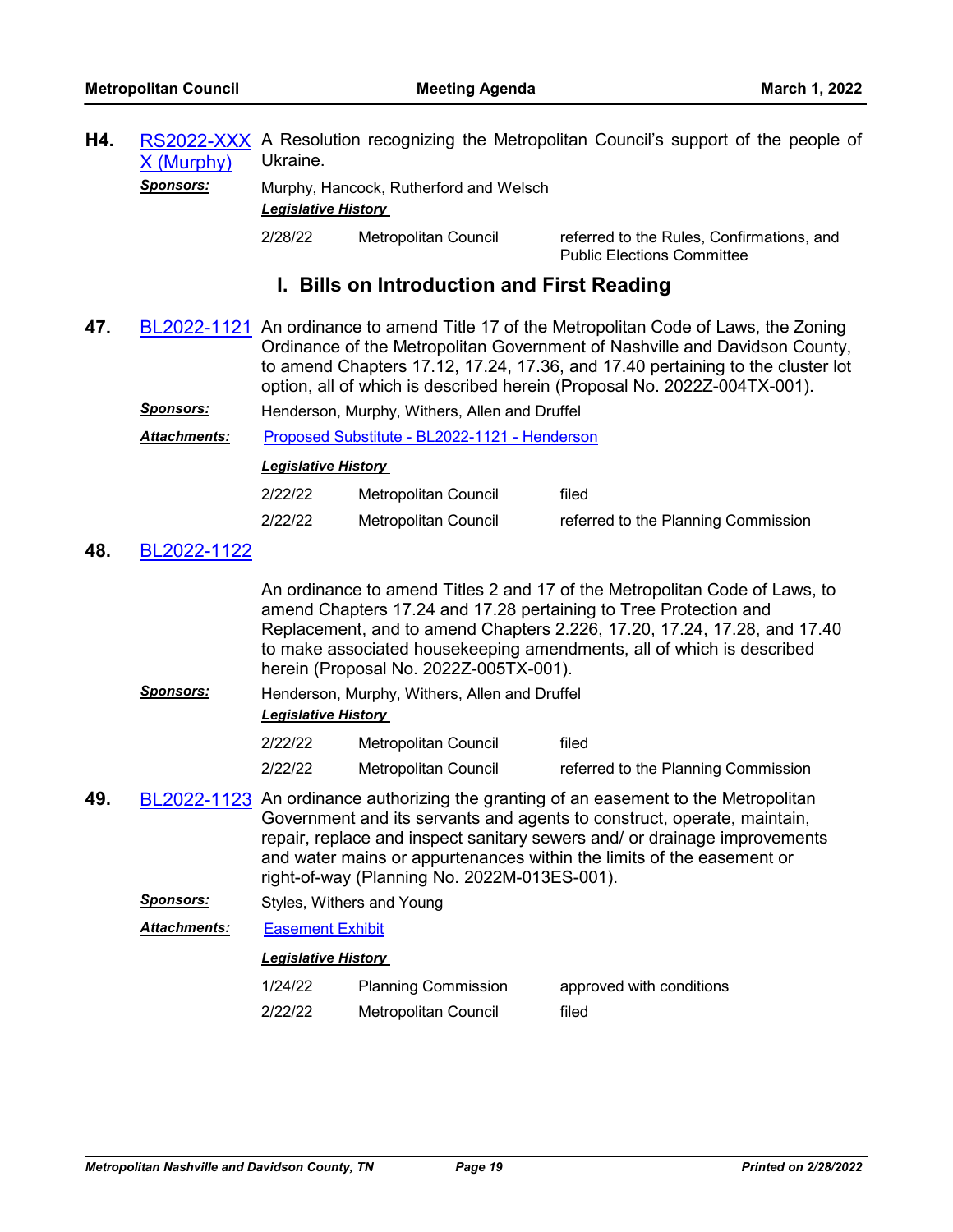| 50. |                     | BL2022-1124 An ordinance approving an agreement between The Metropolitan Government<br>of Nashville and Davidson County, acting by and through the Metropolitan<br>Nashville Police Department ("MNPD"), and LexisNexis Coplogic Solutions Inc.<br>for the online reporting services. |                                                                              |                                                                                                                                                                                                                                                                                                                                                                                              |  |  |
|-----|---------------------|---------------------------------------------------------------------------------------------------------------------------------------------------------------------------------------------------------------------------------------------------------------------------------------|------------------------------------------------------------------------------|----------------------------------------------------------------------------------------------------------------------------------------------------------------------------------------------------------------------------------------------------------------------------------------------------------------------------------------------------------------------------------------------|--|--|
|     | <b>Sponsors:</b>    | Allen and Evans                                                                                                                                                                                                                                                                       |                                                                              |                                                                                                                                                                                                                                                                                                                                                                                              |  |  |
|     | Attachments:        | <b>Agreement Exhibit</b>                                                                                                                                                                                                                                                              |                                                                              |                                                                                                                                                                                                                                                                                                                                                                                              |  |  |
|     |                     | <u> Legislative History</u>                                                                                                                                                                                                                                                           |                                                                              |                                                                                                                                                                                                                                                                                                                                                                                              |  |  |
|     |                     | 2/22/22                                                                                                                                                                                                                                                                               | Metropolitan Council                                                         | filed                                                                                                                                                                                                                                                                                                                                                                                        |  |  |
| 51. |                     | 2022M-014ES-001).                                                                                                                                                                                                                                                                     |                                                                              | BL2022-1125 An ordinance authorizing the granting of a permanent easement to the Electric<br>Power Board of the Metropolitan Government of Nashville and Davidson<br>County, on certain property owned by the Metropolitan Government of<br>Nashville and Davidson County (Parcel No. 02200001900) (Proposal No.                                                                             |  |  |
|     | <u>Sponsors:</u>    | Hall, Allen and Withers                                                                                                                                                                                                                                                               |                                                                              |                                                                                                                                                                                                                                                                                                                                                                                              |  |  |
|     | <b>Attachments:</b> | <b>Easement Exhibit</b>                                                                                                                                                                                                                                                               |                                                                              |                                                                                                                                                                                                                                                                                                                                                                                              |  |  |
|     |                     | <b>Legislative History</b>                                                                                                                                                                                                                                                            |                                                                              |                                                                                                                                                                                                                                                                                                                                                                                              |  |  |
|     |                     | 1/20/22                                                                                                                                                                                                                                                                               | <b>Planning Commission</b>                                                   | approved                                                                                                                                                                                                                                                                                                                                                                                     |  |  |
|     |                     | 2/22/22                                                                                                                                                                                                                                                                               | Metropolitan Council                                                         | filed                                                                                                                                                                                                                                                                                                                                                                                        |  |  |
| 52. |                     | BL2022-1126 An ordinance approving an amendment to a deed of conveyance for a parcel<br>of property to Senior Citizens, Inc.                                                                                                                                                          |                                                                              |                                                                                                                                                                                                                                                                                                                                                                                              |  |  |
|     | Sponsors:           | <b>Toombs and Allen</b>                                                                                                                                                                                                                                                               |                                                                              |                                                                                                                                                                                                                                                                                                                                                                                              |  |  |
|     | <u>Attachments:</u> | <b>Deed Amendment Exhibit</b>                                                                                                                                                                                                                                                         |                                                                              |                                                                                                                                                                                                                                                                                                                                                                                              |  |  |
|     |                     | <b>Legislative History</b>                                                                                                                                                                                                                                                            |                                                                              |                                                                                                                                                                                                                                                                                                                                                                                              |  |  |
|     |                     | 2/22/22                                                                                                                                                                                                                                                                               | <b>Metropolitan Council</b>                                                  | filed                                                                                                                                                                                                                                                                                                                                                                                        |  |  |
| 53. |                     |                                                                                                                                                                                                                                                                                       |                                                                              | BL2022-1127 An ordinance approving two agreements relating to the use of the properties<br>comprising the Global Mall site. (Proposal No. 2022M-012AG-001).                                                                                                                                                                                                                                  |  |  |
|     | <u>Sponsors:</u>    | <b>Styles</b>                                                                                                                                                                                                                                                                         |                                                                              |                                                                                                                                                                                                                                                                                                                                                                                              |  |  |
|     | <b>Attachments:</b> |                                                                                                                                                                                                                                                                                       | Exhibit 1 - Conditional Termination and Release of Predecessor Agreem        |                                                                                                                                                                                                                                                                                                                                                                                              |  |  |
|     |                     |                                                                                                                                                                                                                                                                                       | <b>Exhibit 2 - Termination of Predecessor Agreements and Creation of Rec</b> |                                                                                                                                                                                                                                                                                                                                                                                              |  |  |
|     |                     | <b>Legislative History</b>                                                                                                                                                                                                                                                            |                                                                              |                                                                                                                                                                                                                                                                                                                                                                                              |  |  |
|     |                     | 2/22/22                                                                                                                                                                                                                                                                               | <b>Metropolitan Council</b>                                                  | filed                                                                                                                                                                                                                                                                                                                                                                                        |  |  |
|     |                     | 2/22/22                                                                                                                                                                                                                                                                               | Metropolitan Council                                                         | referred to the Planning Commission                                                                                                                                                                                                                                                                                                                                                          |  |  |
| 54. |                     |                                                                                                                                                                                                                                                                                       | SWGR 2021032214 and Proposal Number 2022M-007AG-001).                        | BL2022-1128 An ordinance authorizing the Metropolitan Government of Nashville and<br>Davidson County, acting by and through the Metropolitan Department of Water<br>and Sewerage Services, to enter into an agreement with RW/GC MARATHON<br>VILLAGE OWNER, LLC, to provide improved public sanitary sewer service<br>through the construction of an improved stormwater system (Project No. |  |  |
|     | <b>Sponsors:</b>    |                                                                                                                                                                                                                                                                                       | OConnell, Allen, Withers and Young                                           |                                                                                                                                                                                                                                                                                                                                                                                              |  |  |
|     | Attachments:        | <b>Agreement Exhibit</b>                                                                                                                                                                                                                                                              |                                                                              |                                                                                                                                                                                                                                                                                                                                                                                              |  |  |
|     |                     | <b>Legislative History</b>                                                                                                                                                                                                                                                            |                                                                              |                                                                                                                                                                                                                                                                                                                                                                                              |  |  |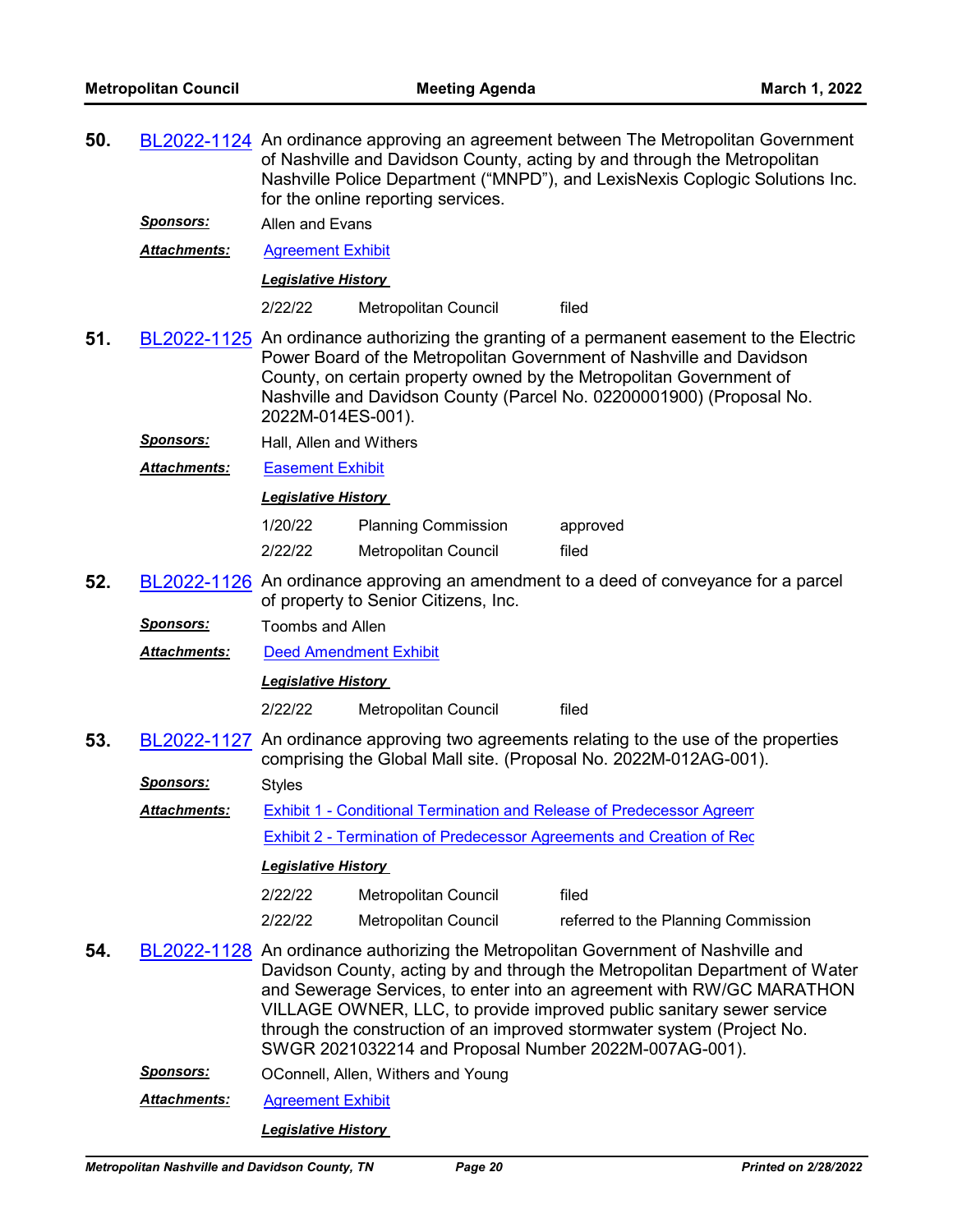| <b>Metropolitan Council</b> |                      | <b>Meeting Agenda</b>      |                                                                                                                                                                                                                                                                                                                                                                                                                                         |                                                                                                                                                                                                                                                                                                                                                                                                            | March 1, 2022 |  |  |
|-----------------------------|----------------------|----------------------------|-----------------------------------------------------------------------------------------------------------------------------------------------------------------------------------------------------------------------------------------------------------------------------------------------------------------------------------------------------------------------------------------------------------------------------------------|------------------------------------------------------------------------------------------------------------------------------------------------------------------------------------------------------------------------------------------------------------------------------------------------------------------------------------------------------------------------------------------------------------|---------------|--|--|
|                             |                      | 2/11/22                    | <b>Planning Commission</b>                                                                                                                                                                                                                                                                                                                                                                                                              | approved                                                                                                                                                                                                                                                                                                                                                                                                   |               |  |  |
|                             |                      | 2/22/22                    | <b>Metropolitan Council</b>                                                                                                                                                                                                                                                                                                                                                                                                             | filed                                                                                                                                                                                                                                                                                                                                                                                                      |               |  |  |
| 55.                         |                      |                            | BL2022-1129 An ordinance authorizing the Metropolitan Government of Nashville and<br>Davidson County, acting by and through the Metropolitan Department of Water<br>and Sewerage Services, to enter into an agreement with Union Brick RE, LLC,<br>to provide improved public sanitary sewer service through the construction of<br>an improved stormwater system (Project No. SWGR 2021003345 and<br>Proposal Number 2022M-006AG-001). |                                                                                                                                                                                                                                                                                                                                                                                                            |               |  |  |
|                             | <u>Sponsors:</u>     |                            | OConnell, Allen, Withers and Young                                                                                                                                                                                                                                                                                                                                                                                                      |                                                                                                                                                                                                                                                                                                                                                                                                            |               |  |  |
|                             | <b>Attachments:</b>  | <b>Agreement</b>           |                                                                                                                                                                                                                                                                                                                                                                                                                                         |                                                                                                                                                                                                                                                                                                                                                                                                            |               |  |  |
|                             |                      | <b>Legislative History</b> |                                                                                                                                                                                                                                                                                                                                                                                                                                         |                                                                                                                                                                                                                                                                                                                                                                                                            |               |  |  |
|                             |                      | 2/11/22                    | <b>Planning Commission</b>                                                                                                                                                                                                                                                                                                                                                                                                              | approved                                                                                                                                                                                                                                                                                                                                                                                                   |               |  |  |
|                             |                      | 2/22/22                    | Metropolitan Council                                                                                                                                                                                                                                                                                                                                                                                                                    | filed                                                                                                                                                                                                                                                                                                                                                                                                      |               |  |  |
| 56.                         |                      | 133-00-0070.00).           |                                                                                                                                                                                                                                                                                                                                                                                                                                         | BL2022-1130 An ordinance authorizing the Metropolitan Government of Nashville and<br>Davidson County, acting by and through the Metropolitan Department of Water<br>and Sewerage Services, to enter into a license agreement with Cumberland<br>River Compact, for the installation and maintenance of the Bandalong Bandit<br>Liter Trap in Sevenmile Creek at 497 Paragon Mills Road (Map and Parcel No. |               |  |  |
|                             | <u>Sponsors:</u>     |                            | Johnston, Allen and Young                                                                                                                                                                                                                                                                                                                                                                                                               |                                                                                                                                                                                                                                                                                                                                                                                                            |               |  |  |
|                             | <b>Attachments:</b>  | <b>Agreement</b>           |                                                                                                                                                                                                                                                                                                                                                                                                                                         |                                                                                                                                                                                                                                                                                                                                                                                                            |               |  |  |
|                             |                      | <b>Legislative History</b> |                                                                                                                                                                                                                                                                                                                                                                                                                                         |                                                                                                                                                                                                                                                                                                                                                                                                            |               |  |  |
|                             |                      | 2/22/22                    | Metropolitan Council                                                                                                                                                                                                                                                                                                                                                                                                                    | filed                                                                                                                                                                                                                                                                                                                                                                                                      |               |  |  |
| 57.                         |                      | 2022M-022ES-001).          |                                                                                                                                                                                                                                                                                                                                                                                                                                         | BL2022-1131 An ordinance authorizing The Metropolitan Government of Nashville and<br>Davidson County to abandon easement rights located at 410 42nd Avenue<br>North and 410 B 42nd Avenue North, formerly a portion of Alabama Avenue,<br>except for those retained by Nashville Electric Service (Proposal No.                                                                                            |               |  |  |
|                             | <u>Sponsors:</u>     |                            | Murphy, Withers and Young                                                                                                                                                                                                                                                                                                                                                                                                               |                                                                                                                                                                                                                                                                                                                                                                                                            |               |  |  |
|                             | Attachments:         | <b>Exhibit</b>             |                                                                                                                                                                                                                                                                                                                                                                                                                                         |                                                                                                                                                                                                                                                                                                                                                                                                            |               |  |  |
|                             |                      | <b>Legislative History</b> |                                                                                                                                                                                                                                                                                                                                                                                                                                         |                                                                                                                                                                                                                                                                                                                                                                                                            |               |  |  |
|                             |                      | 2/11/22                    | <b>Planning Commission</b>                                                                                                                                                                                                                                                                                                                                                                                                              | approved                                                                                                                                                                                                                                                                                                                                                                                                   |               |  |  |
|                             |                      | 2/22/22                    | <b>Metropolitan Council</b>                                                                                                                                                                                                                                                                                                                                                                                                             | filed                                                                                                                                                                                                                                                                                                                                                                                                      |               |  |  |
| 58.                         |                      |                            | 20-SL-171 and Proposal No. 2022M-019ES-001).                                                                                                                                                                                                                                                                                                                                                                                            | BL2022-1132 An ordinance authorizing The Metropolitan Government of Nashville and<br>Davidson County to accept new water and sanitary sewer mains, fire hydrant<br>assembly and sanitary sewer manholes, for property at 405 B Marshall Street,<br>also known as Marshall Crossing (MWS Project Nos. 20-WL-84 and                                                                                          |               |  |  |
|                             | <u>Sponsors:</u>     |                            | Parker, Withers and Young                                                                                                                                                                                                                                                                                                                                                                                                               |                                                                                                                                                                                                                                                                                                                                                                                                            |               |  |  |
|                             | <u> Attachments:</u> | <b>Exhibit</b>             |                                                                                                                                                                                                                                                                                                                                                                                                                                         |                                                                                                                                                                                                                                                                                                                                                                                                            |               |  |  |
|                             |                      | <b>Legislative History</b> |                                                                                                                                                                                                                                                                                                                                                                                                                                         |                                                                                                                                                                                                                                                                                                                                                                                                            |               |  |  |
|                             |                      | 1/24/22                    | <b>Planning Commission</b>                                                                                                                                                                                                                                                                                                                                                                                                              | approved                                                                                                                                                                                                                                                                                                                                                                                                   |               |  |  |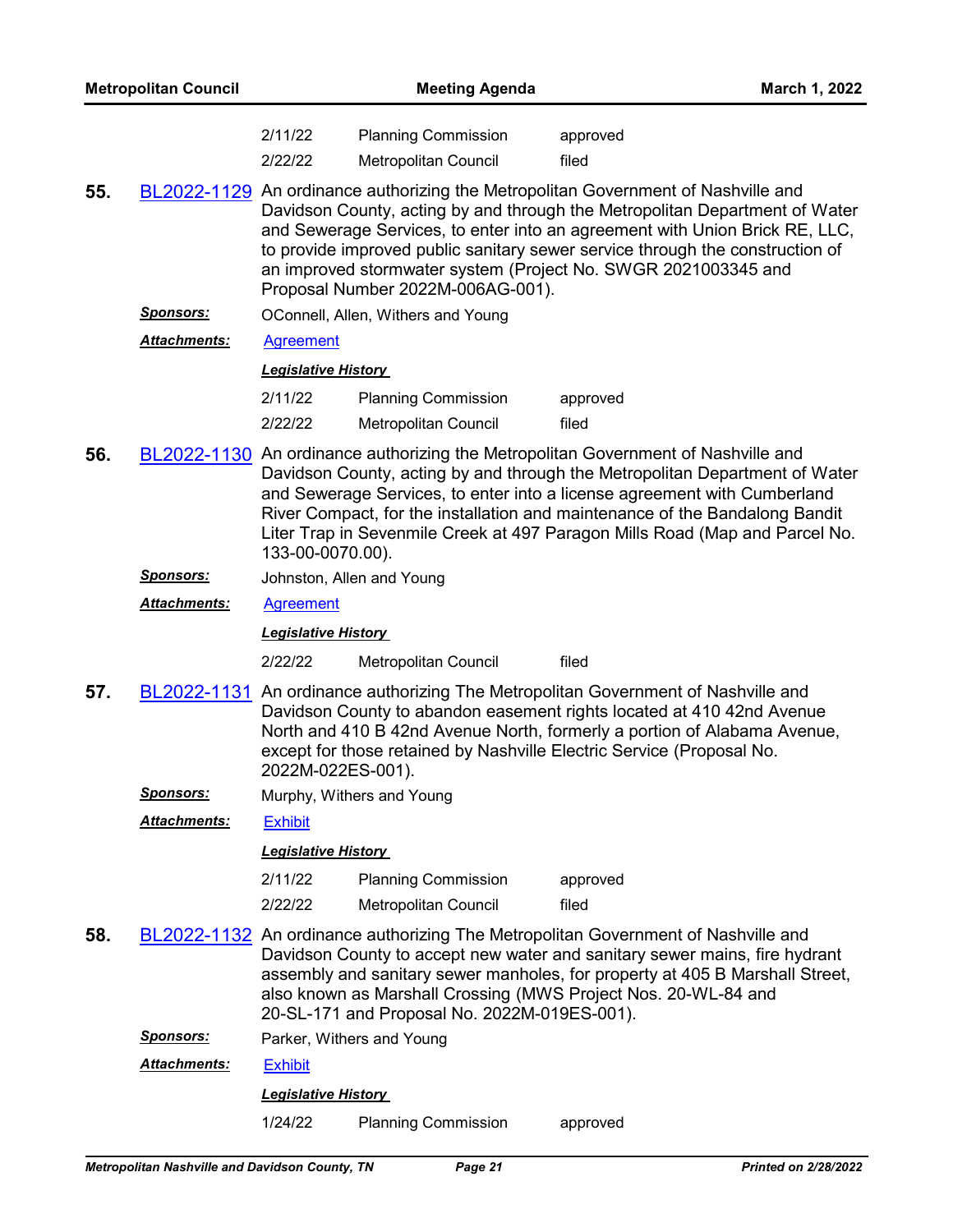|     |                                              | 2/22/22                                                                                                                                                                                                                                                                                                                                                                  | Metropolitan Council           | filed                                                                                                                                                                                                                                                                                                                                                                                                          |  |  |  |
|-----|----------------------------------------------|--------------------------------------------------------------------------------------------------------------------------------------------------------------------------------------------------------------------------------------------------------------------------------------------------------------------------------------------------------------------------|--------------------------------|----------------------------------------------------------------------------------------------------------------------------------------------------------------------------------------------------------------------------------------------------------------------------------------------------------------------------------------------------------------------------------------------------------------|--|--|--|
| 59. |                                              | BL2022-1133 An ordinance authorizing The Metropolitan Government of Nashville and<br>Davidson County to accept new sanitary sewer main, sanitary sewer<br>manholes, fire hydrant assembly and easements, for property located at 6785<br>A Sunnywood Drive, also known as Sunnywood Place (MWS Project Nos.<br>21-SL-214 and 21-WL-90 and Proposal No. 2022M-017ES-001). |                                |                                                                                                                                                                                                                                                                                                                                                                                                                |  |  |  |
|     | <u>Sponsors:</u>                             |                                                                                                                                                                                                                                                                                                                                                                          | Rutherford, Withers and Young  |                                                                                                                                                                                                                                                                                                                                                                                                                |  |  |  |
|     | <b>Attachments:</b>                          | <b>Exhibit</b>                                                                                                                                                                                                                                                                                                                                                           |                                |                                                                                                                                                                                                                                                                                                                                                                                                                |  |  |  |
|     |                                              | <b>Legislative History</b>                                                                                                                                                                                                                                                                                                                                               |                                |                                                                                                                                                                                                                                                                                                                                                                                                                |  |  |  |
|     |                                              | 1/24/22                                                                                                                                                                                                                                                                                                                                                                  | <b>Planning Commission</b>     | approved                                                                                                                                                                                                                                                                                                                                                                                                       |  |  |  |
|     |                                              | 2/22/22                                                                                                                                                                                                                                                                                                                                                                  | Metropolitan Council           | filed                                                                                                                                                                                                                                                                                                                                                                                                          |  |  |  |
| 60. |                                              | No. 2022M-015ES-001).                                                                                                                                                                                                                                                                                                                                                    |                                | BL2022-1134 An ordinance authorizing The Metropolitan Government of Nashville and<br>Davidson County to accept new sanitary sewer main and sanitary sewer<br>manholes, for four properties located on Waller Road in Williamson County,<br>also known as Chaudhuri Acres (MWS Project Nos. 21-SL-137 and Proposal                                                                                              |  |  |  |
|     | <u>Sponsors:</u><br><b>Withers and Young</b> |                                                                                                                                                                                                                                                                                                                                                                          |                                |                                                                                                                                                                                                                                                                                                                                                                                                                |  |  |  |
|     | <b>Attachments:</b>                          | <b>Exhibit</b>                                                                                                                                                                                                                                                                                                                                                           |                                |                                                                                                                                                                                                                                                                                                                                                                                                                |  |  |  |
|     |                                              | <b>Legislative History</b>                                                                                                                                                                                                                                                                                                                                               |                                |                                                                                                                                                                                                                                                                                                                                                                                                                |  |  |  |
|     |                                              | 1/24/22                                                                                                                                                                                                                                                                                                                                                                  | <b>Planning Commission</b>     | approved                                                                                                                                                                                                                                                                                                                                                                                                       |  |  |  |
|     |                                              | 2/22/22                                                                                                                                                                                                                                                                                                                                                                  | Metropolitan Council           | filed                                                                                                                                                                                                                                                                                                                                                                                                          |  |  |  |
| 61. |                                              |                                                                                                                                                                                                                                                                                                                                                                          | Proposal No. 2022M-021ES-001). | BL2022-1135 An ordinance authorizing The Metropolitan Government of Nashville and<br>Davidson County to accept new sanitary sewer manhole and new fire hydrant<br>assembly, for property located at 827 19th Avenue South, also known as the<br>Moore Office Building (MWS Project Nos. 19-SL-157 and 19-WL-68 and                                                                                             |  |  |  |
|     | <u>Sponsors:</u>                             |                                                                                                                                                                                                                                                                                                                                                                          | OConnell, Withers and Young    |                                                                                                                                                                                                                                                                                                                                                                                                                |  |  |  |
|     | <u>Attachments:</u>                          | <b>Exhibit</b>                                                                                                                                                                                                                                                                                                                                                           |                                |                                                                                                                                                                                                                                                                                                                                                                                                                |  |  |  |
|     |                                              | <b>Leaislative History</b>                                                                                                                                                                                                                                                                                                                                               |                                |                                                                                                                                                                                                                                                                                                                                                                                                                |  |  |  |
|     |                                              | 2/11/22                                                                                                                                                                                                                                                                                                                                                                  | <b>Planning Commission</b>     | approved                                                                                                                                                                                                                                                                                                                                                                                                       |  |  |  |
|     |                                              | 2/22/22                                                                                                                                                                                                                                                                                                                                                                  | Metropolitan Council           | filed                                                                                                                                                                                                                                                                                                                                                                                                          |  |  |  |
| 62. |                                              | 2021SP-077-001).                                                                                                                                                                                                                                                                                                                                                         |                                | BL2022-1136 An ordinance to amend Title 17 of the Metropolitan Code of Laws, the Zoning<br>Ordinance of The Metropolitan Government of Nashville and Davidson County,<br>by changing from RM2 to SP zoning for property located at 820 Youngs Lane,<br>approximately 200 feet south of Youngs Lane (4.0 acres), to permit 21<br>multi-family residential units, all of which is described herein (Proposal No. |  |  |  |

*Sponsors:* Toombs

[2021SP-077-001\\_sketch](http://nashville.legistar.com/gateway.aspx?M=F&ID=e8ff67b5-60b5-4d4b-8e90-bc66537fdcc3.docx) [2021SP-077-001\\_plans](http://nashville.legistar.com/gateway.aspx?M=F&ID=0d12fb58-be21-418d-bc72-5495e0483dd8.pdf) *Attachments:*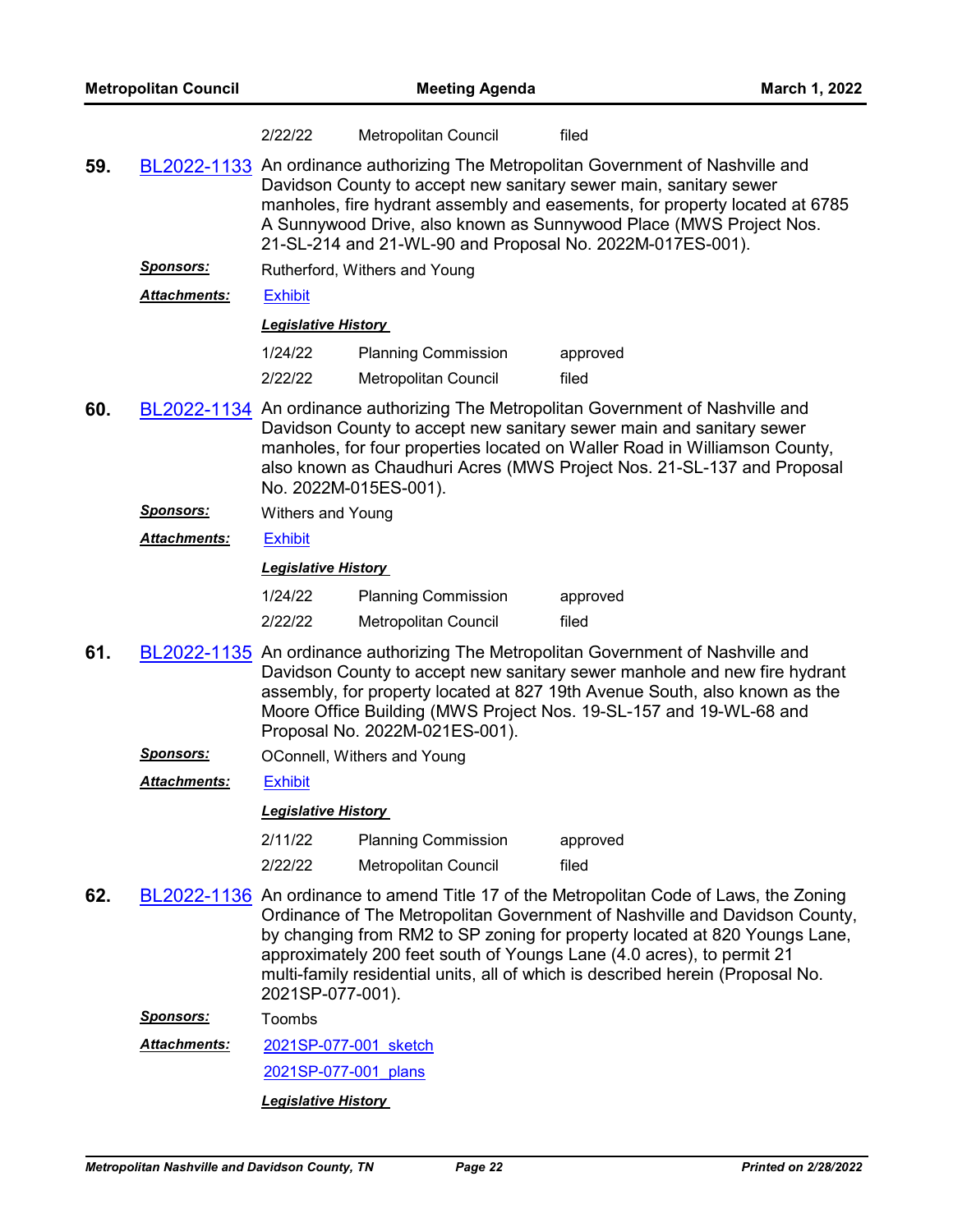|     | <b>Metropolitan Council</b> |                                      | <b>Meeting Agenda</b>                                       | March 1, 2022                                                                                                                                                                                                                                                                                                                                                                                                                                                                       |
|-----|-----------------------------|--------------------------------------|-------------------------------------------------------------|-------------------------------------------------------------------------------------------------------------------------------------------------------------------------------------------------------------------------------------------------------------------------------------------------------------------------------------------------------------------------------------------------------------------------------------------------------------------------------------|
|     |                             | 2/10/22                              | <b>Planning Commission</b>                                  | approved with conditions, disapproved<br>without                                                                                                                                                                                                                                                                                                                                                                                                                                    |
|     |                             | 2/22/22                              | $(6-0)$<br>Metropolitan Council                             | filed                                                                                                                                                                                                                                                                                                                                                                                                                                                                               |
| 63. |                             | <b>BUILDINGS.</b>                    |                                                             | BL2022-1137 An ordinance to authorize building material restrictions and requirements for<br>BL2022-1136, a proposed Specific Plan Zoning District located at located at<br>820 Youngs Lane, approximately 200 feet south of Youngs Lane (4.0 acres)<br>(Proposal No. 2021SP-077-001). THE PROPOSED ORDINANCE REQUIRES<br><b>CERTAIN MATERIALS TO BE RESTRICTED IN THE CONSTRUCTION OF</b>                                                                                          |
|     | <u>Sponsors:</u>            | Toombs<br><b>Legislative History</b> |                                                             |                                                                                                                                                                                                                                                                                                                                                                                                                                                                                     |
|     |                             | 2/10/22                              | <b>Planning Commission</b><br>$(6-0)$                       | approved with conditions, disapproved<br>without                                                                                                                                                                                                                                                                                                                                                                                                                                    |
|     |                             | 2/22/22                              | Metropolitan Council                                        | filed                                                                                                                                                                                                                                                                                                                                                                                                                                                                               |
| 64. |                             |                                      |                                                             | BL2022-1138 An ordinance to amend Title 17 of the Metropolitan Code of Laws, the Zoning<br>Ordinance of The Metropolitan Government of Nashville and Davidson County,<br>by changing from CF and MUI-A to SP zoning for properties located at 1901<br>and 1903 Church Street and 1902 Hayes Street, at the southwest corner of<br>19th Ave N and Church Street, (0.97 acres), to permit a mixed use<br>development, all of which is described herein (Proposal No. 2022SP-005-001). |
|     | <b>Sponsors:</b>            | Taylor                               |                                                             |                                                                                                                                                                                                                                                                                                                                                                                                                                                                                     |
|     | <b>Attachments:</b>         | 2022SP-005-001 sketch                |                                                             |                                                                                                                                                                                                                                                                                                                                                                                                                                                                                     |
|     |                             | 2022SP-005-001 plans                 |                                                             |                                                                                                                                                                                                                                                                                                                                                                                                                                                                                     |
|     |                             | <b>Legislative History</b>           |                                                             |                                                                                                                                                                                                                                                                                                                                                                                                                                                                                     |
|     |                             | 2/10/22                              | <b>Planning Commission</b>                                  | approved with conditions, disapproved<br>without                                                                                                                                                                                                                                                                                                                                                                                                                                    |
|     |                             | 2/22/22                              | $6-0$<br><b>Metropolitan Council</b>                        | filed                                                                                                                                                                                                                                                                                                                                                                                                                                                                               |
| 65. |                             | <b>BUILDINGS.</b>                    | of 19th Ave N and Church Street, (0.97 acres) (Proposal No. | BL2022-1139 An ordinance to authorize building material restrictions and requirements for<br>BL2022-1138, a proposed Specific Plan Zoning District located at located at<br>1901 and 1903 Church Street and 1902 Hayes Street, at the southwest corner<br>2022SP-005-001). THE PROPOSED ORDINANCE REQUIRES CERTAIN<br><b>MATERIALS TO BE RESTRICTED IN THE CONSTRUCTION OF</b>                                                                                                      |
|     | <u>Sponsors:</u>            | Taylor                               |                                                             |                                                                                                                                                                                                                                                                                                                                                                                                                                                                                     |
|     |                             | <b>Legislative History</b>           |                                                             |                                                                                                                                                                                                                                                                                                                                                                                                                                                                                     |
|     |                             | 2/10/22                              | <b>Planning Commission</b>                                  | approved with conditions, disapproved<br>without                                                                                                                                                                                                                                                                                                                                                                                                                                    |
|     |                             | 2/22/22                              | $(6-0)$<br>Metropolitan Council                             | filed                                                                                                                                                                                                                                                                                                                                                                                                                                                                               |
|     |                             |                                      |                                                             |                                                                                                                                                                                                                                                                                                                                                                                                                                                                                     |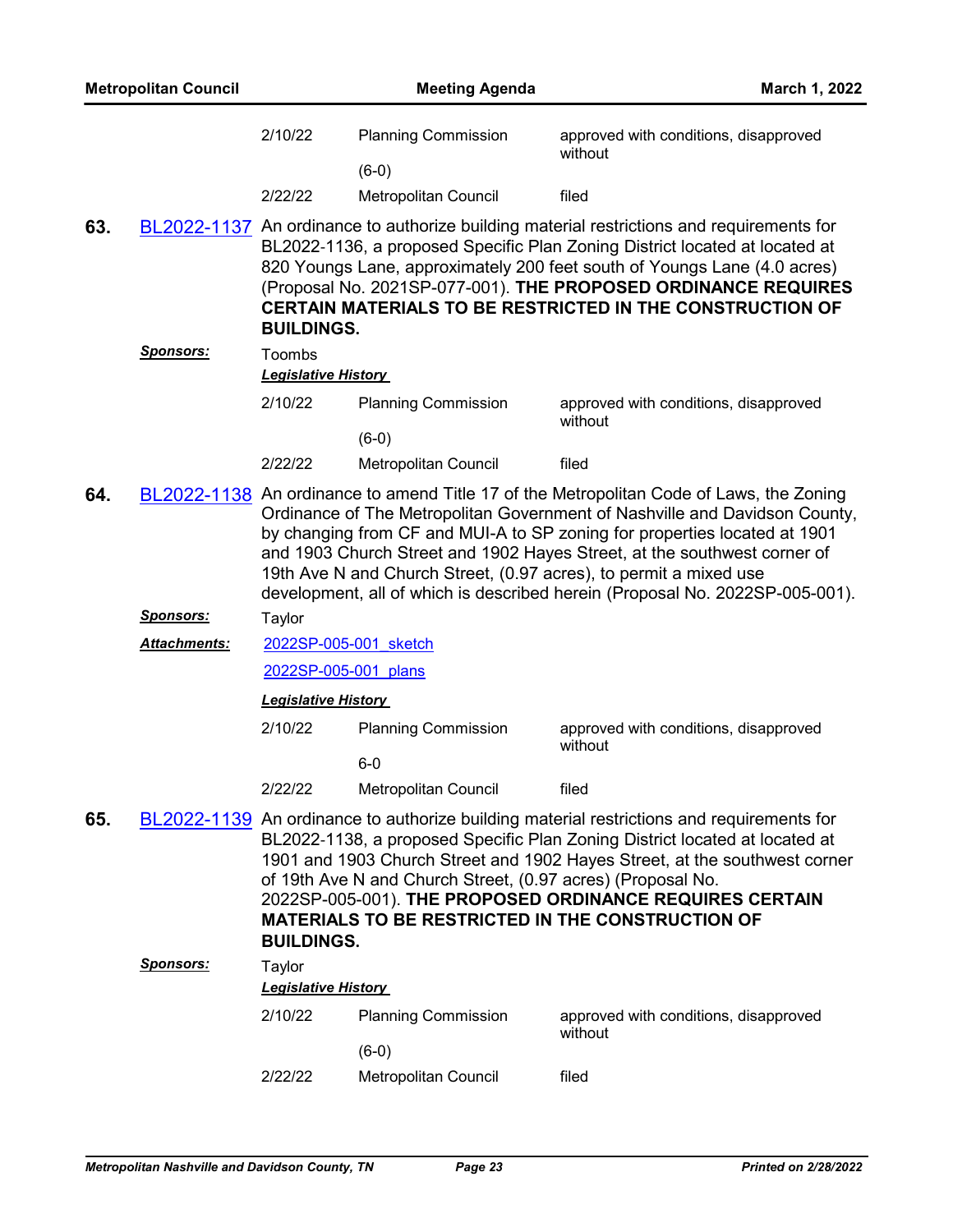| 66. |                     | BL2022-1140 An ordinance to amend Title 17 of the Metropolitan Code of Laws, the Zoning<br>Ordinance of The Metropolitan Government of Nashville and Davidson County,<br>by changing from RM20 to SP for properties located at 301 North 2nd Street<br>and 651 and 660 Joseph Avenue, at the northeast corner of Dickerson Pike<br>and Meridian Street (14.52 acres), and located in a Planned Unit Development<br>Overlay District, to permit a mixed-use development with non-residential uses<br>and a maximum of 1,150 multi-family residential units, all of which is described<br>herein (Proposal No. 2021SP-083-001). |                                                                                                                                                                                                                                                                                                                                                                                                                                                      |                                                                                                                                                                                                                                                                                                                                                                                                                                                                                                |  |  |  |
|-----|---------------------|-------------------------------------------------------------------------------------------------------------------------------------------------------------------------------------------------------------------------------------------------------------------------------------------------------------------------------------------------------------------------------------------------------------------------------------------------------------------------------------------------------------------------------------------------------------------------------------------------------------------------------|------------------------------------------------------------------------------------------------------------------------------------------------------------------------------------------------------------------------------------------------------------------------------------------------------------------------------------------------------------------------------------------------------------------------------------------------------|------------------------------------------------------------------------------------------------------------------------------------------------------------------------------------------------------------------------------------------------------------------------------------------------------------------------------------------------------------------------------------------------------------------------------------------------------------------------------------------------|--|--|--|
|     | <u>Sponsors:</u>    | Parker                                                                                                                                                                                                                                                                                                                                                                                                                                                                                                                                                                                                                        |                                                                                                                                                                                                                                                                                                                                                                                                                                                      |                                                                                                                                                                                                                                                                                                                                                                                                                                                                                                |  |  |  |
|     | <b>Attachments:</b> | 2021SP-083-001 sketch                                                                                                                                                                                                                                                                                                                                                                                                                                                                                                                                                                                                         |                                                                                                                                                                                                                                                                                                                                                                                                                                                      |                                                                                                                                                                                                                                                                                                                                                                                                                                                                                                |  |  |  |
|     |                     | 2021SP-083-001 plans                                                                                                                                                                                                                                                                                                                                                                                                                                                                                                                                                                                                          |                                                                                                                                                                                                                                                                                                                                                                                                                                                      |                                                                                                                                                                                                                                                                                                                                                                                                                                                                                                |  |  |  |
|     |                     | <b>Legislative History</b>                                                                                                                                                                                                                                                                                                                                                                                                                                                                                                                                                                                                    |                                                                                                                                                                                                                                                                                                                                                                                                                                                      |                                                                                                                                                                                                                                                                                                                                                                                                                                                                                                |  |  |  |
|     |                     | 2/22/22                                                                                                                                                                                                                                                                                                                                                                                                                                                                                                                                                                                                                       | Metropolitan Council                                                                                                                                                                                                                                                                                                                                                                                                                                 | filed                                                                                                                                                                                                                                                                                                                                                                                                                                                                                          |  |  |  |
|     |                     | 2/24/22                                                                                                                                                                                                                                                                                                                                                                                                                                                                                                                                                                                                                       | <b>Planning Commission</b>                                                                                                                                                                                                                                                                                                                                                                                                                           | approved with conditions, disapproved<br>without                                                                                                                                                                                                                                                                                                                                                                                                                                               |  |  |  |
|     |                     |                                                                                                                                                                                                                                                                                                                                                                                                                                                                                                                                                                                                                               | $(7-0-1)$                                                                                                                                                                                                                                                                                                                                                                                                                                            |                                                                                                                                                                                                                                                                                                                                                                                                                                                                                                |  |  |  |
| 67. |                     | <b>BUILDINGS.</b>                                                                                                                                                                                                                                                                                                                                                                                                                                                                                                                                                                                                             | BL2022-1141 An ordinance to authorize building material restrictions and requirements for<br>BL2022-1140, a proposed Specific Plan Zoning District located at located at<br>301 North 2nd Street and 651 and 660 Joseph Avenue, at the northeast corner<br>of Dickerson Pike and Meridian Street (14.52 acres) (Proposal No.<br>2021SP-083-001). THE PROPOSED ORDINANCE REQUIRES CERTAIN<br><b>MATERIALS TO BE RESTRICTED IN THE CONSTRUCTION OF</b> |                                                                                                                                                                                                                                                                                                                                                                                                                                                                                                |  |  |  |
|     | <u>Sponsors:</u>    | Parker                                                                                                                                                                                                                                                                                                                                                                                                                                                                                                                                                                                                                        |                                                                                                                                                                                                                                                                                                                                                                                                                                                      |                                                                                                                                                                                                                                                                                                                                                                                                                                                                                                |  |  |  |
|     |                     | <b>Legislative History</b>                                                                                                                                                                                                                                                                                                                                                                                                                                                                                                                                                                                                    |                                                                                                                                                                                                                                                                                                                                                                                                                                                      |                                                                                                                                                                                                                                                                                                                                                                                                                                                                                                |  |  |  |
|     |                     | 2/22/22                                                                                                                                                                                                                                                                                                                                                                                                                                                                                                                                                                                                                       | Metropolitan Council                                                                                                                                                                                                                                                                                                                                                                                                                                 | filed                                                                                                                                                                                                                                                                                                                                                                                                                                                                                          |  |  |  |
|     |                     | 2/24/22                                                                                                                                                                                                                                                                                                                                                                                                                                                                                                                                                                                                                       | <b>Planning Commission</b>                                                                                                                                                                                                                                                                                                                                                                                                                           | approved with conditions, disapproved<br>without                                                                                                                                                                                                                                                                                                                                                                                                                                               |  |  |  |
|     |                     |                                                                                                                                                                                                                                                                                                                                                                                                                                                                                                                                                                                                                               | $(7-0-1)$                                                                                                                                                                                                                                                                                                                                                                                                                                            |                                                                                                                                                                                                                                                                                                                                                                                                                                                                                                |  |  |  |
| 68. |                     |                                                                                                                                                                                                                                                                                                                                                                                                                                                                                                                                                                                                                               |                                                                                                                                                                                                                                                                                                                                                                                                                                                      | BL2022-1142 An ordinance to amend Title 17 of the Metropolitan Code of Laws, the Zoning<br>Ordinance of The Metropolitan Government of Nashville and Davidson County,<br>by cancelling a portion of a Planned Unit Development Overlay District for<br>properties located at 301 North 2nd Street and 651 and 660 Joseph Avenue, at<br>the northeast corner of Dickerson Pike and Meridian Street, zoned RM20<br>(14.52 acres), all of which is described herein (Proposal No. 2003P-015-005). |  |  |  |
|     | <b>Sponsors:</b>    | Parker                                                                                                                                                                                                                                                                                                                                                                                                                                                                                                                                                                                                                        |                                                                                                                                                                                                                                                                                                                                                                                                                                                      |                                                                                                                                                                                                                                                                                                                                                                                                                                                                                                |  |  |  |
|     | <b>Attachments:</b> | 2003P-015-005 sketch                                                                                                                                                                                                                                                                                                                                                                                                                                                                                                                                                                                                          |                                                                                                                                                                                                                                                                                                                                                                                                                                                      |                                                                                                                                                                                                                                                                                                                                                                                                                                                                                                |  |  |  |
|     |                     | <b>Legislative History</b>                                                                                                                                                                                                                                                                                                                                                                                                                                                                                                                                                                                                    |                                                                                                                                                                                                                                                                                                                                                                                                                                                      |                                                                                                                                                                                                                                                                                                                                                                                                                                                                                                |  |  |  |
|     |                     | 2/22/22                                                                                                                                                                                                                                                                                                                                                                                                                                                                                                                                                                                                                       | Metropolitan Council                                                                                                                                                                                                                                                                                                                                                                                                                                 | filed                                                                                                                                                                                                                                                                                                                                                                                                                                                                                          |  |  |  |
|     |                     | 2/24/22                                                                                                                                                                                                                                                                                                                                                                                                                                                                                                                                                                                                                       | <b>Planning Commission</b>                                                                                                                                                                                                                                                                                                                                                                                                                           | approved                                                                                                                                                                                                                                                                                                                                                                                                                                                                                       |  |  |  |

(7-0-1)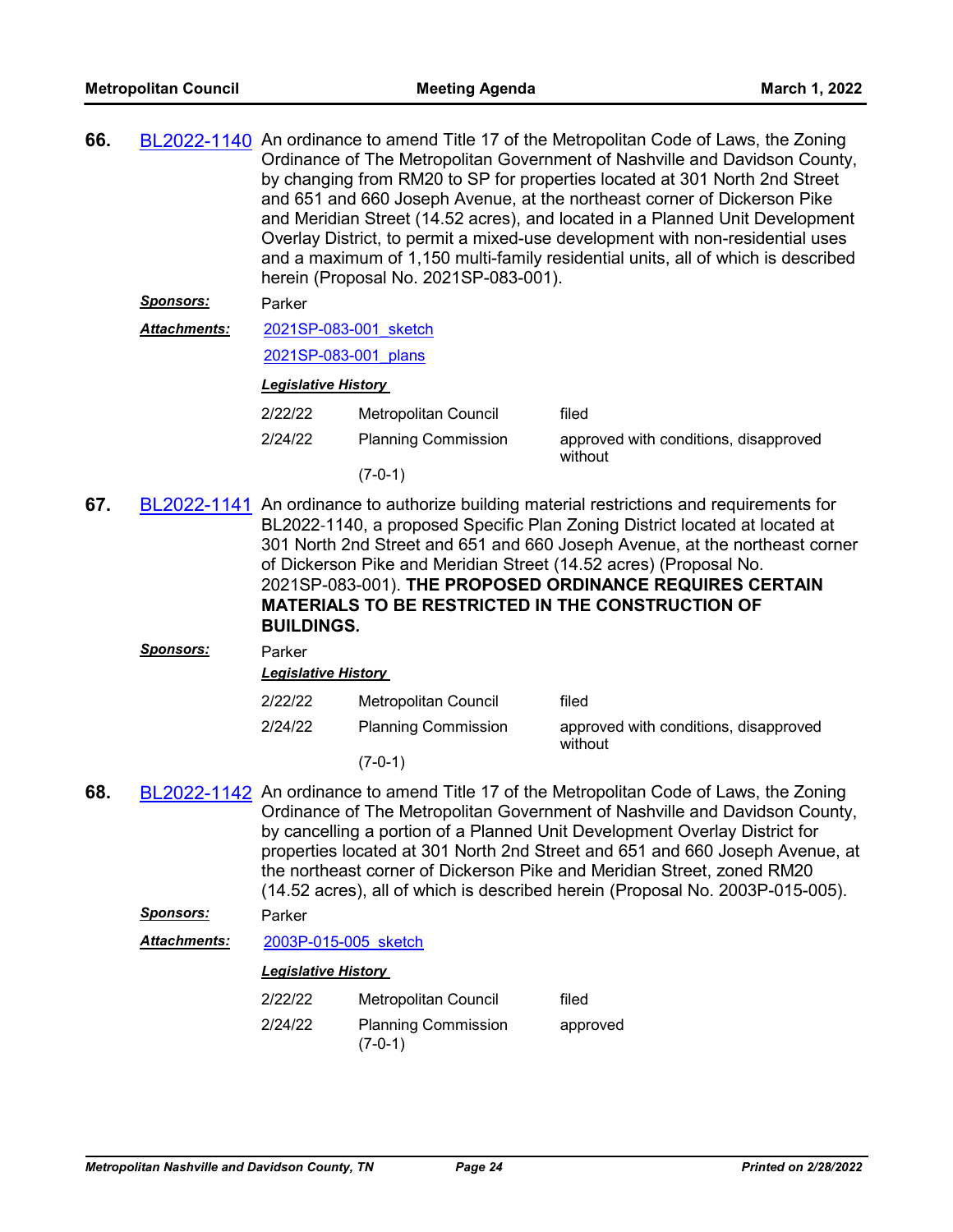| 69. |                     | BL2022-1143 An ordinance to amend Title 17 of the Metropolitan Code of Laws, the Zoning<br>Ordinance of The Metropolitan Government of Nashville and Davidson County,<br>by changing from R6 to SP zoning for property located at 1020 Southside<br>Court, at the southeast corner of South Street and 12th Avenue South (4.5)<br>acres), to permit 355 multi-family residential units, all of which is described<br>herein (Proposal No. 2021SP-078-001). |                                                                                                                     |                                                                                                                                                                                                                                                                                                                                                                                        |  |  |
|-----|---------------------|------------------------------------------------------------------------------------------------------------------------------------------------------------------------------------------------------------------------------------------------------------------------------------------------------------------------------------------------------------------------------------------------------------------------------------------------------------|---------------------------------------------------------------------------------------------------------------------|----------------------------------------------------------------------------------------------------------------------------------------------------------------------------------------------------------------------------------------------------------------------------------------------------------------------------------------------------------------------------------------|--|--|
|     | <u>Sponsors:</u>    | Sledge                                                                                                                                                                                                                                                                                                                                                                                                                                                     |                                                                                                                     |                                                                                                                                                                                                                                                                                                                                                                                        |  |  |
|     | <b>Attachments:</b> | 2021SP-078-001 sketch                                                                                                                                                                                                                                                                                                                                                                                                                                      |                                                                                                                     |                                                                                                                                                                                                                                                                                                                                                                                        |  |  |
|     |                     | 2021SP-078-001 plans                                                                                                                                                                                                                                                                                                                                                                                                                                       |                                                                                                                     |                                                                                                                                                                                                                                                                                                                                                                                        |  |  |
|     |                     |                                                                                                                                                                                                                                                                                                                                                                                                                                                            | <b>Legislative History</b>                                                                                          |                                                                                                                                                                                                                                                                                                                                                                                        |  |  |
|     |                     | 2/10/22                                                                                                                                                                                                                                                                                                                                                                                                                                                    | <b>Planning Commission</b>                                                                                          | approved with conditions, disapproved<br>without                                                                                                                                                                                                                                                                                                                                       |  |  |
|     |                     |                                                                                                                                                                                                                                                                                                                                                                                                                                                            | $(5-1)$                                                                                                             |                                                                                                                                                                                                                                                                                                                                                                                        |  |  |
|     |                     | 2/22/22                                                                                                                                                                                                                                                                                                                                                                                                                                                    | Metropolitan Council                                                                                                | filed                                                                                                                                                                                                                                                                                                                                                                                  |  |  |
| 70. |                     |                                                                                                                                                                                                                                                                                                                                                                                                                                                            | THE CONSTRUCTION OF BUILDINGS.                                                                                      | BL2022-1144 An ordinance to authorize building material restrictions and requirements for<br>BL2022-1143, a proposed Specific Plan Zoning District located at located at<br>1020 Southside Court, at the southeast corner of South Street and 12th<br>Avenue South (4.5 acres) (Proposal No. 2021SP-078-001). THE PROPOSED<br>ORDINANCE REQUIRES CERTAIN MATERIALS TO BE RESTRICTED IN |  |  |
|     | Sponsors:           | Sledge                                                                                                                                                                                                                                                                                                                                                                                                                                                     |                                                                                                                     |                                                                                                                                                                                                                                                                                                                                                                                        |  |  |
|     |                     | <b>Legislative History</b>                                                                                                                                                                                                                                                                                                                                                                                                                                 |                                                                                                                     |                                                                                                                                                                                                                                                                                                                                                                                        |  |  |
|     |                     | 2/10/22                                                                                                                                                                                                                                                                                                                                                                                                                                                    | <b>Planning Commission</b>                                                                                          | approved with conditions, disapproved                                                                                                                                                                                                                                                                                                                                                  |  |  |
|     |                     |                                                                                                                                                                                                                                                                                                                                                                                                                                                            | $(5-1)$                                                                                                             | without                                                                                                                                                                                                                                                                                                                                                                                |  |  |
|     |                     | 2/22/22                                                                                                                                                                                                                                                                                                                                                                                                                                                    | Metropolitan Council                                                                                                | filed                                                                                                                                                                                                                                                                                                                                                                                  |  |  |
| 71. |                     |                                                                                                                                                                                                                                                                                                                                                                                                                                                            | 365 feet east of Hydes Ferry Road (0.71 acres), all of which is<br>described herein (Proposal No. 2022Z-012PR-001). | BL2022-1145 An ordinance to amend Title 17 of the Metropolitan Code of Laws,<br>the Zoning Ordinance of The Metropolitan Government of Nashville<br>and Davidson County, by changing from RS10 to R10 zoning for<br>properties located at 1816 and 1818 Ashton Avenue, approximately                                                                                                   |  |  |
|     | <u>Sponsors:</u>    | Toombs                                                                                                                                                                                                                                                                                                                                                                                                                                                     |                                                                                                                     |                                                                                                                                                                                                                                                                                                                                                                                        |  |  |
|     | <b>Attachments:</b> |                                                                                                                                                                                                                                                                                                                                                                                                                                                            | 2022Z-012PR-001 sketch                                                                                              |                                                                                                                                                                                                                                                                                                                                                                                        |  |  |
|     |                     | <b>Legislative History</b>                                                                                                                                                                                                                                                                                                                                                                                                                                 |                                                                                                                     |                                                                                                                                                                                                                                                                                                                                                                                        |  |  |
|     |                     | 2/10/22                                                                                                                                                                                                                                                                                                                                                                                                                                                    | <b>Planning Commission</b><br>$(6-0)$                                                                               | approved                                                                                                                                                                                                                                                                                                                                                                               |  |  |
|     |                     | 2/22/22                                                                                                                                                                                                                                                                                                                                                                                                                                                    | Metropolitan Council                                                                                                | filed                                                                                                                                                                                                                                                                                                                                                                                  |  |  |
|     |                     |                                                                                                                                                                                                                                                                                                                                                                                                                                                            |                                                                                                                     |                                                                                                                                                                                                                                                                                                                                                                                        |  |  |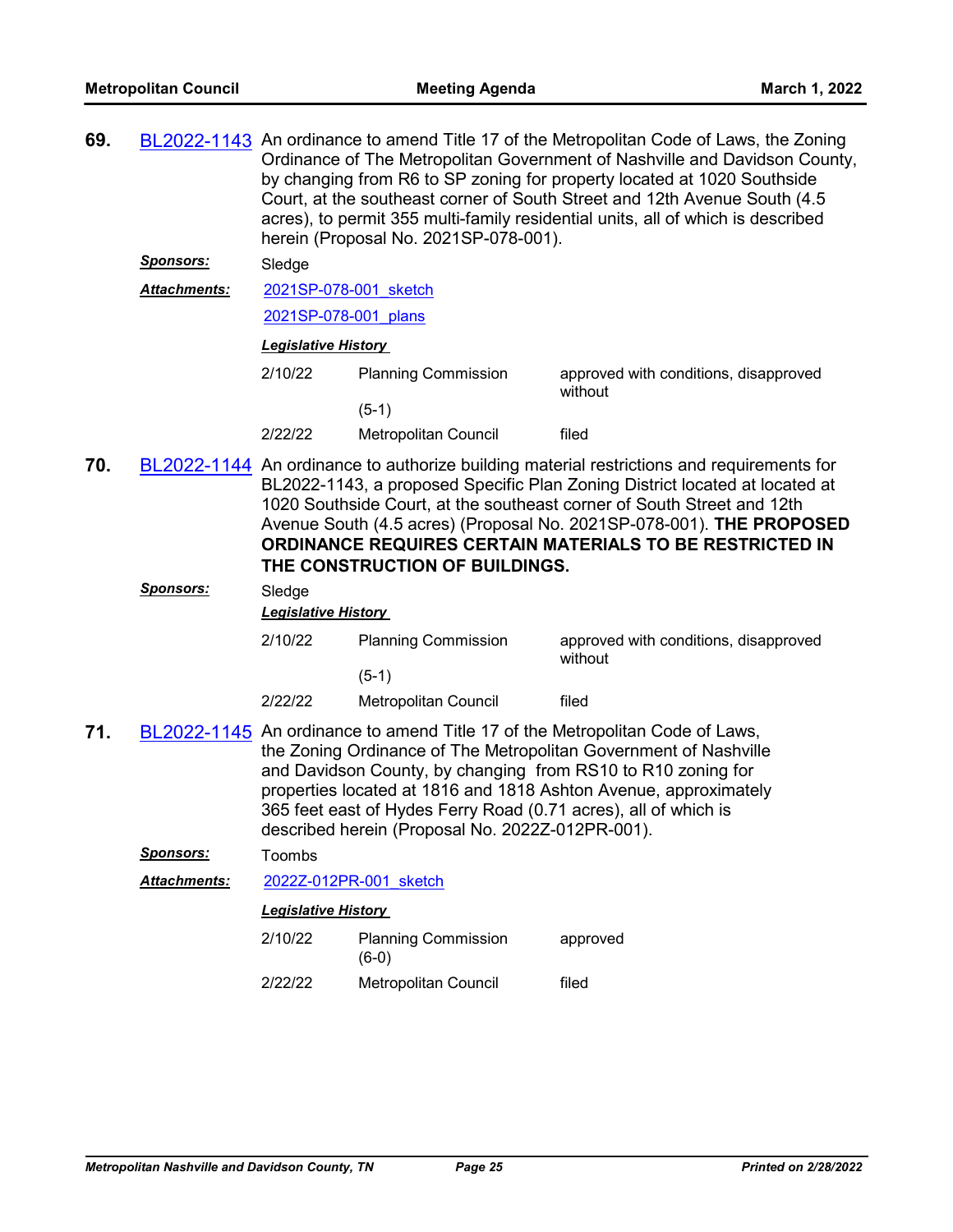| 72. |                     | BL2022-1146 An ordinance to amend Title 17 of the Metropolitan Code of Laws, the Zoning<br>Ordinance of The Metropolitan Government of Nashville and Davidson County,<br>by applying a Historic Landmark Overlay District for a portion of property<br>located at 2208 Elliston Place, at the northern corner of Elliston Place and<br>Louise Avenue, zoned CS (0.19 acres), all of which is described herein<br>(Proposal No. 2021HL-004-001). |                                                              |                                                                                                                                                                                                                                                                                                                                     |  |  |
|-----|---------------------|-------------------------------------------------------------------------------------------------------------------------------------------------------------------------------------------------------------------------------------------------------------------------------------------------------------------------------------------------------------------------------------------------------------------------------------------------|--------------------------------------------------------------|-------------------------------------------------------------------------------------------------------------------------------------------------------------------------------------------------------------------------------------------------------------------------------------------------------------------------------------|--|--|
|     | <u>Sponsors:</u>    | Taylor                                                                                                                                                                                                                                                                                                                                                                                                                                          |                                                              |                                                                                                                                                                                                                                                                                                                                     |  |  |
|     | <b>Attachments:</b> | 2021HL-004-001 sketch                                                                                                                                                                                                                                                                                                                                                                                                                           |                                                              |                                                                                                                                                                                                                                                                                                                                     |  |  |
|     |                     |                                                                                                                                                                                                                                                                                                                                                                                                                                                 | <b>Legislative History</b>                                   |                                                                                                                                                                                                                                                                                                                                     |  |  |
|     |                     | 2/10/22                                                                                                                                                                                                                                                                                                                                                                                                                                         | <b>Planning Commission</b><br>$(6-0)$                        | approved                                                                                                                                                                                                                                                                                                                            |  |  |
|     |                     | 2/22/22                                                                                                                                                                                                                                                                                                                                                                                                                                         | Metropolitan Council                                         | filed                                                                                                                                                                                                                                                                                                                               |  |  |
| 73. |                     | BL2022-1147 An ordinance to amend Title 17 of the Metropolitan Code of Laws,<br>the Zoning Ordinance of The Metropolitan Government of Nashville<br>and Davidson County, by changing from CS to R6-A zoning for<br>property located at 125 A, B, and C Kingston Street, approximately<br>670 feet east of Dickerson Pike (0.19 acres), all of which is described<br>herein (Proposal No. 2022Z-007PR-001).                                      |                                                              |                                                                                                                                                                                                                                                                                                                                     |  |  |
|     | <b>Sponsors:</b>    | Parker                                                                                                                                                                                                                                                                                                                                                                                                                                          |                                                              |                                                                                                                                                                                                                                                                                                                                     |  |  |
|     | <b>Attachments:</b> |                                                                                                                                                                                                                                                                                                                                                                                                                                                 | 2022Z-007PR-001 sketch                                       |                                                                                                                                                                                                                                                                                                                                     |  |  |
|     |                     | <b>Legislative History</b>                                                                                                                                                                                                                                                                                                                                                                                                                      |                                                              |                                                                                                                                                                                                                                                                                                                                     |  |  |
|     |                     | 2/10/22                                                                                                                                                                                                                                                                                                                                                                                                                                         | <b>Planning Commission</b><br>$(6-0)$                        | approved                                                                                                                                                                                                                                                                                                                            |  |  |
|     |                     | 2/22/22                                                                                                                                                                                                                                                                                                                                                                                                                                         | Metropolitan Council                                         | filed                                                                                                                                                                                                                                                                                                                               |  |  |
| 74. |                     |                                                                                                                                                                                                                                                                                                                                                                                                                                                 | of which is described herein (Proposal No. 2021Z-107PR-001). | BL2022-1148 An ordinance to amend Title 17 of the Metropolitan Code of Laws, the Zoning<br>Ordinance of The Metropolitan Government of Nashville and Davidson County,<br>by changing from RS7.5 to R8 zoning for properties located at 193 and 201<br>Antioch Pike, approximately 250 feet east of Kinross Avenue (0.45 acres), all |  |  |
|     | <u>Sponsors:</u>    | Welsch                                                                                                                                                                                                                                                                                                                                                                                                                                          |                                                              |                                                                                                                                                                                                                                                                                                                                     |  |  |
|     | Attachments:        |                                                                                                                                                                                                                                                                                                                                                                                                                                                 | 2021Z-107PR-001 sketch                                       |                                                                                                                                                                                                                                                                                                                                     |  |  |
|     |                     | <b>Legislative History</b>                                                                                                                                                                                                                                                                                                                                                                                                                      |                                                              |                                                                                                                                                                                                                                                                                                                                     |  |  |
|     |                     | 2/10/22                                                                                                                                                                                                                                                                                                                                                                                                                                         | <b>Planning Commission</b><br>$(6-0)$                        | approved                                                                                                                                                                                                                                                                                                                            |  |  |
|     |                     | 2/22/22                                                                                                                                                                                                                                                                                                                                                                                                                                         | Metropolitan Council                                         | filed                                                                                                                                                                                                                                                                                                                               |  |  |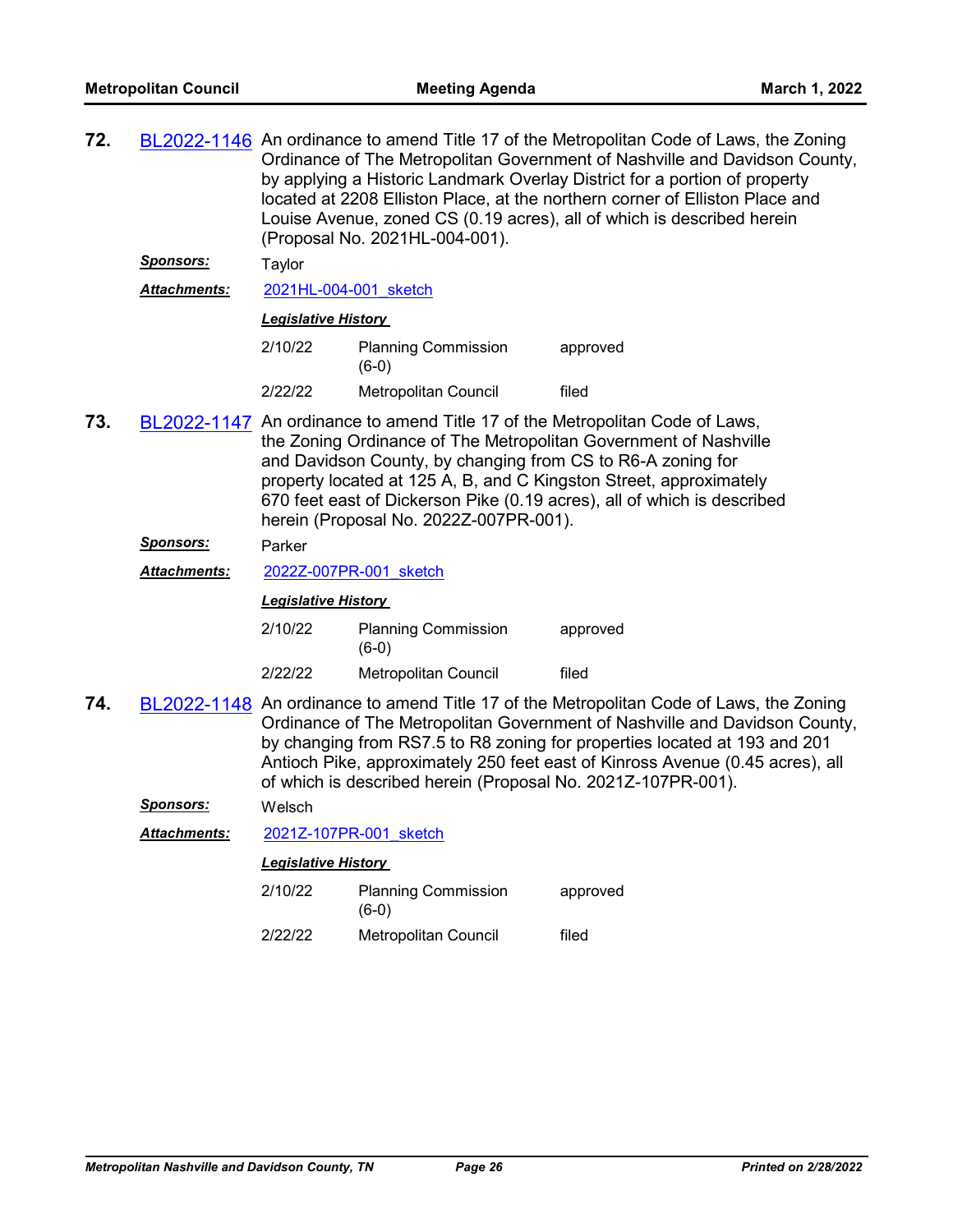| 75. |                     | BL2022-1149 An ordinance to amend Title 17 of the Metropolitan Code of Laws,<br>the Zoning Ordinance of The Metropolitan Government of Nashville<br>and Davidson County, by changing from RS10 to R10 zoning for<br>property located at 1804 County Hospital Road, approximately 225<br>feet northeast of Doak Avenue (0.51 acres), all of which is described<br>herein (Proposal No. 2022Z-017PR-001). |                                                                                                                                                                         |                                                                                                                                                                                                                                                                                                                                                                                                                                                                                            |
|-----|---------------------|---------------------------------------------------------------------------------------------------------------------------------------------------------------------------------------------------------------------------------------------------------------------------------------------------------------------------------------------------------------------------------------------------------|-------------------------------------------------------------------------------------------------------------------------------------------------------------------------|--------------------------------------------------------------------------------------------------------------------------------------------------------------------------------------------------------------------------------------------------------------------------------------------------------------------------------------------------------------------------------------------------------------------------------------------------------------------------------------------|
|     | <u>Sponsors:</u>    | Toombs                                                                                                                                                                                                                                                                                                                                                                                                  |                                                                                                                                                                         |                                                                                                                                                                                                                                                                                                                                                                                                                                                                                            |
|     | <b>Attachments:</b> | 2022Z-017PR-001 sketch                                                                                                                                                                                                                                                                                                                                                                                  |                                                                                                                                                                         |                                                                                                                                                                                                                                                                                                                                                                                                                                                                                            |
|     |                     | <b>Legislative History</b>                                                                                                                                                                                                                                                                                                                                                                              |                                                                                                                                                                         |                                                                                                                                                                                                                                                                                                                                                                                                                                                                                            |
|     |                     | 2/10/22                                                                                                                                                                                                                                                                                                                                                                                                 | <b>Planning Commission</b><br>$(6-0)$                                                                                                                                   | approved                                                                                                                                                                                                                                                                                                                                                                                                                                                                                   |
|     |                     | 2/22/22                                                                                                                                                                                                                                                                                                                                                                                                 | Metropolitan Council                                                                                                                                                    | filed                                                                                                                                                                                                                                                                                                                                                                                                                                                                                      |
| 76. |                     |                                                                                                                                                                                                                                                                                                                                                                                                         |                                                                                                                                                                         | BL2022-1150 An ordinance to amend Title 17 of the Metropolitan Code of Laws, the Zoning<br>Ordinance of The Metropolitan Government of Nashville and Davidson County,<br>by changing from CS and RS5 to SP zoning for properties located at 1701,<br>1703, 1705, 1707, 1709, and 1711 9th Ave N and 901 Buchanan Street,<br>approximately 360 feet east of 10th Ave N, (1.08 acres), to permit a mixed use<br>development, all of which is described herein (Proposal No. 2021SP-059-001). |
|     | <b>Sponsors:</b>    | Taylor                                                                                                                                                                                                                                                                                                                                                                                                  |                                                                                                                                                                         |                                                                                                                                                                                                                                                                                                                                                                                                                                                                                            |
|     | <b>Attachments:</b> | 2021SP-059-001 sketch                                                                                                                                                                                                                                                                                                                                                                                   |                                                                                                                                                                         |                                                                                                                                                                                                                                                                                                                                                                                                                                                                                            |
|     |                     | 2021SP-059-001 plans                                                                                                                                                                                                                                                                                                                                                                                    |                                                                                                                                                                         |                                                                                                                                                                                                                                                                                                                                                                                                                                                                                            |
|     |                     | <b>Legislative History</b>                                                                                                                                                                                                                                                                                                                                                                              |                                                                                                                                                                         |                                                                                                                                                                                                                                                                                                                                                                                                                                                                                            |
|     |                     | 2/10/22                                                                                                                                                                                                                                                                                                                                                                                                 | <b>Planning Commission</b>                                                                                                                                              | approved with conditions, disapproved                                                                                                                                                                                                                                                                                                                                                                                                                                                      |
|     |                     |                                                                                                                                                                                                                                                                                                                                                                                                         | $(6-0)$                                                                                                                                                                 | without                                                                                                                                                                                                                                                                                                                                                                                                                                                                                    |
|     |                     | 2/22/22                                                                                                                                                                                                                                                                                                                                                                                                 | Metropolitan Council                                                                                                                                                    | filed                                                                                                                                                                                                                                                                                                                                                                                                                                                                                      |
| 77. |                     |                                                                                                                                                                                                                                                                                                                                                                                                         | and Davidson County, by changing from RS5 to R6-A zoning for<br>property located at 1312 Joseph Avenue, approximately 60 feet<br>herein (Proposal No. 2021Z-095PR-001). | BL2022-1151 An ordinance to amend Title 17 of the Metropolitan Code of Laws,<br>the Zoning Ordinance of The Metropolitan Government of Nashville<br>south of Eastmoreland Street (0.16 acres), all of which is described                                                                                                                                                                                                                                                                   |
|     | <u>Sponsors:</u>    | Parker                                                                                                                                                                                                                                                                                                                                                                                                  |                                                                                                                                                                         |                                                                                                                                                                                                                                                                                                                                                                                                                                                                                            |
|     | <b>Attachments:</b> | 2021Z-95PR-001 sketch                                                                                                                                                                                                                                                                                                                                                                                   |                                                                                                                                                                         |                                                                                                                                                                                                                                                                                                                                                                                                                                                                                            |
|     |                     | <b>Legislative History</b>                                                                                                                                                                                                                                                                                                                                                                              |                                                                                                                                                                         |                                                                                                                                                                                                                                                                                                                                                                                                                                                                                            |
|     |                     | 10/28/21                                                                                                                                                                                                                                                                                                                                                                                                | <b>Planning Commission</b><br>$(7-0)$                                                                                                                                   | approved                                                                                                                                                                                                                                                                                                                                                                                                                                                                                   |
|     |                     | 2/22/22                                                                                                                                                                                                                                                                                                                                                                                                 | <b>Metropolitan Council</b>                                                                                                                                             | filed                                                                                                                                                                                                                                                                                                                                                                                                                                                                                      |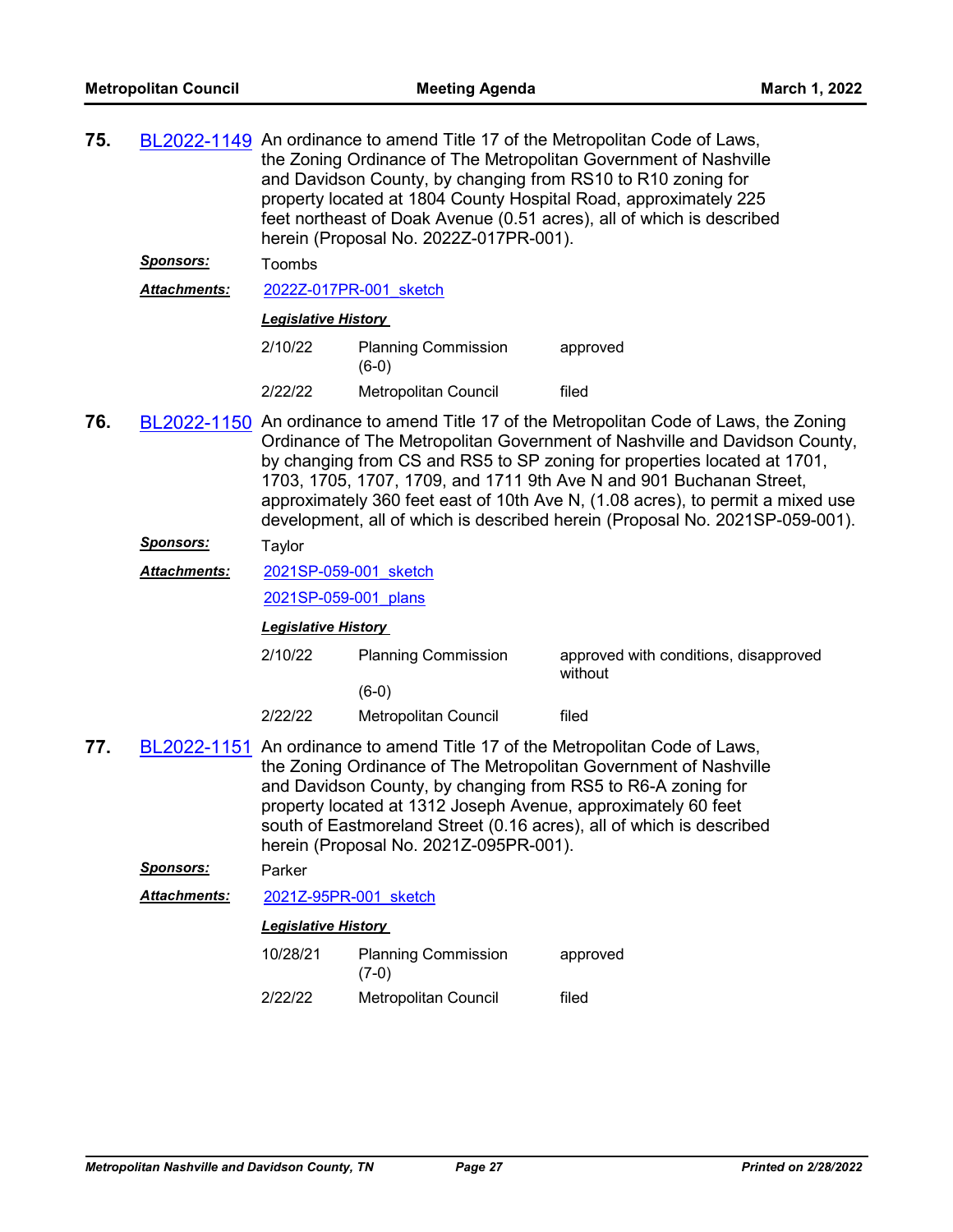| 78. |                                                                                                                                                                                                                                                                                                                                                                                     | BL2022-1152 An ordinance to amend Title 17 of the Metropolitan Code of Laws,<br>the Zoning Ordinance of The Metropolitan Government of Nashville<br>and Davidson County, by changing from IWD to MUL-A zoning for<br>property located at 897 Elm Hill Pike, approximately 430 east of<br>Fesslers Lane (0.34 acres), all of which is described herein (Proposal<br>No. 2021Z-127PR-001). |                                       |                                                                                                                                                                                                                                                                                                                                                                                                                                                                                         |  |  |  |
|-----|-------------------------------------------------------------------------------------------------------------------------------------------------------------------------------------------------------------------------------------------------------------------------------------------------------------------------------------------------------------------------------------|------------------------------------------------------------------------------------------------------------------------------------------------------------------------------------------------------------------------------------------------------------------------------------------------------------------------------------------------------------------------------------------|---------------------------------------|-----------------------------------------------------------------------------------------------------------------------------------------------------------------------------------------------------------------------------------------------------------------------------------------------------------------------------------------------------------------------------------------------------------------------------------------------------------------------------------------|--|--|--|
|     | <b>Sponsors:</b>                                                                                                                                                                                                                                                                                                                                                                    | OConnell                                                                                                                                                                                                                                                                                                                                                                                 |                                       |                                                                                                                                                                                                                                                                                                                                                                                                                                                                                         |  |  |  |
|     | Attachments:                                                                                                                                                                                                                                                                                                                                                                        | 2021Z-127PR-001 sketch                                                                                                                                                                                                                                                                                                                                                                   |                                       |                                                                                                                                                                                                                                                                                                                                                                                                                                                                                         |  |  |  |
|     |                                                                                                                                                                                                                                                                                                                                                                                     | <b>Legislative History</b>                                                                                                                                                                                                                                                                                                                                                               |                                       |                                                                                                                                                                                                                                                                                                                                                                                                                                                                                         |  |  |  |
|     |                                                                                                                                                                                                                                                                                                                                                                                     | 2/10/22                                                                                                                                                                                                                                                                                                                                                                                  | <b>Planning Commission</b><br>$(6-0)$ | approved                                                                                                                                                                                                                                                                                                                                                                                                                                                                                |  |  |  |
|     |                                                                                                                                                                                                                                                                                                                                                                                     | 2/22/22                                                                                                                                                                                                                                                                                                                                                                                  | Metropolitan Council                  | filed                                                                                                                                                                                                                                                                                                                                                                                                                                                                                   |  |  |  |
| 79. | BL2022-1153 An ordinance to amend Title 17 of the Metropolitan Code of Laws,<br>the Zoning Ordinance of The Metropolitan Government of Nashville<br>and Davidson County, by changing from RS5 to R6 zoning for<br>property located at 110 A Fern Ave, approximately 140 feet west of<br>Birch Ave (0.58 acres), all of which is described herein (Proposal No.<br>2022Z-018PR-001). |                                                                                                                                                                                                                                                                                                                                                                                          |                                       |                                                                                                                                                                                                                                                                                                                                                                                                                                                                                         |  |  |  |
|     | <u>Sponsors:</u>                                                                                                                                                                                                                                                                                                                                                                    | Toombs                                                                                                                                                                                                                                                                                                                                                                                   |                                       |                                                                                                                                                                                                                                                                                                                                                                                                                                                                                         |  |  |  |
|     | <b>Attachments:</b>                                                                                                                                                                                                                                                                                                                                                                 | 2022Z-018PR-001 sketch                                                                                                                                                                                                                                                                                                                                                                   |                                       |                                                                                                                                                                                                                                                                                                                                                                                                                                                                                         |  |  |  |
|     |                                                                                                                                                                                                                                                                                                                                                                                     | <b>Legislative History</b>                                                                                                                                                                                                                                                                                                                                                               |                                       |                                                                                                                                                                                                                                                                                                                                                                                                                                                                                         |  |  |  |
|     |                                                                                                                                                                                                                                                                                                                                                                                     | 2/10/22                                                                                                                                                                                                                                                                                                                                                                                  | <b>Planning Commission</b><br>$(6-0)$ | approved                                                                                                                                                                                                                                                                                                                                                                                                                                                                                |  |  |  |
|     |                                                                                                                                                                                                                                                                                                                                                                                     | 2/22/22                                                                                                                                                                                                                                                                                                                                                                                  | Metropolitan Council                  | filed                                                                                                                                                                                                                                                                                                                                                                                                                                                                                   |  |  |  |
| 80. |                                                                                                                                                                                                                                                                                                                                                                                     | 2021SP-089-001).                                                                                                                                                                                                                                                                                                                                                                         |                                       | BL2022-1154 An ordinance to amend Title 17 of the Metropolitan Code of Laws, the Zoning<br>Ordinance of The Metropolitan Government of Nashville and Davidson County,<br>by changing from MUI-A to SP zoning for property located at 1705 Hayes<br>Street, approximately 100 feet west of 17th Avenue South (0.51 acres), to<br>permit a maximum 295 multi-family residential or 345 hotel units and 2,500<br>square feet of restaurant, all of which is described herein (Proposal No. |  |  |  |
|     | <u> Sponsors:</u>                                                                                                                                                                                                                                                                                                                                                                   | Taylor                                                                                                                                                                                                                                                                                                                                                                                   |                                       |                                                                                                                                                                                                                                                                                                                                                                                                                                                                                         |  |  |  |
|     | <b>Attachments:</b>                                                                                                                                                                                                                                                                                                                                                                 | 2021SP-089-001 sketch                                                                                                                                                                                                                                                                                                                                                                    |                                       |                                                                                                                                                                                                                                                                                                                                                                                                                                                                                         |  |  |  |
|     |                                                                                                                                                                                                                                                                                                                                                                                     | 2021SP-089-001 plans                                                                                                                                                                                                                                                                                                                                                                     |                                       |                                                                                                                                                                                                                                                                                                                                                                                                                                                                                         |  |  |  |
|     |                                                                                                                                                                                                                                                                                                                                                                                     | <b>Legislative History</b>                                                                                                                                                                                                                                                                                                                                                               |                                       |                                                                                                                                                                                                                                                                                                                                                                                                                                                                                         |  |  |  |
|     |                                                                                                                                                                                                                                                                                                                                                                                     | 2/10/22                                                                                                                                                                                                                                                                                                                                                                                  | <b>Planning Commission</b>            | approved with conditions, disapproved<br>without                                                                                                                                                                                                                                                                                                                                                                                                                                        |  |  |  |
|     |                                                                                                                                                                                                                                                                                                                                                                                     |                                                                                                                                                                                                                                                                                                                                                                                          | $(6-0)$                               |                                                                                                                                                                                                                                                                                                                                                                                                                                                                                         |  |  |  |
|     |                                                                                                                                                                                                                                                                                                                                                                                     | 2/22/22                                                                                                                                                                                                                                                                                                                                                                                  | Metropolitan Council                  | filed                                                                                                                                                                                                                                                                                                                                                                                                                                                                                   |  |  |  |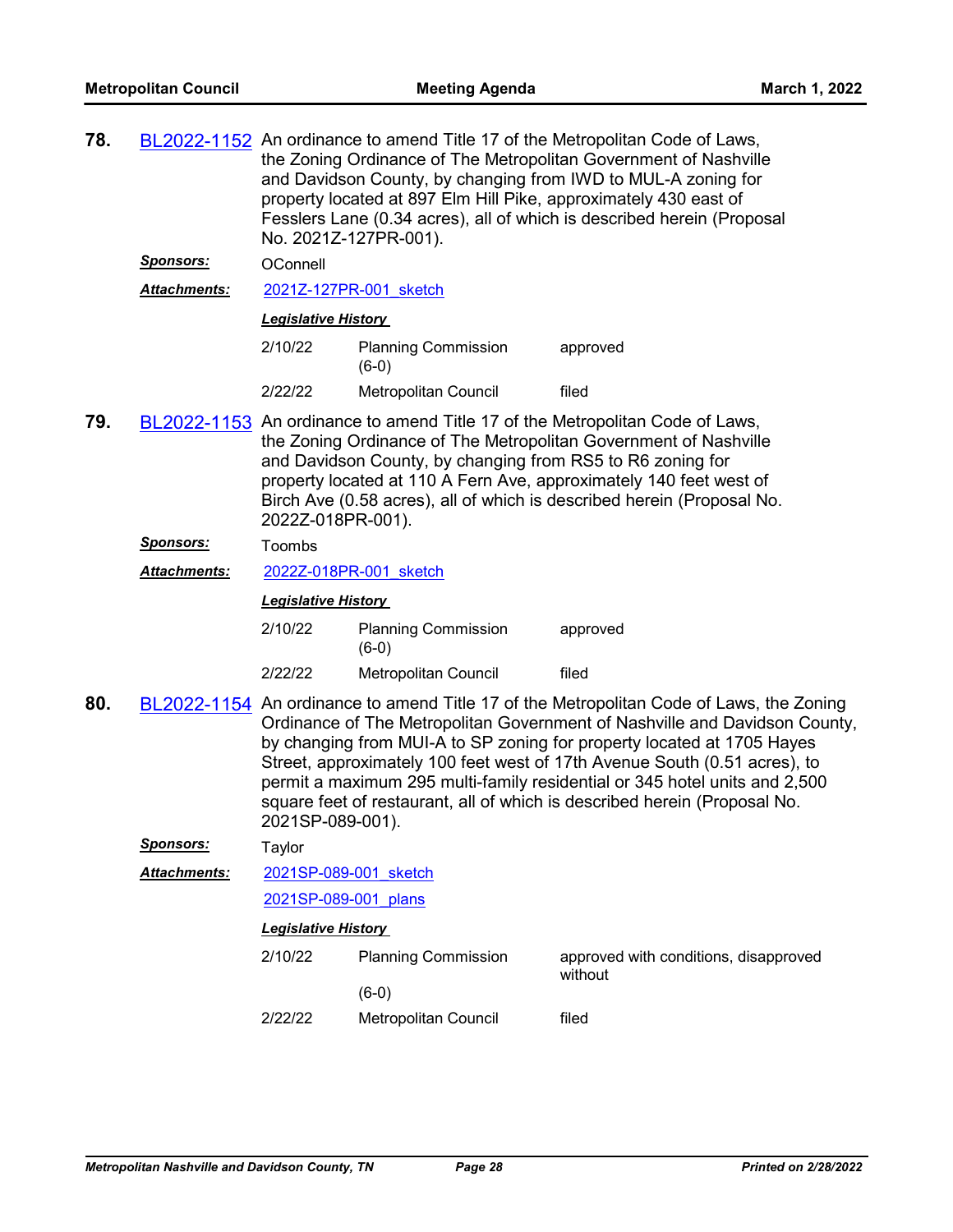| 81. |                     | BL2022-1155 An ordinance to amend Title 17 of the Metropolitan Code of Laws, the Zoning<br>Ordinance of The Metropolitan Government of Nashville and Davidson County,<br>by applying a Historic Landmark Interior Overlay District to property located at<br>518 Russell Street, at the southwest corner of Russell Street and S. 6th Street,<br>zoned R8 and within the Edgefield Historic Preservation District (0.51 acres),<br>all of which is described herein (Proposal No. 2022HLI-001-001).                                 |                             |                                                  |  |  |
|-----|---------------------|-------------------------------------------------------------------------------------------------------------------------------------------------------------------------------------------------------------------------------------------------------------------------------------------------------------------------------------------------------------------------------------------------------------------------------------------------------------------------------------------------------------------------------------|-----------------------------|--------------------------------------------------|--|--|
|     | <u>Sponsors:</u>    | Withers                                                                                                                                                                                                                                                                                                                                                                                                                                                                                                                             |                             |                                                  |  |  |
|     | Attachments:        | 2022HLI-001-001 sketch                                                                                                                                                                                                                                                                                                                                                                                                                                                                                                              |                             |                                                  |  |  |
|     |                     | <b>Legislative History</b>                                                                                                                                                                                                                                                                                                                                                                                                                                                                                                          |                             |                                                  |  |  |
|     |                     | 2/22/22                                                                                                                                                                                                                                                                                                                                                                                                                                                                                                                             | Metropolitan Council        | filed                                            |  |  |
|     |                     | 2/22/22                                                                                                                                                                                                                                                                                                                                                                                                                                                                                                                             | Metropolitan Council        | referred to the Planning Commission              |  |  |
| 82. |                     | BL2022-1156 An ordinance to amend Title 17 of the Metropolitan Code of Laws, the Zoning<br>Ordinance of The Metropolitan Government of Nashville and Davidson County,<br>by applying a Neighborhood Landmark Overlay District to property located at<br>518 Russell Street, at the southwest corner of Russell Street and S. 6th Street,<br>zoned R8 and within the Edgefield Historic Preservation District (0.51 acres),<br>to permit a hotel and event space, all of which is described herein (Proposal<br>No. 2022NL-001-001). |                             |                                                  |  |  |
|     | <u>Sponsors:</u>    | Withers                                                                                                                                                                                                                                                                                                                                                                                                                                                                                                                             |                             |                                                  |  |  |
|     | <b>Attachments:</b> |                                                                                                                                                                                                                                                                                                                                                                                                                                                                                                                                     | 2022NL-001-001 - Sketch     |                                                  |  |  |
|     |                     | <b>Legislative History</b>                                                                                                                                                                                                                                                                                                                                                                                                                                                                                                          |                             |                                                  |  |  |
|     |                     | 2/22/22                                                                                                                                                                                                                                                                                                                                                                                                                                                                                                                             | Metropolitan Council        | filed                                            |  |  |
|     |                     | 2/22/22                                                                                                                                                                                                                                                                                                                                                                                                                                                                                                                             | <b>Metropolitan Council</b> | referred to the Planning Commission              |  |  |
| 83. |                     | BL2022-1157 An ordinance to amend Title 17 of the Metropolitan Code of Laws, the Zoning<br>Ordinance of The Metropolitan Government of Nashville and Davidson County,<br>by changing from R40 to SP zoning for properties located at 5617, 5621, and<br>5625 Valley View Road, approximately 545 feet south of Old Hickory Blvd, (3.3<br>acres), to permit 12 multi-family units, all of which is described herein<br>(Proposal No. 2022SP-002-001).                                                                                |                             |                                                  |  |  |
|     | <u>Sponsors:</u>    | Swope                                                                                                                                                                                                                                                                                                                                                                                                                                                                                                                               |                             |                                                  |  |  |
|     | Attachments:        | 2022SP-002-001 sketch                                                                                                                                                                                                                                                                                                                                                                                                                                                                                                               |                             |                                                  |  |  |
|     |                     | 2022SP-002-001 plans                                                                                                                                                                                                                                                                                                                                                                                                                                                                                                                |                             |                                                  |  |  |
|     |                     | <b>Legislative History</b>                                                                                                                                                                                                                                                                                                                                                                                                                                                                                                          |                             |                                                  |  |  |
|     |                     | 2/10/22                                                                                                                                                                                                                                                                                                                                                                                                                                                                                                                             | <b>Planning Commission</b>  | approved with conditions, disapproved<br>without |  |  |
|     |                     |                                                                                                                                                                                                                                                                                                                                                                                                                                                                                                                                     | $(6-0)$                     |                                                  |  |  |
|     |                     | 2/22/22                                                                                                                                                                                                                                                                                                                                                                                                                                                                                                                             | Metropolitan Council        | filed                                            |  |  |
|     |                     |                                                                                                                                                                                                                                                                                                                                                                                                                                                                                                                                     |                             |                                                  |  |  |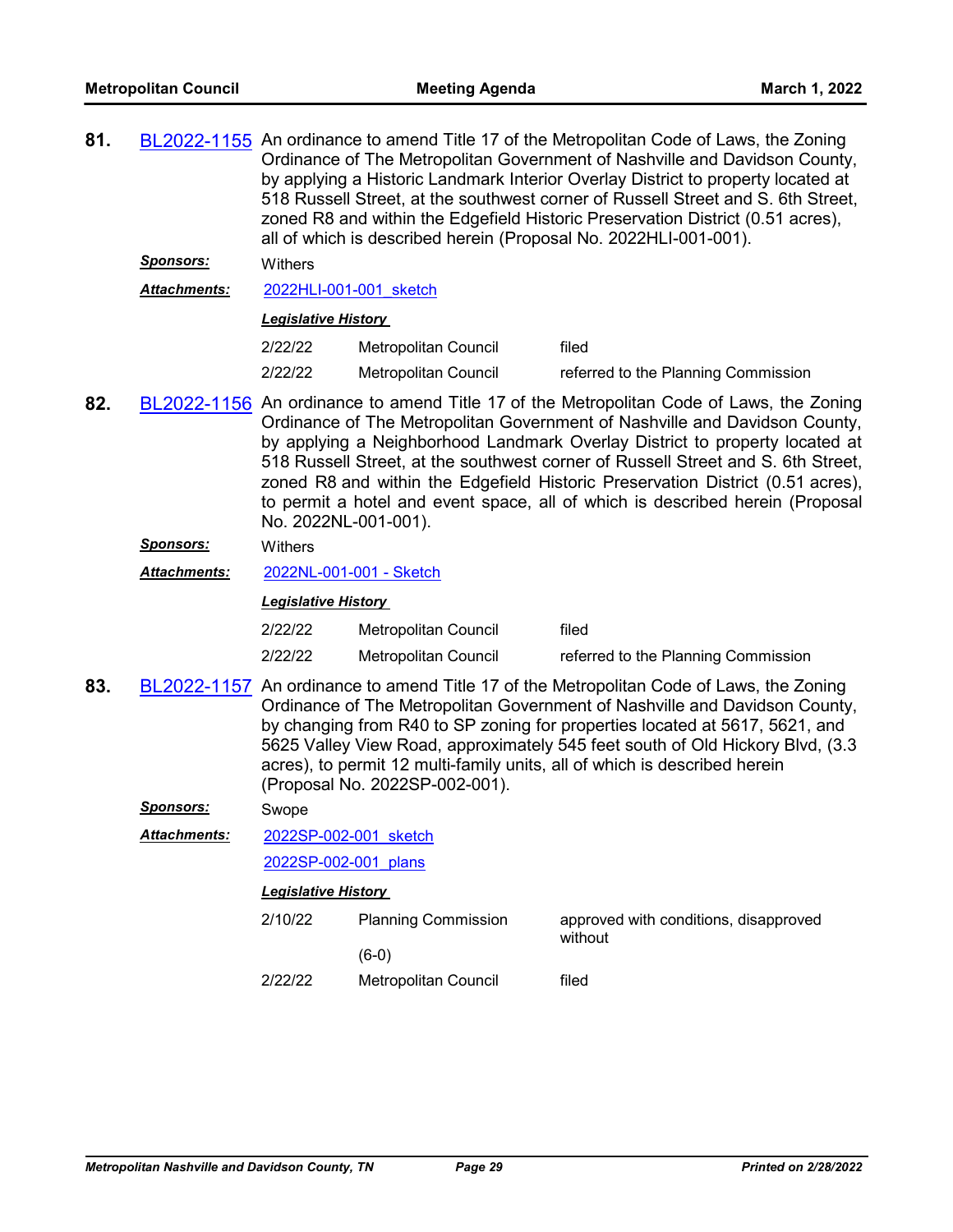| 84. |                     |                                                                                                                                                                                                                                                                                                                                                                                                                                                    | THE CONSTRUCTION OF BUILDINGS. | BL2022-1158 An ordinance to authorize building material restrictions and requirements for<br>BL2022-1157, a proposed Specific Plan Zoning District located at located at<br>5617, 5621, and 5625 Valley View Road, approximately 545 feet south of Old<br>Hickory Blvd, (3.3 acres) (Proposal No. 2022SP-002-001). THE PROPOSED<br><b>ORDINANCE REQUIRES CERTAIN MATERIALS TO BE RESTRICTED IN</b> |
|-----|---------------------|----------------------------------------------------------------------------------------------------------------------------------------------------------------------------------------------------------------------------------------------------------------------------------------------------------------------------------------------------------------------------------------------------------------------------------------------------|--------------------------------|----------------------------------------------------------------------------------------------------------------------------------------------------------------------------------------------------------------------------------------------------------------------------------------------------------------------------------------------------------------------------------------------------|
|     | <u>Sponsors:</u>    | Swope                                                                                                                                                                                                                                                                                                                                                                                                                                              |                                |                                                                                                                                                                                                                                                                                                                                                                                                    |
|     |                     | <b>Legislative History</b>                                                                                                                                                                                                                                                                                                                                                                                                                         |                                |                                                                                                                                                                                                                                                                                                                                                                                                    |
|     |                     | 2/10/22                                                                                                                                                                                                                                                                                                                                                                                                                                            | <b>Planning Commission</b>     | approved with conditions, disapproved<br>without                                                                                                                                                                                                                                                                                                                                                   |
|     |                     |                                                                                                                                                                                                                                                                                                                                                                                                                                                    | $(6-0)$                        |                                                                                                                                                                                                                                                                                                                                                                                                    |
|     |                     | 2/22/22                                                                                                                                                                                                                                                                                                                                                                                                                                            | Metropolitan Council           | filed                                                                                                                                                                                                                                                                                                                                                                                              |
| 85. |                     | BL2022-1159 An ordinance to amend Title 17 of the Metropolitan Code of Laws, the Zoning<br>Ordinance of The Metropolitan Government of Nashville and Davidson County,<br>by changing from IR to SP zoning for properties located at 1101 and 1111 63rd<br>Avenue North, approximately 90 feet southwest of New York Avenue (11.15<br>acres), to permit a mixed use development, all of which is described herein<br>(Proposal No. 2022SP-009-001). |                                |                                                                                                                                                                                                                                                                                                                                                                                                    |
|     | <u>Sponsors:</u>    | <b>Roberts</b>                                                                                                                                                                                                                                                                                                                                                                                                                                     |                                |                                                                                                                                                                                                                                                                                                                                                                                                    |
|     | <b>Attachments:</b> | 2022SP-009-001 sketch                                                                                                                                                                                                                                                                                                                                                                                                                              |                                |                                                                                                                                                                                                                                                                                                                                                                                                    |
|     |                     | 2022SP-009-001 plans                                                                                                                                                                                                                                                                                                                                                                                                                               |                                |                                                                                                                                                                                                                                                                                                                                                                                                    |
|     |                     | <b>Legislative History</b>                                                                                                                                                                                                                                                                                                                                                                                                                         |                                |                                                                                                                                                                                                                                                                                                                                                                                                    |
|     |                     | 2/10/22                                                                                                                                                                                                                                                                                                                                                                                                                                            | <b>Planning Commission</b>     | approved with conditions, disapproved<br>without                                                                                                                                                                                                                                                                                                                                                   |
|     |                     |                                                                                                                                                                                                                                                                                                                                                                                                                                                    | $(6-0)$                        |                                                                                                                                                                                                                                                                                                                                                                                                    |
|     |                     | 2/22/22                                                                                                                                                                                                                                                                                                                                                                                                                                            | Metropolitan Council           | filed                                                                                                                                                                                                                                                                                                                                                                                              |
| 86. |                     |                                                                                                                                                                                                                                                                                                                                                                                                                                                    | THE CONSTRUCTION OF BUILDINGS. | BL2022-1160 An ordinance to authorize building material restrictions and requirements for<br>BL2022-1159, a proposed Specific Plan Zoning District located at located at<br>1101 and 1111 63rd Avenue North, approximately 90 feet southwest of New<br>York Avenue (11.15 acres) (Proposal No. 2022SP-009-001). THE PROPOSED<br>ORDINANCE REQUIRES CERTAIN MATERIALS TO BE RESTRICTED IN           |
|     | <b>Sponsors:</b>    | Roberts<br><b>Legislative History</b>                                                                                                                                                                                                                                                                                                                                                                                                              |                                |                                                                                                                                                                                                                                                                                                                                                                                                    |
|     |                     | 2/10/22                                                                                                                                                                                                                                                                                                                                                                                                                                            | <b>Planning Commission</b>     | approved with conditions, disapproved<br>without                                                                                                                                                                                                                                                                                                                                                   |
|     |                     |                                                                                                                                                                                                                                                                                                                                                                                                                                                    | $(6-0)$                        |                                                                                                                                                                                                                                                                                                                                                                                                    |
|     |                     | 2/22/22                                                                                                                                                                                                                                                                                                                                                                                                                                            | Metropolitan Council           | filed                                                                                                                                                                                                                                                                                                                                                                                              |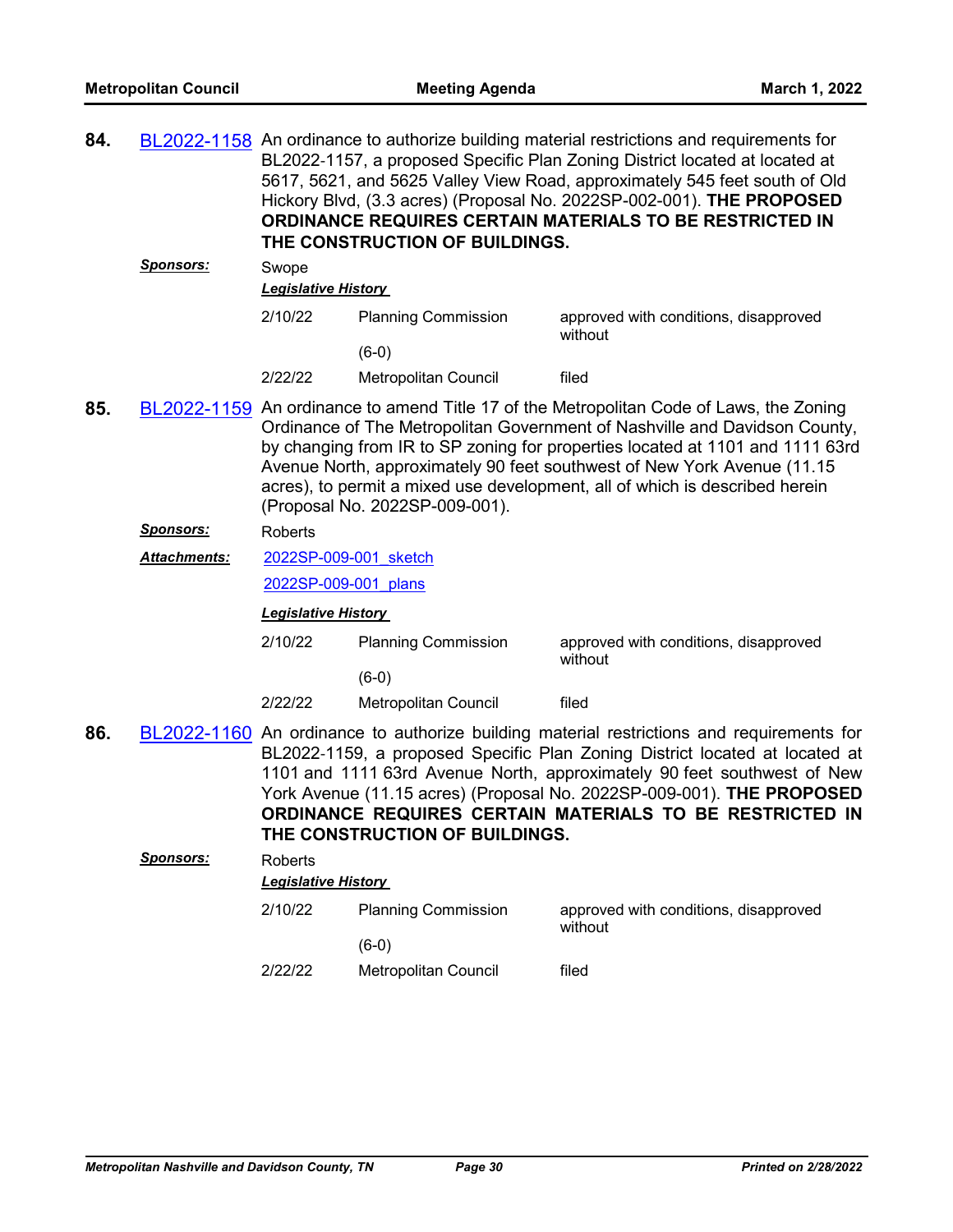# **J. Late Bills**

- **J1.** [BL2022-XXX](http://nashville.legistar.com/gateway.aspx?m=l&id=/matter.aspx?key=14176) (Evans) An ordinance to amend Title 17 of the Metropolitan Code of Laws, the Zoning Ordinance of The Metropolitan Government of Nashville and Davidson County, by changing from CS to SP zoning for property located at 3887 Central Pike, approximately 175 feet west of Central Court, and located within a Planned Unit Development Overlay District (3.11 acres), to permit up to 112 multi-family units, all of which is described herein (Proposal No. 2022SP-008-001). *Sponsors:* Evans
	- [2022SP-008-001\\_sketch](http://nashville.legistar.com/gateway.aspx?M=F&ID=612ad25f-87a0-48af-ad83-a7773e0e4806.docx) *Attachments:*

# [2022SP-008-001\\_plans](http://nashville.legistar.com/gateway.aspx?M=F&ID=ca0e297e-4e53-4eb6-b885-5bac34fbcadd.pdf)

## *Legislative History*

- - 6-0

2/10/22 Planning Commission approved with conditions, disapproved without

**J2.** [BL2022-XXX](http://nashville.legistar.com/gateway.aspx?m=l&id=/matter.aspx?key=14178) X (Evans-2) An ordinance to amend Title 17 of the Metropolitan Code of Laws, the Zoning Ordinance of The Metropolitan Government of Nashville and Davidson County, by cancelling a portion of a Planned Unit Development located at located at 3887 Central Pike, approximately 175 feet west of Central Court, (3.11 acres), zoned CS, all of which is described herein (Proposal No. 6-74P-003).

*Sponsors:* Evans

*Attachments:* [6-74P-003\\_sketch](http://nashville.legistar.com/gateway.aspx?M=F&ID=0b68f50e-12dd-4dfc-9d67-324f5e947c31.docx)

*Legislative History* 

2/10/22 Planning Commission approved 6-0

# **K. Bills on Second Reading**

- **87.** [BL2021-866](http://nashville.legistar.com/gateway.aspx?m=l&id=/matter.aspx?key=13537) An ordinance amending Chapter 11.12 of the Metropolitan Code of Laws to prohibit passengers in a motor vehicle from consuming or possessing an alcoholic beverage or beer during the operation of the vehicle.
	- *Sponsors:* Parker, Evans, Suara, Bradford and Allen *Legislative History*

| 8/31/21  | Metropolitan Council                                                       | filed                                                                     |
|----------|----------------------------------------------------------------------------|---------------------------------------------------------------------------|
| 9/7/21   | Metropolitan Council                                                       | passed on first reading                                                   |
| 9/21/21  | Public Safety, Beer, and<br><b>Regulated Beverages</b><br>Committee        | recommended for deferral                                                  |
| 9/21/21  | <b>Metropolitan Council</b><br>10/19/21 recommended for deferral to 3/1/22 | referred to the Government Operations and<br><b>Regulations Committee</b> |
| 9/21/21  | Metropolitan Council<br>deferred to 10/19/2021                             | deferred                                                                  |
| 10/19/21 | Metropolitan Council<br>deferred to 3/1/22                                 | deferred                                                                  |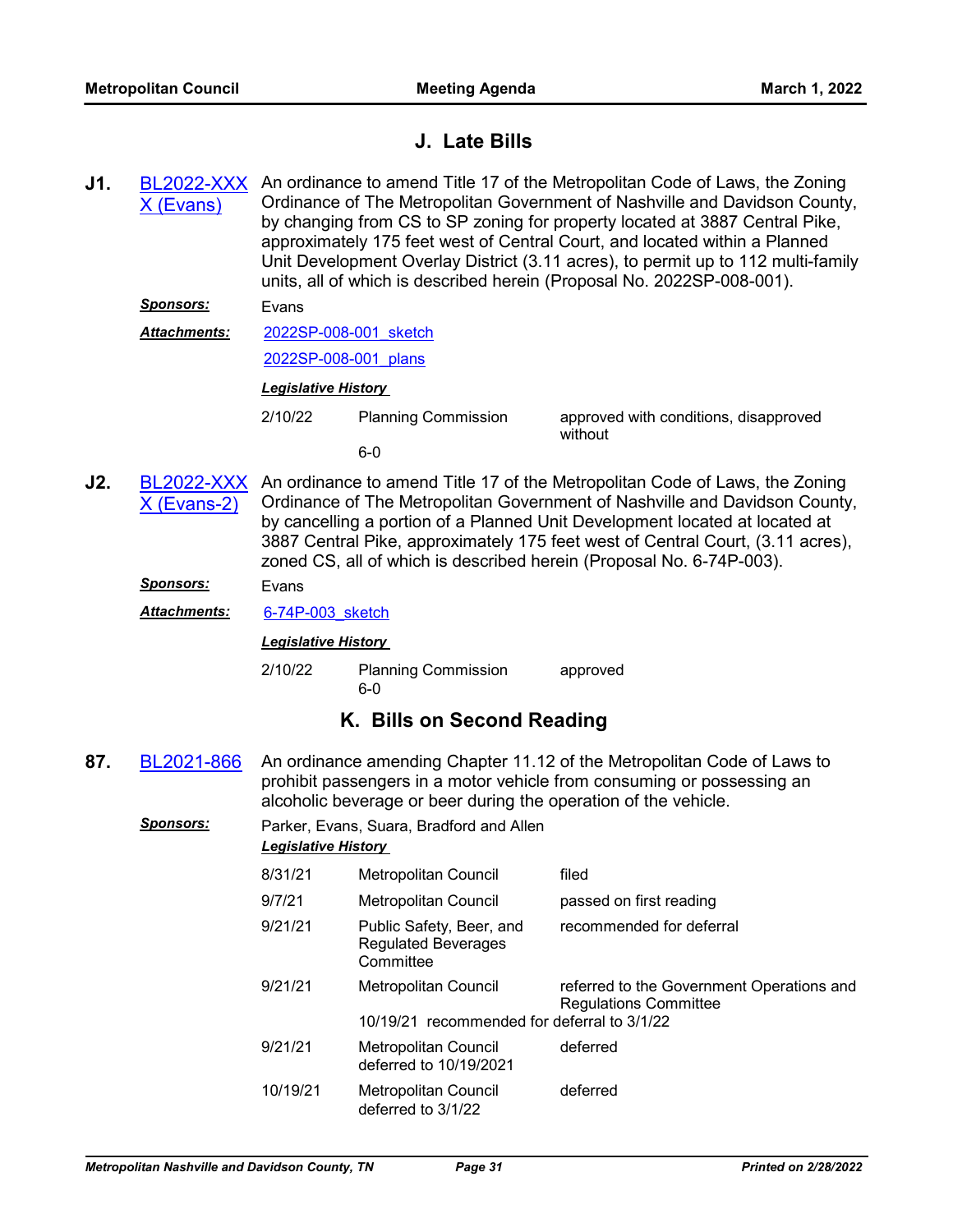| 88. | BL2021-912          | An ordinance amending Chapter 2.213 of the Metropolitan Code to create a<br>mechanism for the implementation of the Inclusionary Housing Incentive<br>program. |                                                                                                     |                                                                                     |  |
|-----|---------------------|----------------------------------------------------------------------------------------------------------------------------------------------------------------|-----------------------------------------------------------------------------------------------------|-------------------------------------------------------------------------------------|--|
|     | <u>Sponsors:</u>    |                                                                                                                                                                |                                                                                                     | Allen, OConnell, Suara, Porterfield, Welsch, Bradford, Toombs and Styles            |  |
|     | Attachments:        |                                                                                                                                                                | Proposed Amendment - BL2021-912 - Allen                                                             |                                                                                     |  |
|     |                     | <b>Legislative History</b>                                                                                                                                     |                                                                                                     |                                                                                     |  |
|     |                     | 9/14/21                                                                                                                                                        | Metropolitan Council                                                                                | filed                                                                               |  |
|     |                     | 9/21/21                                                                                                                                                        | Metropolitan Council                                                                                | referred to the Affordable Housing<br>Committee                                     |  |
|     |                     |                                                                                                                                                                | 10/4/21 recommended for deferral to 11/2/21                                                         |                                                                                     |  |
|     |                     | 9/21/21                                                                                                                                                        | Metropolitan Council                                                                                | referred to the Budget and Finance<br>Committee                                     |  |
|     |                     |                                                                                                                                                                | 10/4/21 recommended for deferral to 11/2/21                                                         |                                                                                     |  |
|     |                     | 9/21/21                                                                                                                                                        | <b>Metropolitan Council</b>                                                                         | referred to the Planning and Zoning<br>Committee                                    |  |
|     |                     |                                                                                                                                                                | 10/4/21 recommended for deferral                                                                    |                                                                                     |  |
|     |                     | 9/21/21                                                                                                                                                        | Metropolitan Council                                                                                | passed on first reading                                                             |  |
|     |                     | 10/5/21                                                                                                                                                        | Metropolitan Council<br>deferred to 11/2/21                                                         | deferred                                                                            |  |
|     |                     | 11/2/21                                                                                                                                                        | Metropolitan Council<br>deferred to 12/7/21                                                         | deferred                                                                            |  |
|     |                     | 12/7/21                                                                                                                                                        | Metropolitan Council                                                                                | deferred indefinitely                                                               |  |
|     |                     | 2/16/22                                                                                                                                                        | Metropolitan Council<br>Bill was reinstated for 3/1/22 meeting                                      | reinstated                                                                          |  |
| 89. |                     |                                                                                                                                                                | Code pertaining to the operation and regulation of Entertainment<br><b>Transportation Vehicles.</b> | BL2022-1089 An Ordinance amending Chapter 6.77 and Chapter 7.24 of the Metropolitan |  |
|     | <u>Sponsors:</u>    |                                                                                                                                                                | Allen, Styles and OConnell                                                                          |                                                                                     |  |
|     | <b>Attachments:</b> |                                                                                                                                                                | Amendment No.1 to BL2022-1089                                                                       |                                                                                     |  |
|     |                     |                                                                                                                                                                | Proposed Amendment - BL2022-1089 - Allen                                                            |                                                                                     |  |
|     |                     | <b>Legislative History</b>                                                                                                                                     |                                                                                                     |                                                                                     |  |
|     |                     | 1/25/22                                                                                                                                                        | Metropolitan Council                                                                                | filed                                                                               |  |
|     |                     | 2/1/22                                                                                                                                                         | Metropolitan Council                                                                                | passed on first reading                                                             |  |
|     |                     | 2/15/22                                                                                                                                                        | Transportation and<br>Infrastructure Committee                                                      | approved with an amendment                                                          |  |
|     |                     | 2/15/22                                                                                                                                                        | <b>Metropolitan Council</b>                                                                         | referred to the Transportation and<br>Infrastructure Committee                      |  |
|     |                     | 2/15/22                                                                                                                                                        | Metropolitan Council                                                                                | amended                                                                             |  |
|     |                     | 2/15/22                                                                                                                                                        | Metropolitan Council                                                                                | deferred<br>re-referred to Transportation and Infrastructure Committee              |  |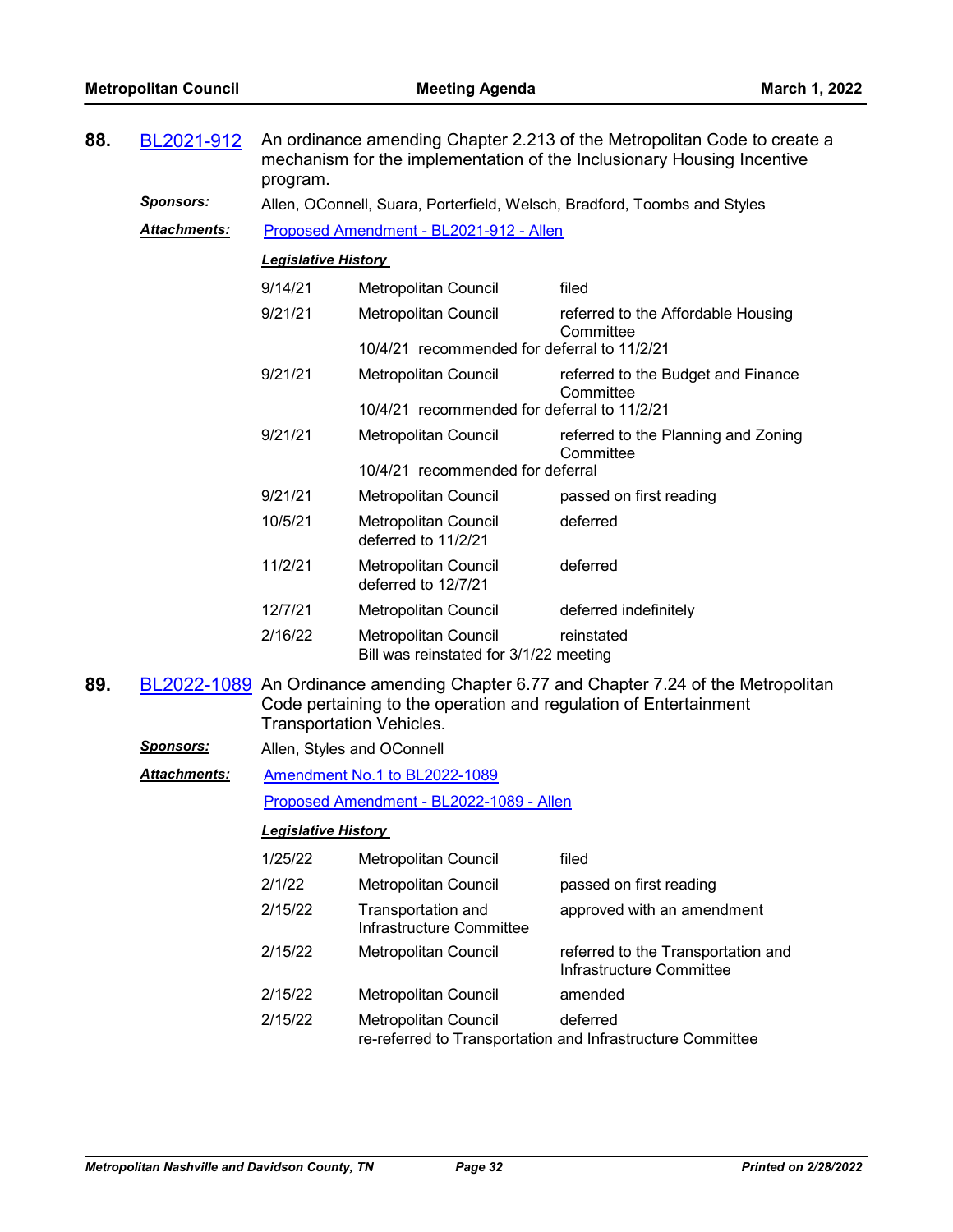| referred to the Transportation and                                                                                                                                                                                       |  |  |
|--------------------------------------------------------------------------------------------------------------------------------------------------------------------------------------------------------------------------|--|--|
|                                                                                                                                                                                                                          |  |  |
| BL2022-1114 An ordinance amending Section 13.08.080 of the Metropolitan Code of Laws<br>pertaining to the use of License Plate Scanner (LPR) technology to add a<br>definition of "personally identifiable information." |  |  |
| Mendes, Evans, Rosenberg, Allen, Welsch, Suara, Cash and Parker<br><b>Legislative History</b>                                                                                                                            |  |  |
|                                                                                                                                                                                                                          |  |  |
|                                                                                                                                                                                                                          |  |  |

| 2/15/22 | Metropolitan Council | referred to the Public Health and Safety<br>Committee          |
|---------|----------------------|----------------------------------------------------------------|
| 2/15/22 | Metropolitan Council | referred to the Transportation and<br>Infrastructure Committee |
| 2/15/22 | Metropolitan Council | passed on first reading                                        |

- **92.** [BL2022-1115](http://nashville.legistar.com/gateway.aspx?m=l&id=/matter.aspx?key=14143) An ordinance amending Section 13.08.080 of the Metropolitan Code of Laws pertaining to the use of License Plate Scanner (LPR) technology to exclude assisting with immigration enforcement as an allowed use of LPRs.
	- *Sponsors:* Mendes, Rosenberg, Allen, Welsch, Suara, Cash and Parker *Legislative History*

| 2/8/22  | <b>Metropolitan Council</b> | filed                                                          |
|---------|-----------------------------|----------------------------------------------------------------|
| 2/15/22 | Metropolitan Council        | referred to the Public Health and Safety<br>Committee          |
| 2/15/22 | <b>Metropolitan Council</b> | referred to the Transportation and<br>Infrastructure Committee |
| 2/15/22 | <b>Metropolitan Council</b> | passed on first reading                                        |

**93.** [BL2022-1116](http://nashville.legistar.com/gateway.aspx?m=l&id=/matter.aspx?key=14135) An ordinance amending Section 13.08.080 of the Metropolitan Code of Laws pertaining to the use of License Plate Scanner (LPR) technology to ensure data access parity for the Community Oversight Board.

# *Sponsors:* Mendes, Rosenberg, Allen, Welsch, Suara, Cash and Parker *Legislative History*  2/8/22 Metropolitan Council filed 2/15/22 Metropolitan Council referred to the Public Health and Safety **Committee**

2/15/22 Metropolitan Council referred to the Transportation and Infrastructure Committee 2/15/22 Metropolitan Council passed on first reading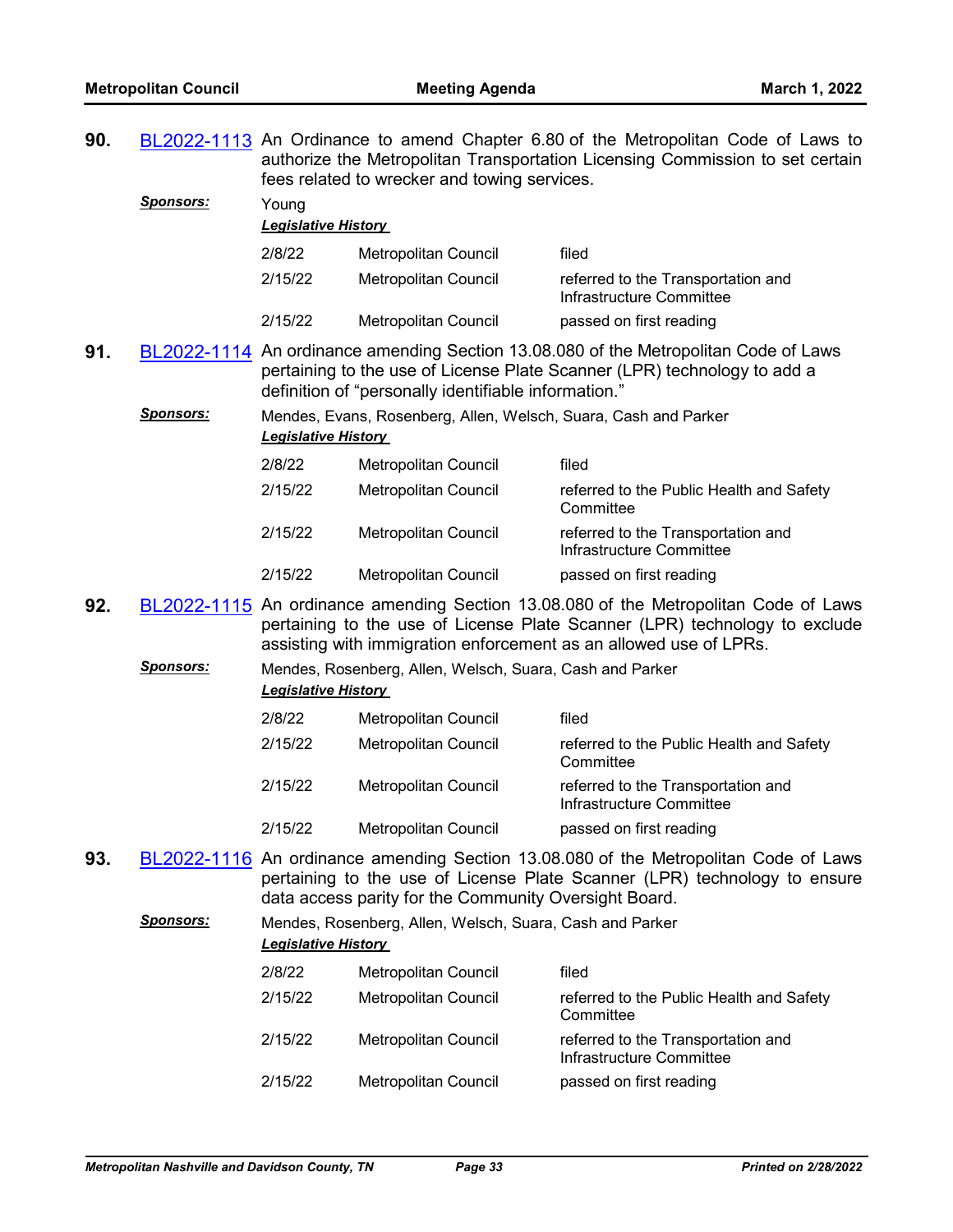| 94. | BL2022-1117 An ordinance authorizing the Metropolitan Government of Nashville and |
|-----|-----------------------------------------------------------------------------------|
|     | Davidson County, acting by and through the Metropolitan Department of Water       |
|     | and Sewerage Services, hereinafter known as "METRO", to enter into an             |
|     | agreement with Bancroft O'Quinn, Jr., hereinafter known as "DEVELOPER", to        |
|     | provide improved public sanitary sewer service through the construction of an     |
|     | improved stormwater system (Project No. SWGR 202136580 and Proposal               |
|     | Number 2022M-004AG-001).                                                          |
|     |                                                                                   |

- *Sponsors:* Taylor, Allen, Withers and Young
- *Attachments:* [Agreement Exhibit](http://nashville.legistar.com/gateway.aspx?M=F&ID=e3025aaa-57fa-40a6-869d-d66684d27d58.pdf)

| 1/24/22 |                             |                                                                |
|---------|-----------------------------|----------------------------------------------------------------|
|         | <b>Planning Commission</b>  | approved                                                       |
| 2/8/22  | Metropolitan Council        | filed                                                          |
| 2/15/22 | <b>Metropolitan Council</b> | referred to the Budget and Finance<br>Committee                |
| 2/15/22 | Metropolitan Council        | referred to the Planning and Zoning<br>Committee               |
| 2/15/22 | <b>Metropolitan Council</b> | referred to the Transportation and<br>Infrastructure Committee |
| 2/15/22 | <b>Metropolitan Council</b> | passed on first reading                                        |

- **95.** [BL2022-1118](http://nashville.legistar.com/gateway.aspx?m=l&id=/matter.aspx?key=14128) An ordinance authorizing The Metropolitan Government of Nashville and Davidson County to abandon existing public access easement rights, for property located at 532 Lemont Drive (Proposal No. 2022M-012ES-001).
	- *Sponsors:* VanReece, Withers and Young
	- *Attachments:* [Exhibit](http://nashville.legistar.com/gateway.aspx?M=F&ID=48475dbe-6e67-4913-b4e7-b4dfbfc48b16.pdf)

#### *Legislative History*

| 1/24/22 | <b>Planning Commission</b>  | approved                                                       |
|---------|-----------------------------|----------------------------------------------------------------|
| 2/8/22  | <b>Metropolitan Council</b> | filed                                                          |
| 2/15/22 | Metropolitan Council        | referred to the Planning and Zoning<br>Committee               |
| 2/15/22 | <b>Metropolitan Council</b> | referred to the Transportation and<br>Infrastructure Committee |
| 2/15/22 | Metropolitan Council        | passed on first reading                                        |

- **96.** [BL2022-1119](http://nashville.legistar.com/gateway.aspx?m=l&id=/matter.aspx?key=14129) An ordinance authorizing The Metropolitan Government of Nashville and Davidson County to adjust and raise casting of existing sanitary sewer manholes, for property located at 5700 Crossings Boulevard (MWS Project No. 21-SL-122 and Proposal No. 2022M-018ES-001).
	- **Sponsors:** Styles, Withers and Young

*Attachments:* [Exhibit](http://nashville.legistar.com/gateway.aspx?M=F&ID=21724904-2cad-46bd-a874-820a0782e91d.pdf)

| 1/24/22 | <b>Planning Commission</b> | approved                                         |
|---------|----------------------------|--------------------------------------------------|
| 2/8/22  | Metropolitan Council       | filed                                            |
| 2/15/22 | Metropolitan Council       | referred to the Planning and Zoning<br>Committee |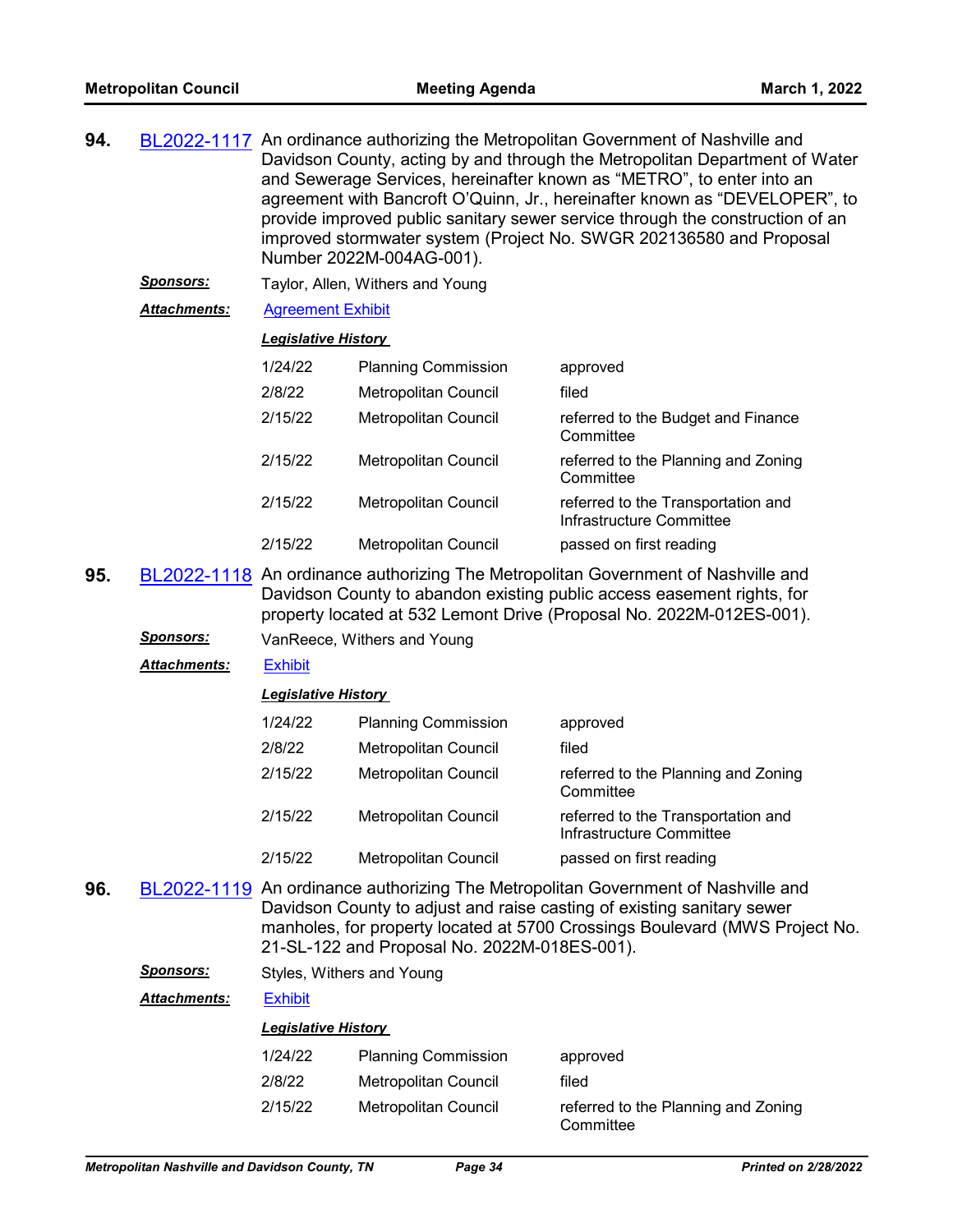| <b>Metropolitan Council</b> |                     | <b>Meeting Agenda</b>                                                                                                                                                                                                                                                                                                                                                          |                      |                                                                | March 1, 2022 |
|-----------------------------|---------------------|--------------------------------------------------------------------------------------------------------------------------------------------------------------------------------------------------------------------------------------------------------------------------------------------------------------------------------------------------------------------------------|----------------------|----------------------------------------------------------------|---------------|
|                             |                     | 2/15/22                                                                                                                                                                                                                                                                                                                                                                        | Metropolitan Council | referred to the Transportation and<br>Infrastructure Committee |               |
|                             |                     | 2/15/22                                                                                                                                                                                                                                                                                                                                                                        | Metropolitan Council | passed on first reading                                        |               |
| 97.                         |                     | BL2022-1120 An ordinance approving a contract between the Metropolitan Government,<br>acting by and through the Metropolitan Nashville Police Department, and the<br>Mental Health Cooperative to ensure the provision, integration, and<br>implementation of mental health training for Metro Police Department<br>Personnel by Mental Health Cooperative Clinical Personnel. |                      |                                                                |               |
|                             | <b>Sponsors:</b>    | Evans, Allen and Suara                                                                                                                                                                                                                                                                                                                                                         |                      |                                                                |               |
|                             | <b>Attachments:</b> | <b>Contract Exhibit</b>                                                                                                                                                                                                                                                                                                                                                        |                      |                                                                |               |
|                             |                     | <b>Legislative History</b>                                                                                                                                                                                                                                                                                                                                                     |                      |                                                                |               |

| 2/15/22 | <b>Metropolitan Council</b> | referred to the Budget and Finance<br>Committee       |
|---------|-----------------------------|-------------------------------------------------------|
| 2/15/22 | Metropolitan Council        | referred to the Public Health and Safety<br>Committee |
| 2/15/22 | Metropolitan Council        | passed on first reading                               |

# **L. Bills on Third Reading**

- **98.** [BL2021-884](http://nashville.legistar.com/gateway.aspx?m=l&id=/matter.aspx?key=13526) An ordinance authorizing The Metropolitan Government of Nashville and Davidson County to abandon existing sanitary sewer main, sanitary sewer manhole and easements, and to accept new sanitary sewer main, sanitary sewer manholes and easements, for property located on 4005 Utah Avenue, (MWS Project No. 21-SL-89 and Proposal No. 2021M-068ES-001).
	- *Sponsors:* Murphy and Nash

*Attachments:* [BL2021-884 Exhibit](http://nashville.legistar.com/gateway.aspx?M=F&ID=f23a379e-337a-4af1-bff9-5459762f5cde.pdf)

| 8/20/21  | <b>Planning Commission</b>                                                                                           | approved                                                                  |
|----------|----------------------------------------------------------------------------------------------------------------------|---------------------------------------------------------------------------|
| 9/7/21   | Metropolitan Council                                                                                                 | passed on first reading                                                   |
| 9/21/21  | <b>Public Works Committee</b>                                                                                        | deferred                                                                  |
| 9/21/21  | Metropolitan Council                                                                                                 | deferred                                                                  |
| 10/5/21  | Transportation and<br>Infrastructure Committee                                                                       | approved                                                                  |
| 10/5/21  | Metropolitan Council                                                                                                 | deferred                                                                  |
| 10/19/21 | Metropolitan Council                                                                                                 | deferred indefinitely                                                     |
| 1/18/22  | Metropolitan Council                                                                                                 | reinstated<br>Placed back on 2/1/22 agenda at the request of the sponsor. |
| 2/1/22   | Metropolitan Council                                                                                                 | deferred                                                                  |
| 2/14/22  | Planning and Zoning<br>approved<br>Committee<br>9/20/21 recommended for deferral<br>10/4/21 recommended for deferral |                                                                           |
|          | 2/1/22 deferred by rule                                                                                              |                                                                           |
| 2/15/22  | Metropolitan Council                                                                                                 | passed on second reading                                                  |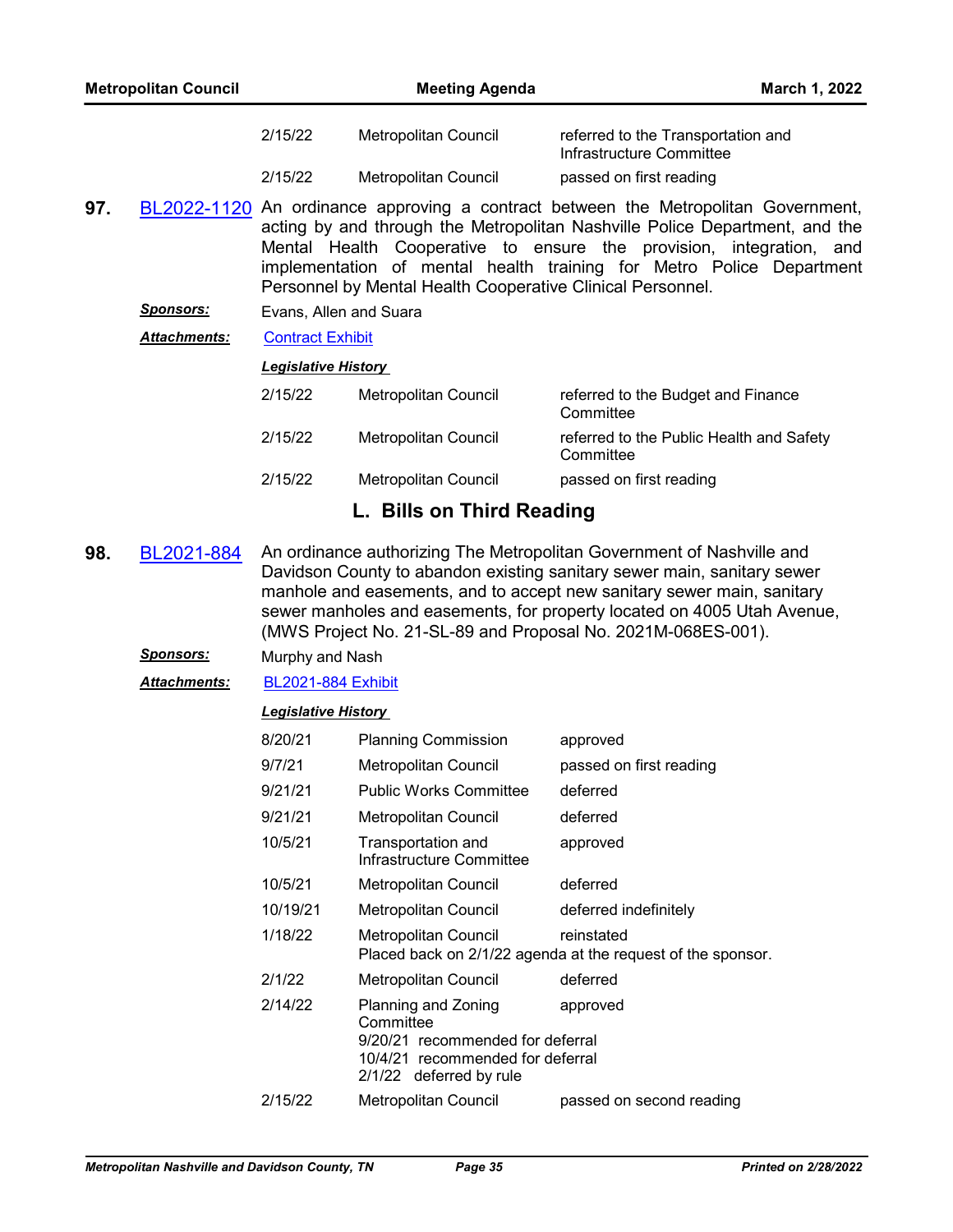- **99.** [BL2022-1091](http://nashville.legistar.com/gateway.aspx?m=l&id=/matter.aspx?key=14060) An ordinance authorizing Nashville Urban Venture, LLC to install, construct and maintain underground encroachments in the right of way located at 609 Overton Street. (Proposal No. 2022M-004EN-001)
	- **Sponsors: OConnell, Withers and Young**

*Attachments:* [Exhibit](http://nashville.legistar.com/gateway.aspx?M=F&ID=6534b780-8b41-4adc-a3cf-398384352a74.pdf)

#### *Legislative History*

| 1/10/22 | <b>Planning Commission</b>                     | approved                 |
|---------|------------------------------------------------|--------------------------|
| 1/25/22 | <b>Metropolitan Council</b>                    | filed                    |
| 2/1/22  | <b>Metropolitan Council</b>                    | passed on first reading  |
| 2/14/22 | Planning and Zoning<br>Committee               | approved                 |
| 2/15/22 | Transportation and<br>Infrastructure Committee | approved                 |
| 2/15/22 | <b>Metropolitan Council</b>                    | passed on second reading |

- **100.** [BL2022-1092](http://nashville.legistar.com/gateway.aspx?m=l&id=/matter.aspx?key=14104) An Ordinance providing the honorary street name designation of "David McMurry Way" for a portion of Woodruff Street.
	- *Sponsors:* VanReece, Withers, Bradford, Young, Benedict, Vercher, Gamble, Styles, Suara, Hurt, Taylor, Lee, Hancock, Toombs and Parker *Legislative History*

| 1/25/22 | Metropolitan Council                           | filed                    |
|---------|------------------------------------------------|--------------------------|
| 2/1/22  | Metropolitan Council                           | passed on first reading  |
| 2/15/22 | Transportation and<br>Infrastructure Committee | approved                 |
| 2/15/22 | <b>Metropolitan Council</b>                    | passed on second reading |

- **101.** [BL2022-1093](http://nashville.legistar.com/gateway.aspx?m=l&id=/matter.aspx?key=14061) An ordinance authorizing the Metropolitan Government of Nashville and Davidson County, acting by and through the Metropolitan Department of Water and Sewerage Services, hereinafter known as "METRO", to enter into an agreement with PR Germantown, LLC, hereinafter known as "DEVELOPER", to provide improved public sanitary sewer service through the construction of an improved stormwater system (Project No. SWGR 2021057815 and Proposal Number 2022M-003AG-001).
	- *Sponsors:* OConnell, Allen, Withers and Young
	- *Attachments:* [Participation Agreement](http://nashville.legistar.com/gateway.aspx?M=F&ID=f97492e2-9bb1-462f-98d7-2668fd8f4fa2.pdf)

| 12/22/21 | <b>Planning Commission</b>                     | approved                |
|----------|------------------------------------------------|-------------------------|
| 1/25/22  | Metropolitan Council                           | filed                   |
| 2/1/22   | <b>Metropolitan Council</b>                    | passed on first reading |
| 2/14/22  | <b>Budget and Finance</b><br>Committee         | approved                |
| 2/14/22  | Planning and Zoning<br>Committee               | approved                |
| 2/15/22  | Transportation and<br>Infrastructure Committee | approved                |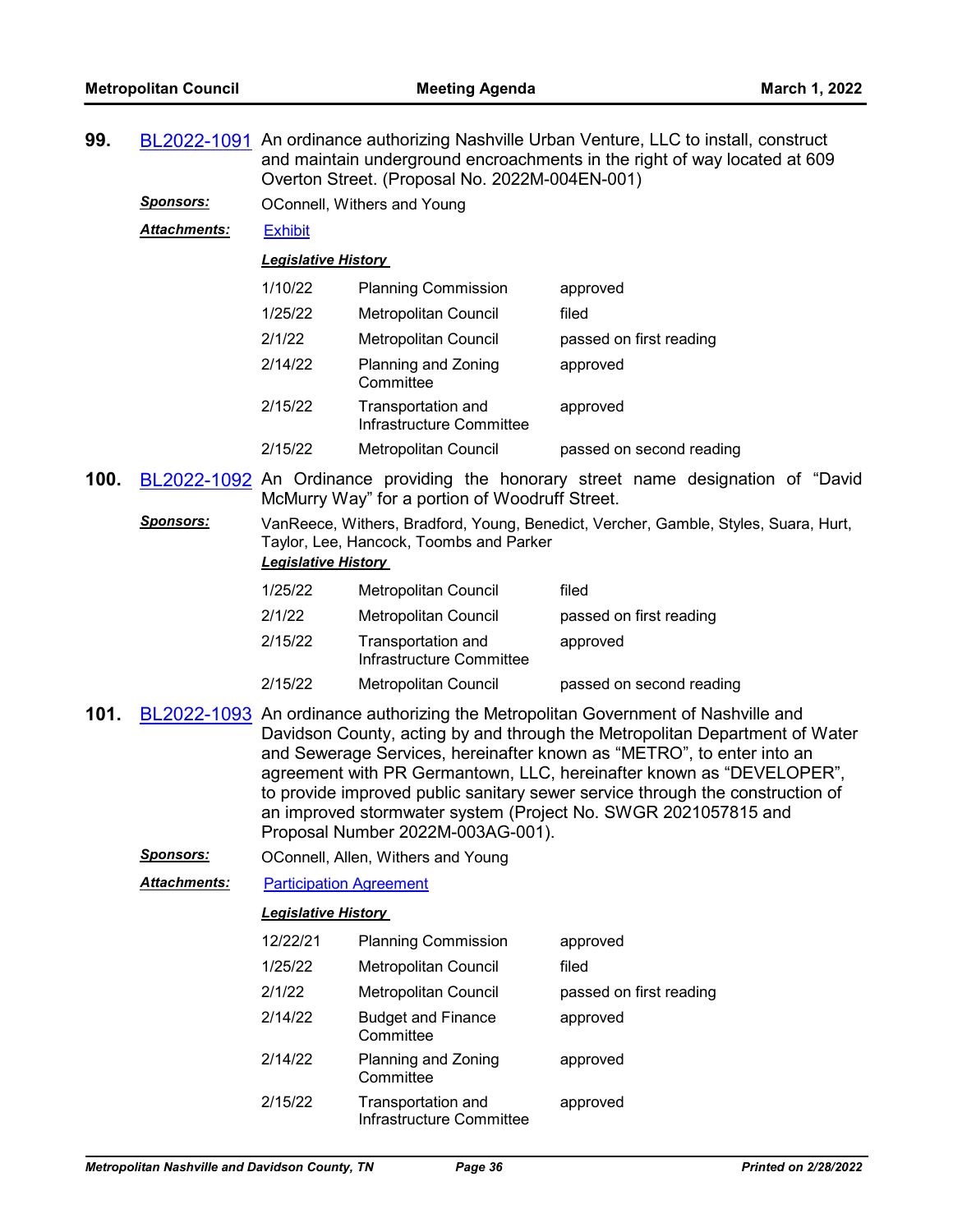|      |                      | 2/15/22                                                                                                                                                                                                                                                                                                                                                                                                                     | Metropolitan Council                                                                   | passed on second reading                                                                                                                                                                                                                    |
|------|----------------------|-----------------------------------------------------------------------------------------------------------------------------------------------------------------------------------------------------------------------------------------------------------------------------------------------------------------------------------------------------------------------------------------------------------------------------|----------------------------------------------------------------------------------------|---------------------------------------------------------------------------------------------------------------------------------------------------------------------------------------------------------------------------------------------|
| 102. |                      | BL2022-1094 An ordinance authorizing The Metropolitan Government of Nashville and<br>Davidson County to accept new sanitary sewer main and sanitary sewer<br>manholes, for property located at 806 16th Avenue North, also known as the<br>Lofts at Marathon (MWS Project No. 21-SL-143 and Proposal No.<br>2022M-006ES-001).                                                                                               |                                                                                        |                                                                                                                                                                                                                                             |
|      | <u>Sponsors:</u>     | OConnell, Withers and Young                                                                                                                                                                                                                                                                                                                                                                                                 |                                                                                        |                                                                                                                                                                                                                                             |
|      | <b>Attachments:</b>  | <b>Exhibit</b>                                                                                                                                                                                                                                                                                                                                                                                                              |                                                                                        |                                                                                                                                                                                                                                             |
|      |                      | <b>Legislative History</b>                                                                                                                                                                                                                                                                                                                                                                                                  |                                                                                        |                                                                                                                                                                                                                                             |
|      |                      | 12/22/21                                                                                                                                                                                                                                                                                                                                                                                                                    | <b>Planning Commission</b>                                                             | approved                                                                                                                                                                                                                                    |
|      |                      | 1/25/22                                                                                                                                                                                                                                                                                                                                                                                                                     | <b>Metropolitan Council</b>                                                            | filed                                                                                                                                                                                                                                       |
|      |                      | 2/1/22                                                                                                                                                                                                                                                                                                                                                                                                                      | <b>Metropolitan Council</b>                                                            | passed on first reading                                                                                                                                                                                                                     |
|      |                      | 2/14/22                                                                                                                                                                                                                                                                                                                                                                                                                     | Planning and Zoning<br>Committee                                                       | approved                                                                                                                                                                                                                                    |
|      |                      | 2/15/22                                                                                                                                                                                                                                                                                                                                                                                                                     | Transportation and<br>Infrastructure Committee                                         | approved                                                                                                                                                                                                                                    |
|      |                      | 2/15/22                                                                                                                                                                                                                                                                                                                                                                                                                     | Metropolitan Council                                                                   | passed on second reading                                                                                                                                                                                                                    |
| 103. |                      | BL2022-1095 An ordinance authorizing The Metropolitan Government of Nashville and<br>Davidson County to accept new water and sanitary sewer mains, fire hydrant<br>assemblies, sanitary sewer manholes and easements, for two properties<br>located at 725 Tulip Grove Road and 4811 Leesa Ann Lane, also known as<br>Tulip Springs Townhomes (MWS Project Nos. 21-WL-37 and 21-SL-85 and<br>Proposal No. 2022M-008ES-001). |                                                                                        |                                                                                                                                                                                                                                             |
|      | <u>Sponsors:</u>     | Hagar, Withers and Young                                                                                                                                                                                                                                                                                                                                                                                                    |                                                                                        |                                                                                                                                                                                                                                             |
|      | <u> Attachments:</u> | <b>Exhibit</b>                                                                                                                                                                                                                                                                                                                                                                                                              |                                                                                        |                                                                                                                                                                                                                                             |
|      |                      | <b>Legislative History</b>                                                                                                                                                                                                                                                                                                                                                                                                  |                                                                                        |                                                                                                                                                                                                                                             |
|      |                      | 12/22/21                                                                                                                                                                                                                                                                                                                                                                                                                    | <b>Planning Commission</b>                                                             | approved                                                                                                                                                                                                                                    |
|      |                      | 1/25/22                                                                                                                                                                                                                                                                                                                                                                                                                     | <b>Metropolitan Council</b>                                                            | filed                                                                                                                                                                                                                                       |
|      |                      | 2/1/22                                                                                                                                                                                                                                                                                                                                                                                                                      | Metropolitan Council                                                                   | passed on first reading                                                                                                                                                                                                                     |
|      |                      | 2/14/22                                                                                                                                                                                                                                                                                                                                                                                                                     | Planning and Zoning<br>Committee                                                       | approved                                                                                                                                                                                                                                    |
|      |                      | 2/15/22                                                                                                                                                                                                                                                                                                                                                                                                                     | Transportation and<br>Infrastructure Committee                                         | approved                                                                                                                                                                                                                                    |
|      |                      | 2/15/22                                                                                                                                                                                                                                                                                                                                                                                                                     | <b>Metropolitan Council</b>                                                            | passed on second reading                                                                                                                                                                                                                    |
| 104. | Sponsors:            | 2022M-010ES-001).                                                                                                                                                                                                                                                                                                                                                                                                           | Avenue North, (MWS Project No. 21-WL-21 and Proposal No.<br>OConnell Withers and Voung | BL2022-1096 An ordinance authorizing The Metropolitan Government of Nashville and<br>Davidson County to abandon and remove existing water main, and to accept<br>new water main and fire hydrant assembly, for property located at 804 14th |

*Sponsors:* OConnell, Withers and Young

*Attachments:* [Exhibit](http://nashville.legistar.com/gateway.aspx?M=F&ID=df6be1e0-40f8-407d-a346-d7735de66de5.pdf)

*Legislative History* 

1/10/22 Planning Commission approved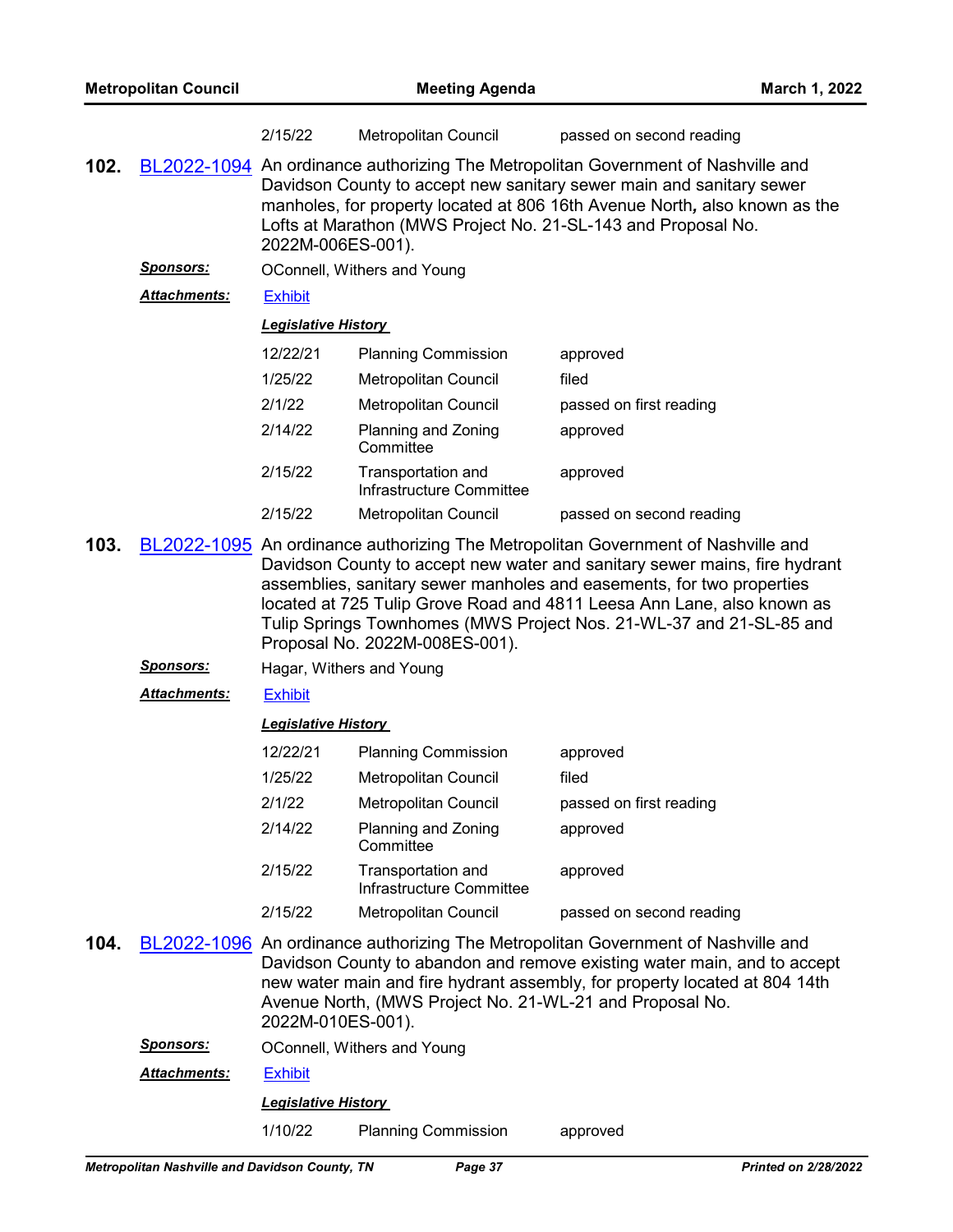| <b>Metropolitan Council</b> |                      | <b>Meeting Agenda</b>                                                                                                                                                                                                                                                                                                                                                                                                                    |                                                | March 1, 2022                       |
|-----------------------------|----------------------|------------------------------------------------------------------------------------------------------------------------------------------------------------------------------------------------------------------------------------------------------------------------------------------------------------------------------------------------------------------------------------------------------------------------------------------|------------------------------------------------|-------------------------------------|
|                             |                      | 1/25/22                                                                                                                                                                                                                                                                                                                                                                                                                                  | Metropolitan Council                           | filed                               |
|                             |                      | 2/1/22                                                                                                                                                                                                                                                                                                                                                                                                                                   | Metropolitan Council                           | passed on first reading             |
|                             |                      | 2/14/22                                                                                                                                                                                                                                                                                                                                                                                                                                  | Planning and Zoning<br>Committee               | approved                            |
|                             |                      | 2/15/22                                                                                                                                                                                                                                                                                                                                                                                                                                  | Transportation and<br>Infrastructure Committee | approved                            |
|                             |                      | 2/15/22                                                                                                                                                                                                                                                                                                                                                                                                                                  | <b>Metropolitan Council</b>                    | passed on second reading            |
| 105.                        |                      | BL2022-1097 An ordinance authorizing The Metropolitan Government of Nashville and<br>Davidson County to abandon existing public sanitary sewer main and sanitary<br>sewer manhole, and to accept new sanitary sewer mains and sanitary sewer<br>manholes, for three properties located at 1170, 1176 and 1180 Dickerson Pike,<br>also known as Dickerson Pike Townhomes (MWS Project No. 21-SL-230 and<br>Proposal No. 2022M-009ES-001). |                                                |                                     |
|                             | <u>Sponsors:</u>     | Young and Withers                                                                                                                                                                                                                                                                                                                                                                                                                        |                                                |                                     |
|                             | Attachments:         | <b>Exhibit</b>                                                                                                                                                                                                                                                                                                                                                                                                                           |                                                |                                     |
|                             |                      | <b>Legislative History</b>                                                                                                                                                                                                                                                                                                                                                                                                               |                                                |                                     |
|                             |                      | 1/10/22                                                                                                                                                                                                                                                                                                                                                                                                                                  | <b>Planning Commission</b>                     | approved                            |
|                             |                      | 1/25/22                                                                                                                                                                                                                                                                                                                                                                                                                                  | Metropolitan Council                           | filed                               |
|                             |                      | 2/1/22                                                                                                                                                                                                                                                                                                                                                                                                                                   | Metropolitan Council                           | passed on first reading             |
|                             |                      | 2/14/22                                                                                                                                                                                                                                                                                                                                                                                                                                  | Planning and Zoning<br>Committee               | approved                            |
|                             |                      | 2/15/22                                                                                                                                                                                                                                                                                                                                                                                                                                  | Transportation and<br>Infrastructure Committee | approved                            |
|                             |                      | 2/15/22                                                                                                                                                                                                                                                                                                                                                                                                                                  | Metropolitan Council                           | passed on second reading            |
| 106.                        |                      | BL2022-1112 An ordinance authorizing the acquisition of an interest in a parcel of real<br>property and approving the granting of an easement above and below the<br>same parcel in connection with the development of a project located at 215<br>and 217 Third Avenue North. (Proposal No. 2022M-020ES-001).                                                                                                                           |                                                |                                     |
|                             | <u>Sponsors:</u>     | OConnell                                                                                                                                                                                                                                                                                                                                                                                                                                 |                                                |                                     |
|                             | <u> Attachments:</u> | <b>Exhibit 1-quitclaim deed</b>                                                                                                                                                                                                                                                                                                                                                                                                          |                                                |                                     |
|                             |                      | <b>Exhibit 2-agreement</b>                                                                                                                                                                                                                                                                                                                                                                                                               |                                                |                                     |
|                             |                      | <b>Legislative History</b>                                                                                                                                                                                                                                                                                                                                                                                                               |                                                |                                     |
|                             |                      | 2/1/22                                                                                                                                                                                                                                                                                                                                                                                                                                   | Metropolitan Council                           | referred to the Planning Commission |
|                             |                      | 2/1/22                                                                                                                                                                                                                                                                                                                                                                                                                                   | Metropolitan Council                           | passed on first reading             |
|                             |                      | 2/14/22                                                                                                                                                                                                                                                                                                                                                                                                                                  | <b>Budget and Finance</b><br>Committee         | approved                            |
|                             |                      | 2/14/22                                                                                                                                                                                                                                                                                                                                                                                                                                  | Planning and Zoning<br>Committee               | approved                            |
|                             |                      | 2/15/22                                                                                                                                                                                                                                                                                                                                                                                                                                  | Transportation and<br>Infrastructure Committee | approved                            |
|                             |                      | 2/15/22                                                                                                                                                                                                                                                                                                                                                                                                                                  | Metropolitan Council                           | passed on second reading            |